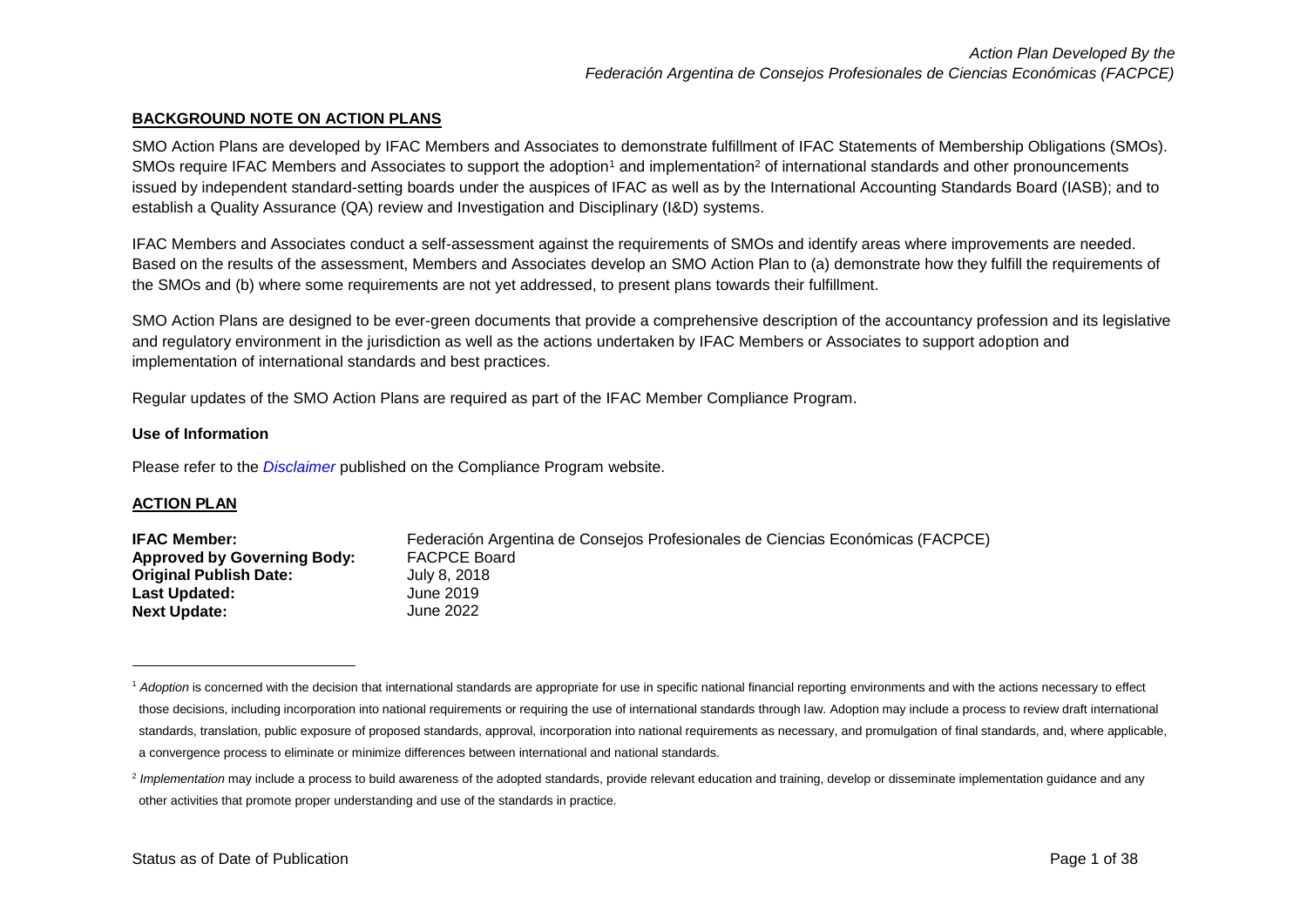| <b>GLOSSARY</b> |                                                                                                                         |
|-----------------|-------------------------------------------------------------------------------------------------------------------------|
| <b>BCRA</b>     | Banco Central de la República de Argentina (Central Bank of the Argentine Republic)                                     |
| <b>BD</b>       | <b>Board of Directors</b>                                                                                               |
| <b>CECyT</b>    | Centro de Estudios Científicos y Técnicos (Scientific and Technical Study Center)                                       |
| <b>CENCYA</b>   | Consejo Elaborador de Normas de Contabilidad y Auditoría (Accounting and Auditing Standard Setting Board)               |
| <b>CNV</b>      | Comisión Nacional de Valores (Securities and Exchange Commission)                                                       |
| <b>CPCE</b>     | Consejo Profesional de Ciencias Económicas (Professional Councils of Economic Sciences)                                 |
| <b>CPD</b>      | <b>Continuing Professional Development</b>                                                                              |
| <b>FACPCE</b>   | Federación Argentina de Consejos Profesionales de Ciencias Económicas (Argentine Federation of Professional Councils in |
| Economic        | Sciences)                                                                                                               |
| <b>GR</b>       | <b>General Resolution</b>                                                                                               |
| <b>HHRR</b>     | <b>Human Resources</b>                                                                                                  |
| <b>IAASB</b>    | International Auditing and Assurance Standards Board                                                                    |
| <b>IAESB</b>    | <b>International Accounting Education Standards Board</b>                                                               |
| <b>IASB</b>     | <b>International Accounting Standards Board</b>                                                                         |
| <b>IASCF</b>    | International_Accounting_Standards_Committee_Foundation                                                                 |
| <b>IFRSF</b>    | International Financial Reporting Standards Committee Foundation                                                        |
| <b>ICAC</b>     | The Spanish Institute de Contabilidad y Auditoría de Cuentas                                                            |
| <b>ICJCE</b>    | Instituto de Censores Jurados de Cuentas de España (Spanish Institute of Chartered Accountants)                         |
| <b>I&amp;D</b>  | <b>Investigation and Discipline</b>                                                                                     |
| <b>IES</b>      | <b>International Education Standard</b>                                                                                 |
| <b>IESBA</b>    | <b>International Ethics Standards Board for Accountants</b>                                                             |
| <b>IFAC</b>     | <b>International Federation of Accountants</b>                                                                          |
| <b>IFRIC</b>    | International Financial Reporting Interpretations Committee                                                             |
| <b>IFRS</b>     | <b>International Financial Reporting Standards</b>                                                                      |
| <b>IPSAS</b>    | <b>International Public Sector Accounting Standards</b>                                                                 |
| <b>IPSASB</b>   | <b>International Public Sector Accounting Standards Board</b>                                                           |
| <b>ISA</b>      | <b>International Standard on Auditing</b>                                                                               |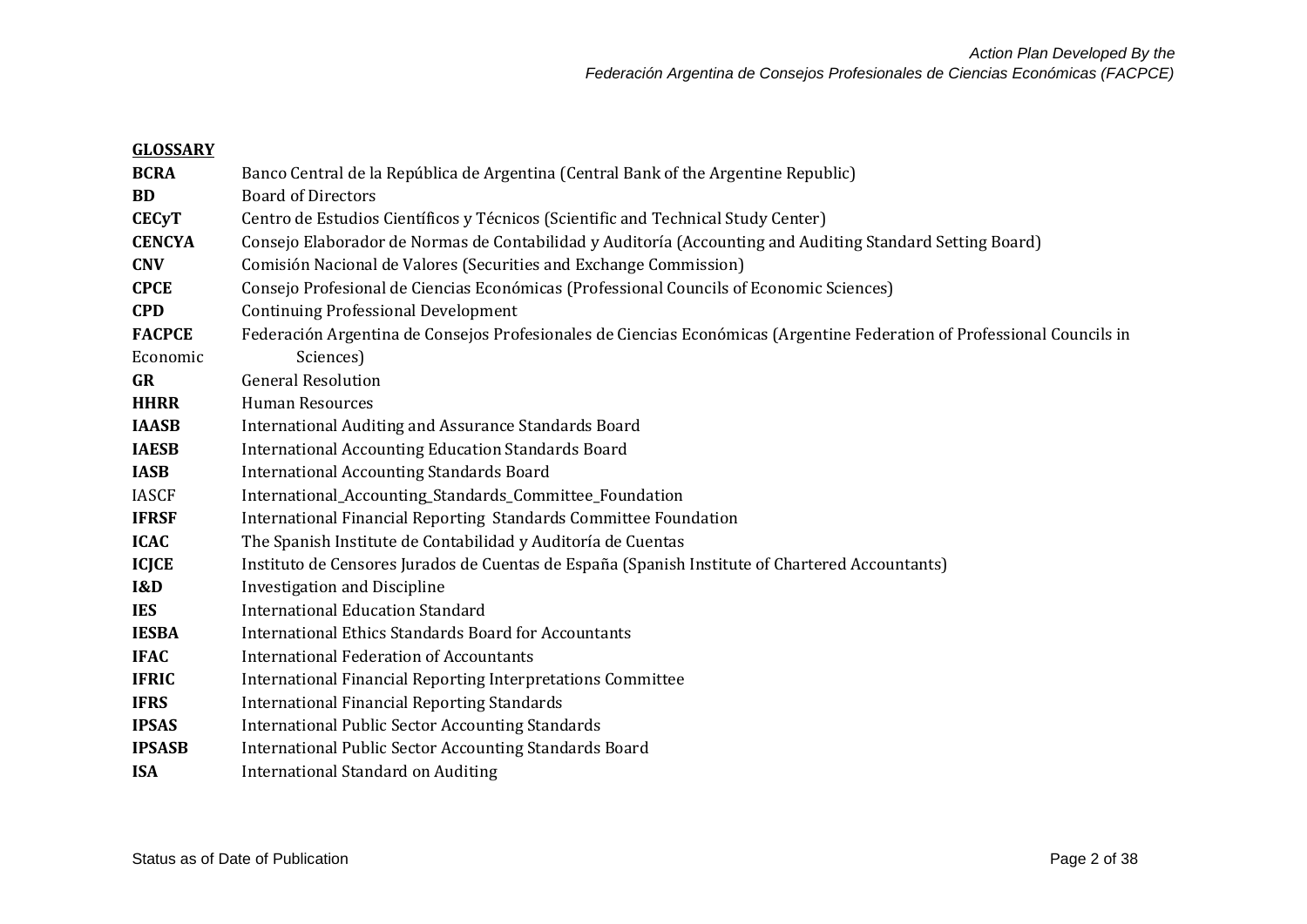| <b>ISQC</b>  | International Standard on Quality Control                                         |
|--------------|-----------------------------------------------------------------------------------|
| GC           | <b>FACPCE's Government Council</b>                                                |
| <b>PCAOB</b> | <b>Public Company Accounting Oversight Board</b>                                  |
| QA           | <b>Quality Assurance</b>                                                          |
| <b>RTSP</b>  | Recomendación Técnica del Sector Público (Public Sector Technical Recommendation) |
| <b>SME</b>   | Small and Medium Enterprise                                                       |
| <b>SMO</b>   | <b>Statement of Membership Obligation</b>                                         |
| <b>SSN</b>   | Superintendencia de Seguros Nacional (National Superintendence of Insurance)      |
| TR           | <b>Technical Resolution</b>                                                       |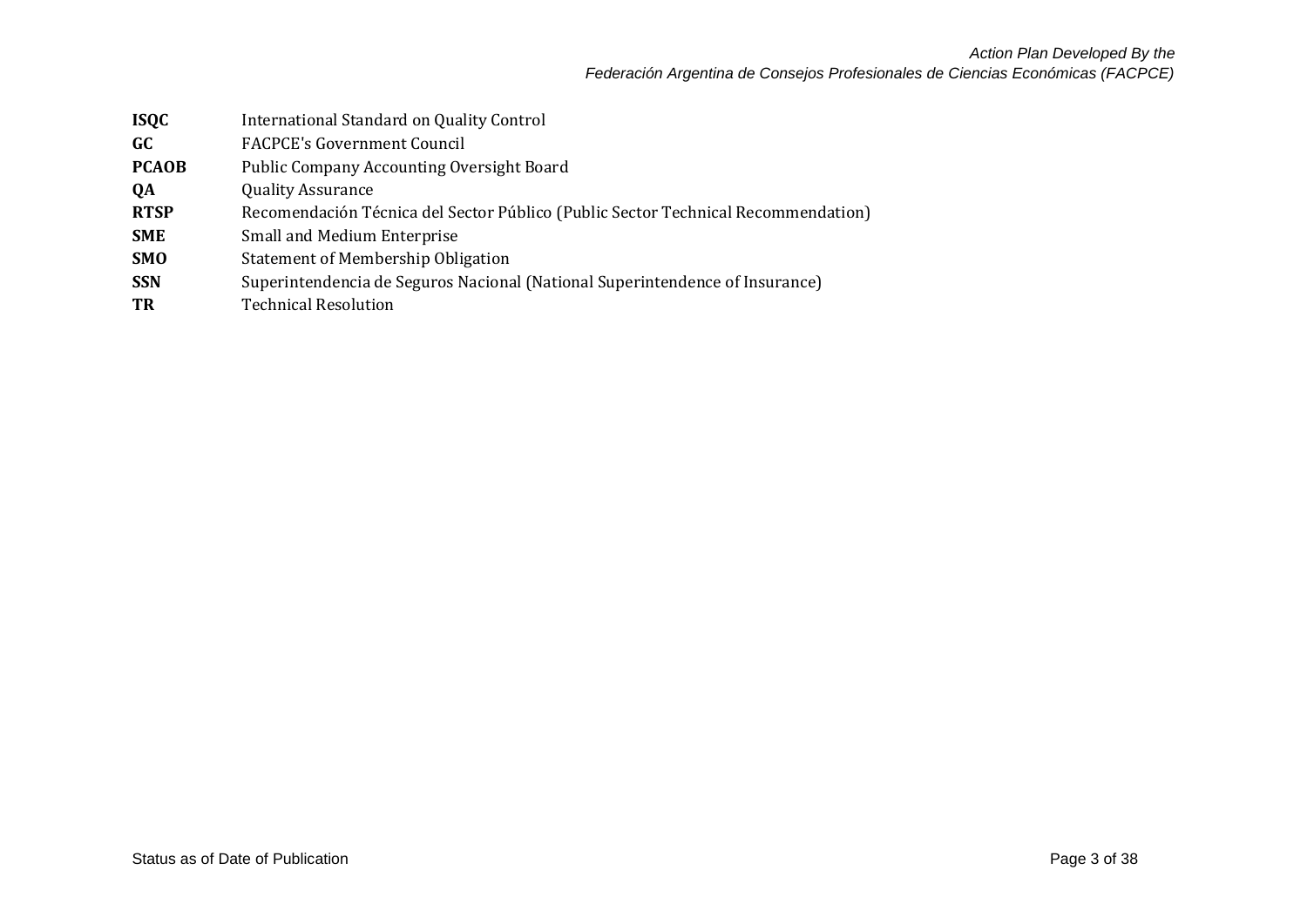# **Subject of the Action Plan:** SMO 1: Quality Assurance **Objective of the Action Plan:** FACPCE establishes a Quality Assurance Review System

## **# Start Date Actions Date of Completion Responsibility Resources Background: a) Introduction** In Argentina, there is a CPCE at each provincial government. They have the legal authority to issue rules regulating professional practice (accounting, auditing, ethics, and others). The twenty-four Professional Councils of Economic Sciences (CPCE) form the FACPCE, which issues professional standards through the Accounting and Auditing Standard Setting Board (CENCyA). Once the professional standards are issued by the FACPCE, they are by each CPCE and standards become mandatory to accountants and auditors. To this end, an agreement (Catamarca) was signed in 2002, and it was ratified by the Agreement of Tucuman, where each CPCE committed to approve without amendment and in a short time, the rules issued by the Argentine Federation. Accountants and auditors are required to enroll in the CPCE jurisdiction where they exercise, and their professional work is presented to the CPCE for control tasks of practice and certification of signature. The accounting rules adopted by each CPCE are then adopted by regulatory bodies (such as CNV, PRC, SSN, BCRA), although in some cases have minor differences. In the case that the Standards applied by a Company, by its own decision, or because it have been modified by the regulator, differs from professional accounting Standard approved by the CPCE, the auditor shall evaluate the applied deviation (relative to the professional standard) and will prepare the audit report based on this assessment. **b) In connection with the SMO 1** When the Action Plan was originally published in July 2008, the quality assurance review program only existed for the financial institutions subject to regulation by the BCRA. The BCRA is still the body responsible for this program for financial institutions. As from July 1, 2008, General Resolution (GR) No. 505, Securities and Exchange Commission (CNV) introduces a quality assurance control system for external auditors from companies with listed securities. GR 505 was inspired on IFAC's ISQC 1, and its primary purpose are to force auditing companies to develop and implement the quality assurance system. The CNV standards are available at the CNV's website

[\(http://www.cnv.gov.ar/\)](http://www.cnv.gov.ar/).

Since publication of the Action Plan, FACPCE1 has developed a disclosure active plan of the matter presenting works and proposals in the various National Congresses and other technical events. It has also promoted the organization of multiple conferences and workshops in different CPCE, where the basis and guidelines for a comprehensive quality review system by external auditors have been explained.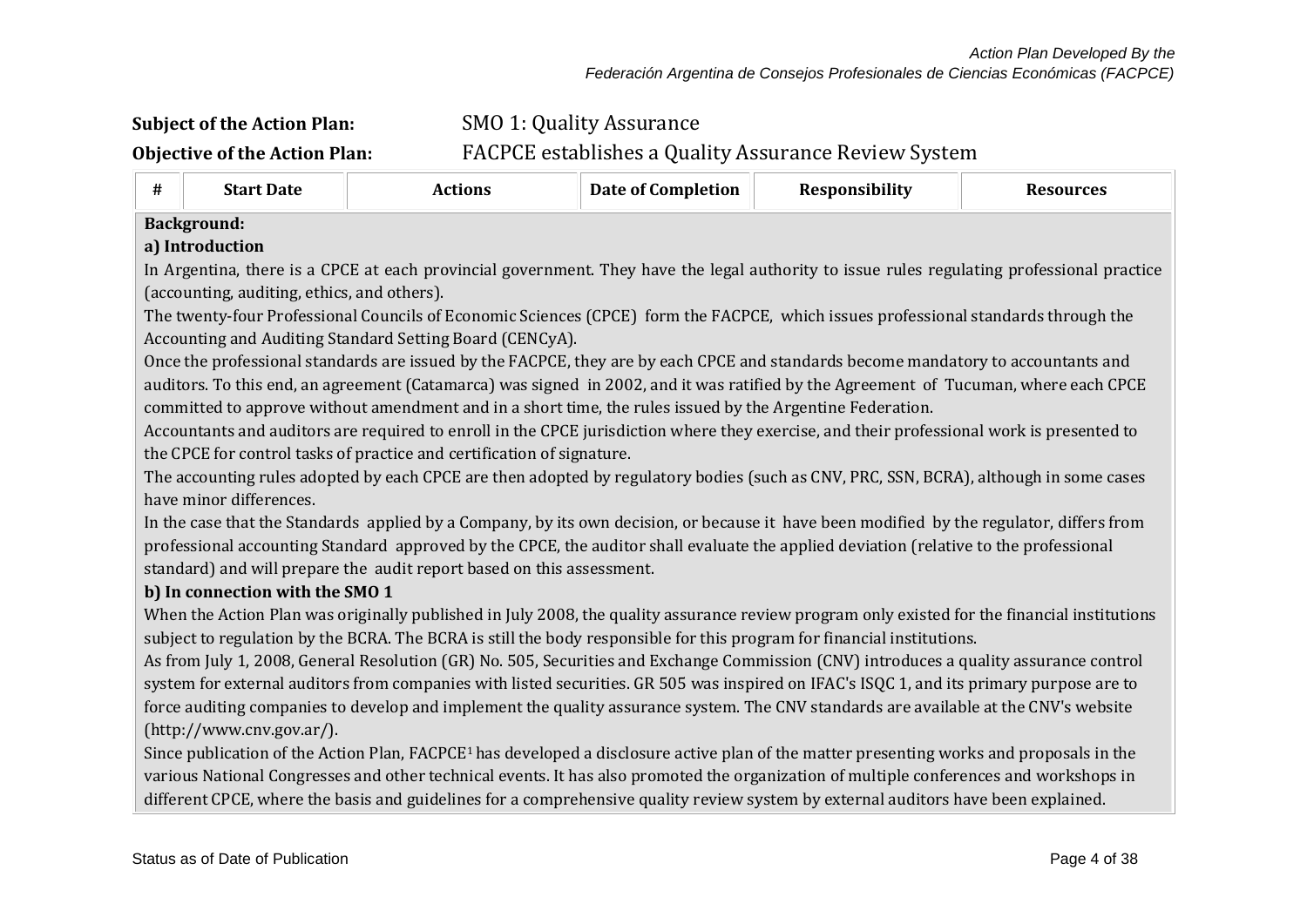|                                                                                                                                            | <b>Start Date</b>                                                                                                                                  | Actions | Date of Completion | Responsibility | <b>Resources</b> |  |  |
|--------------------------------------------------------------------------------------------------------------------------------------------|----------------------------------------------------------------------------------------------------------------------------------------------------|---------|--------------------|----------------|------------------|--|--|
|                                                                                                                                            | Within the CENCyA's <sup>2</sup> scope, FACPCE's technical body, a special commission was created, and worked on the elaboration of topic-specific |         |                    |                |                  |  |  |
| standards and explanatory documents. In the three phases, in the analysis of the ways implemented, all the issues were included: type of   |                                                                                                                                                    |         |                    |                |                  |  |  |
| standards issued, people responsible for the supervision, control and characteristics of forms, financing, etc. Regarding the scope of the |                                                                                                                                                    |         |                    |                |                  |  |  |

standards resulting from each of the abovementioned phases, the first phase is expected to be comprised of: (a) mandatorily, auditors of financial statements of listed companies and other public interest entities, and (b) optionally, any professional expressing interest in complying with the system.

Because of the interest generated in the profession, and all the measures adopted from the Action Plan, in the scope of the Ciudad Autónoma de Buenos Aires Professional Council in Economic Sciences, a quality assurance system initiative was carried out, to analyze and discuss its practical feasibility.

### **In connection with the ISQC 1**

FACPCE through the CENCyA issued a Technical Resolution project, which suggested adoption of ISQC 1: ISQC 1 - "Quality Control for Firms that Perform Audits and Reviews of Financial Statements, and Other Assurance and Related Services Engagements." After the appropriate consultation period, Technical Resolution 34 was approved (November, 2012), which fully adopts ISQC 1 for every auditor who states they have rendered professional services where the standards contained in Technical Resolutions No. 32, 33 and 35 are applied. These resolutions adopt different IFAC standards. In brief, this means that ISQC 1 will be applied to all financial statement audits of listed companies as they are obliged to apply the International Financial Reporting Standards (for this standard schedule, TR 34 sets the obligation to apply the International Standards on Auditing).

On the other hand, an optional regime is established for the rest of the auditors, who will be able to voluntarily comply with TR 34 (adoption of ISQC 1). If the auditor realized this option, the standard (ISQC 1) application should be to its full extent.

The Text of the CNV regulations establish a quality control system that is based on the Technical Resolution 34, since CNV requires the application of a system of quality control.

With the adoption of IFRS by other public interest entities, these companies will be required to implement the ISQC 1 too (RT 34).

Since the elaboration of action plan (2008), FACPCE and other related organizations have carried out several actions that can be summarized as such "until 2015". After 2015, the actions carried out and planned are detailed.

Considering different alternatives, elaborating a base document, disclosing, discussing and making decisions on the potential application of quality assurance programs for their members.

Action done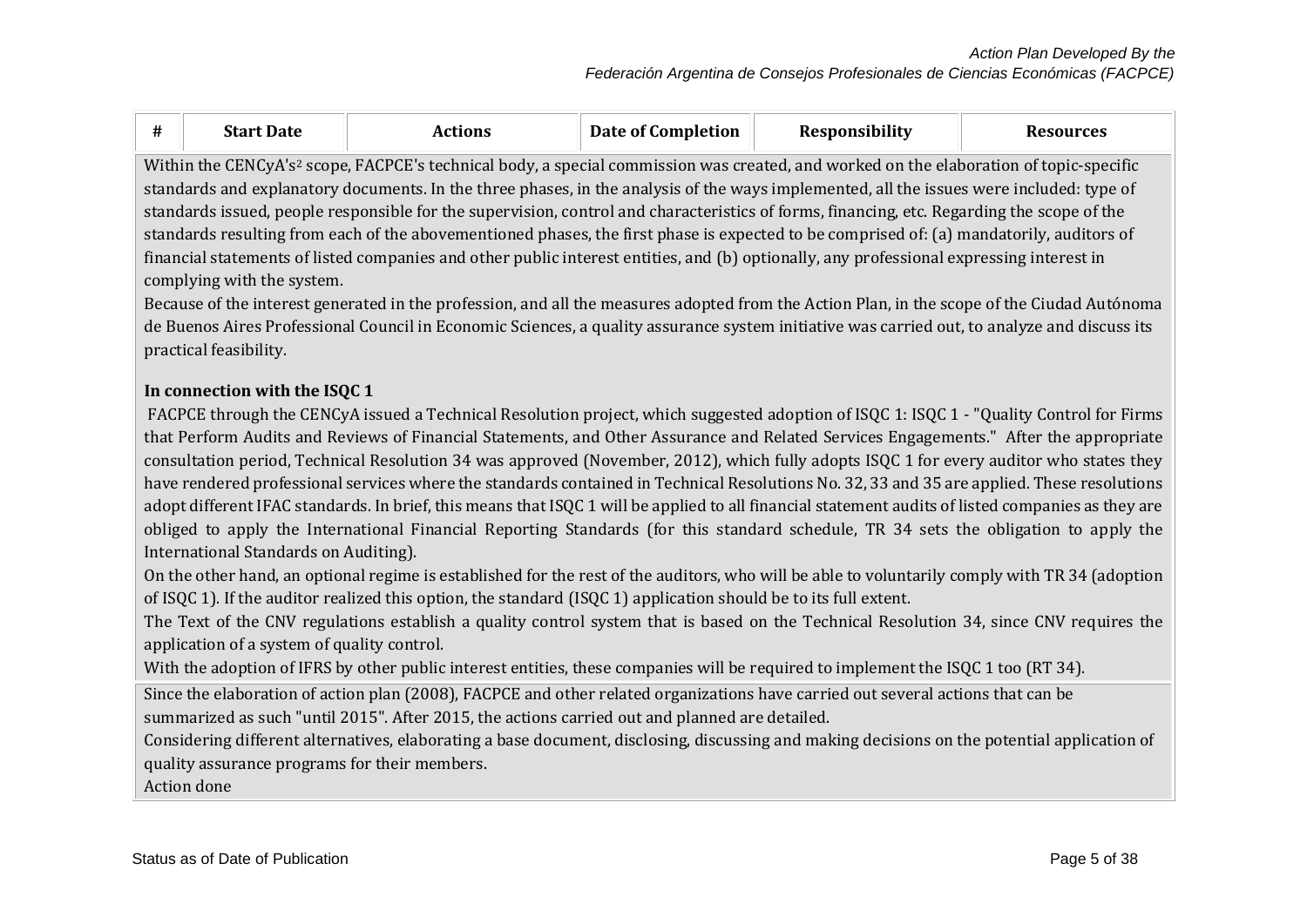| #               | <b>Start Date</b>                                                                                                                                                |                                                                                                                                                                                                                                         |                           |                | <b>Resources</b> |  |  |  |
|-----------------|------------------------------------------------------------------------------------------------------------------------------------------------------------------|-----------------------------------------------------------------------------------------------------------------------------------------------------------------------------------------------------------------------------------------|---------------------------|----------------|------------------|--|--|--|
|                 |                                                                                                                                                                  | <b>Actions</b>                                                                                                                                                                                                                          | <b>Date of Completion</b> | Responsibility |                  |  |  |  |
|                 | 1. Discussing and considering the topic (quality assurance) within FACPCE's scope.                                                                               |                                                                                                                                                                                                                                         |                           |                |                  |  |  |  |
|                 | 2. Elaborating a base document: introduction to the problem, potential forms of presentation, advantages and possible work schedule to                           |                                                                                                                                                                                                                                         |                           |                |                  |  |  |  |
|                 |                                                                                                                                                                  | reach consensus in the profession. Documents published by the PCAOB will also be considered (consultation on the quality requirements                                                                                                   |                           |                |                  |  |  |  |
|                 |                                                                                                                                                                  | that control systems should comply with in other countries) and the European Commission (its vision on the characteristics that such                                                                                                    |                           |                |                  |  |  |  |
|                 | systems should have).                                                                                                                                            |                                                                                                                                                                                                                                         |                           |                |                  |  |  |  |
|                 |                                                                                                                                                                  | 3. Submitting the base document to FACPCE's BD, and requesting the opinion of Professional Councils in Economic Sciences. Publication in                                                                                                |                           |                |                  |  |  |  |
|                 |                                                                                                                                                                  | FACPCE's website to receive comments from the whole profession in general. A report was elaborated. It was decided to proceed to the                                                                                                    |                           |                |                  |  |  |  |
|                 |                                                                                                                                                                  | dissemination of the base work before its publication in the website (see next item).                                                                                                                                                   |                           |                |                  |  |  |  |
|                 |                                                                                                                                                                  | 4. Base work distribution among the profession, presentation in Economic Science Professional Conferences, publication in professional                                                                                                  |                           |                |                  |  |  |  |
| journals        |                                                                                                                                                                  |                                                                                                                                                                                                                                         |                           |                |                  |  |  |  |
|                 |                                                                                                                                                                  | 5. Developing documents based on the comments received from the Professional Councils.                                                                                                                                                  |                           |                |                  |  |  |  |
|                 |                                                                                                                                                                  | 6. Wide dissemination of the document and issues related to the profession.                                                                                                                                                             |                           |                |                  |  |  |  |
|                 |                                                                                                                                                                  | 7. Creating debate forums and guidance/advice mechanisms to other sectors of the profession: companies of all sizes, individual                                                                                                         |                           |                |                  |  |  |  |
|                 | professionals.                                                                                                                                                   |                                                                                                                                                                                                                                         |                           |                |                  |  |  |  |
|                 |                                                                                                                                                                  | 8. Meeting with the Central Bank of the Argentine Republic to know the results of their review so as to seize the positive aspects and                                                                                                  |                           |                |                  |  |  |  |
|                 | improve the negative ones.                                                                                                                                       |                                                                                                                                                                                                                                         |                           |                |                  |  |  |  |
|                 |                                                                                                                                                                  | Developing a Quality Assurance Review System                                                                                                                                                                                            |                           |                |                  |  |  |  |
|                 |                                                                                                                                                                  | 9. Developing and designing a system including: (a) both quality assurance phases; (b) defining the system characteristics among different                                                                                              |                           |                |                  |  |  |  |
|                 |                                                                                                                                                                  | alternatives; (c) ways of financing this system; (d) the scope of the system (its potential implementation and progress); (d) applying                                                                                                  |                           |                |                  |  |  |  |
|                 |                                                                                                                                                                  | punitive standards once the system is implemented                                                                                                                                                                                       |                           |                |                  |  |  |  |
|                 |                                                                                                                                                                  | 10. Developing and implementing training plans for the accountants interested in auditing entities listed for the implementation of ISQC 1.<br>11. Developing and implementing training plans on the quality assurance system designed. |                           |                |                  |  |  |  |
|                 |                                                                                                                                                                  |                                                                                                                                                                                                                                         |                           |                |                  |  |  |  |
|                 | New Developments -Creating the Quality Assurance Special Commission, within CENCyA's scope.                                                                      |                                                                                                                                                                                                                                         |                           |                |                  |  |  |  |
|                 | 12. The Commission's objective is to address the following two aspects of quality assurance, always and when the implementation is<br>developed in three phases: |                                                                                                                                                                                                                                         |                           |                |                  |  |  |  |
| <b>Phase I:</b> |                                                                                                                                                                  |                                                                                                                                                                                                                                         |                           |                |                  |  |  |  |
|                 |                                                                                                                                                                  | Discussing ways of applying the International Standard on Quality Control (ISQC) 1 "Quality Control for Firms that Perform Audits and                                                                                                   |                           |                |                  |  |  |  |
|                 |                                                                                                                                                                  | Reviews of Financial Statements, and Other Assurance and Related Services Engagements."                                                                                                                                                 |                           |                |                  |  |  |  |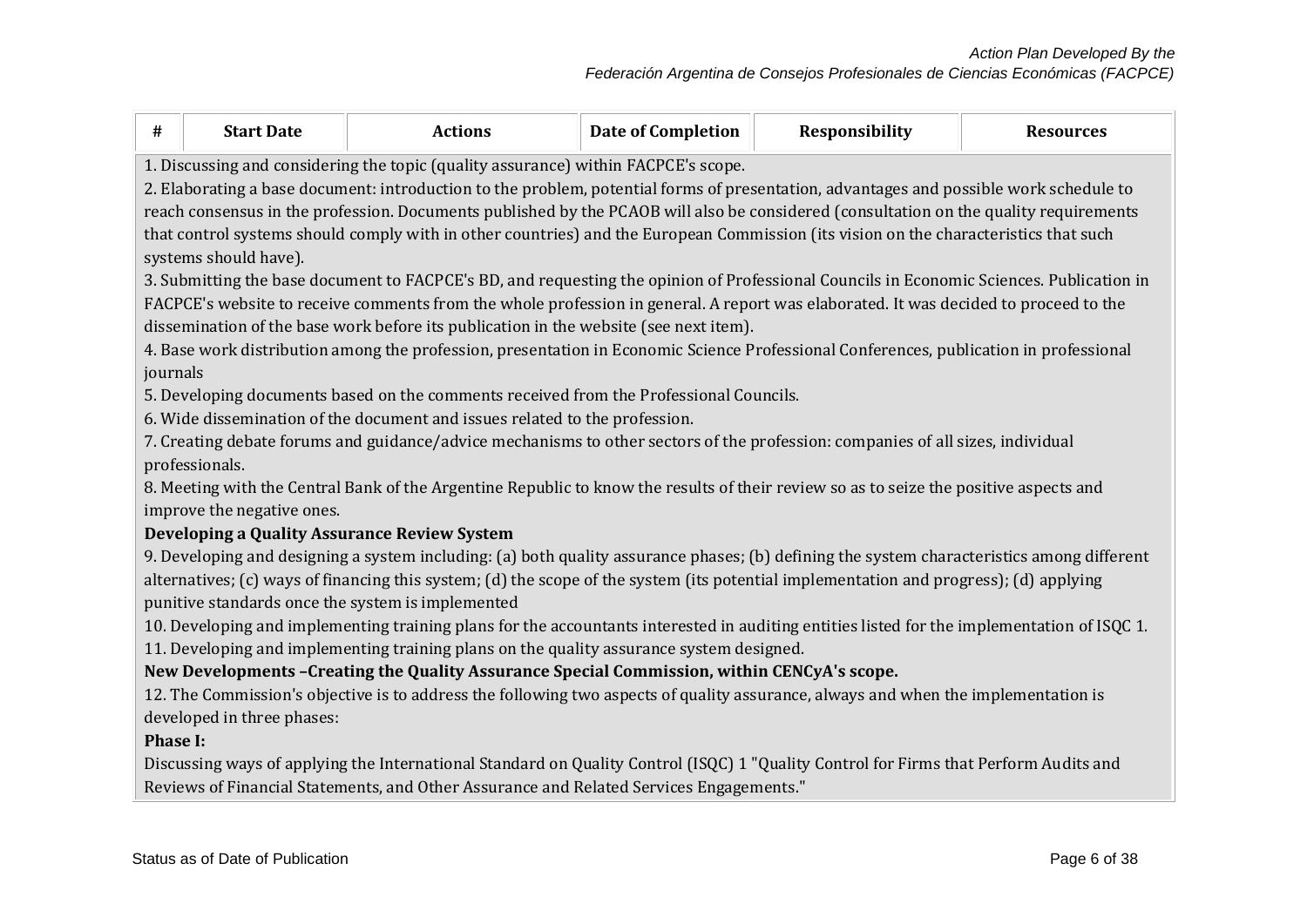| #                 | <b>Start Date</b>                                    | <b>Actions</b>                                                                                                                              | <b>Date of Completion</b> | Responsibility          | <b>Resources</b>       |  |  |
|-------------------|------------------------------------------------------|---------------------------------------------------------------------------------------------------------------------------------------------|---------------------------|-------------------------|------------------------|--|--|
|                   | <b>Phase II:</b>                                     |                                                                                                                                             |                           |                         |                        |  |  |
|                   |                                                      | Discussing ways of implementing a control system implementing ISQC 1.                                                                       |                           |                         |                        |  |  |
| <b>Phase III:</b> |                                                      |                                                                                                                                             |                           |                         |                        |  |  |
|                   |                                                      | Debating ways of implementing a comprehensive quality assurance system, external and independent from the individual work of Public         |                           |                         |                        |  |  |
|                   |                                                      | Accountants and Accounting Firms, who develop auditing standards and financial review, including the application of ISQC 1, and review of   |                           |                         |                        |  |  |
|                   | discussion papers from an audit work sample.         |                                                                                                                                             |                           |                         |                        |  |  |
|                   |                                                      | <b>Implementing the Quality Assurance Review System</b>                                                                                     |                           |                         |                        |  |  |
|                   |                                                      | 13. Considering the steps that lead to the implementation of the quality assurance system and starting actual exams. This includes updating |                           |                         |                        |  |  |
|                   | the Action Plan for future activities, as necessary. |                                                                                                                                             |                           |                         |                        |  |  |
|                   |                                                      | <b>Future Review and Maintenance of the ongoing Process</b>                                                                                 |                           |                         |                        |  |  |
|                   |                                                      | 14. Considering the possibility of a future quality assurance system review. This includes updating the Action Plan for future activities   |                           |                         |                        |  |  |
|                   |                                                      | necessary to ensure that FACPCE is operating the quality assurance system efficiently and complying with the requirements of SMO 1.         |                           |                         |                        |  |  |
|                   |                                                      | <b>Reviewing FACPCE's information on Compliance</b>                                                                                         |                           |                         |                        |  |  |
|                   |                                                      | 15. Performing a regular review of FACPCE's answer to IFAC's compliance self-assessment, and the relevant updating sections of SMO 1, as    |                           |                         |                        |  |  |
|                   |                                                      | necessary. Once updated, informing IFAC about the updates.                                                                                  |                           |                         |                        |  |  |
|                   |                                                      |                                                                                                                                             |                           |                         |                        |  |  |
|                   |                                                      | Actions that are carried out permanently or are ongoing, since 2016, are the following:                                                     |                           |                         |                        |  |  |
| 1.                | Q2 2008                                              | Base work distribution                                                                                                                      | Q3 2008                   | <b>CENCyA's Special</b> | Congresses             |  |  |
|                   |                                                      | among the profession,                                                                                                                       | Completed and             | Commission              | Meetings and technical |  |  |
|                   |                                                      | presentation in Economic                                                                                                                    | ongoing <sup>4</sup>      | Commission members      | seminars               |  |  |
|                   |                                                      | <b>Science Professional</b>                                                                                                                 |                           |                         |                        |  |  |
|                   |                                                      | Conferences, publication in                                                                                                                 |                           |                         |                        |  |  |
|                   |                                                      | professional journals <sup>3</sup>                                                                                                          |                           |                         |                        |  |  |

 $\overline{\phantom{a}}$ 

<sup>3</sup> The base work was presented in the 17th National Congress of Economic Science Professionals. Córdoba - September, 2008, and was published in the technical journal DyG, ERREPAR Publisher

<sup>4</sup> It was decided that the action should be developed on an ongoing basis.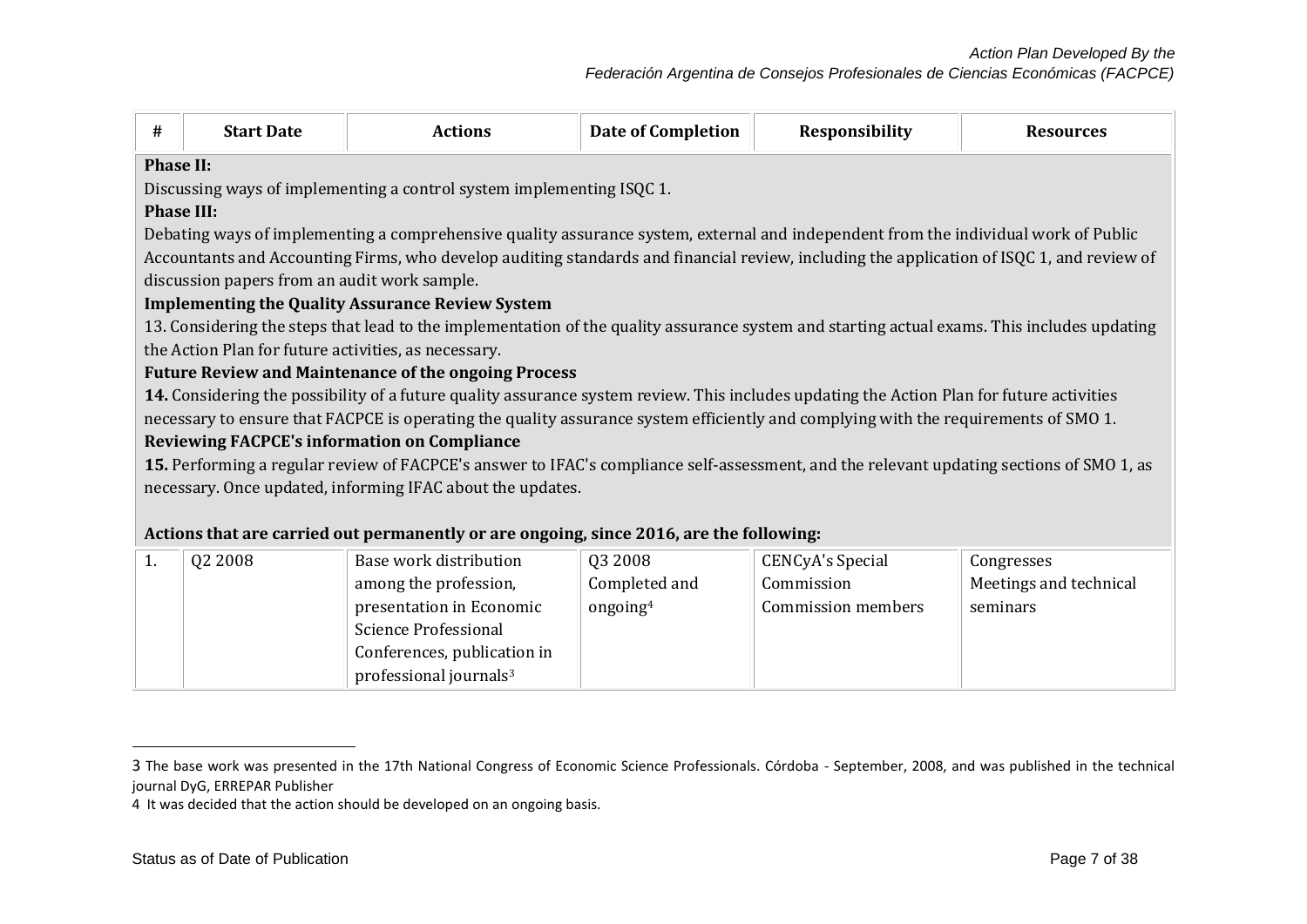| #  | <b>Start Date</b>                                                                           | <b>Actions</b>                                                                                                                                             | <b>Date of Completion</b>     | Responsibility                                  | <b>Resources</b>                                      |  |  |
|----|---------------------------------------------------------------------------------------------|------------------------------------------------------------------------------------------------------------------------------------------------------------|-------------------------------|-------------------------------------------------|-------------------------------------------------------|--|--|
| 2. | Q3 2008                                                                                     | Wide dissemination of the<br>document and issues related<br>to the profession.                                                                             | permanent                     | CECyT <sup>5</sup> and Professional<br>Councils | Workshops Congresses<br><b>HHRR</b>                   |  |  |
| 3. | Q1 2009                                                                                     | Creating debate forums and<br>guidance/advice<br>mechanisms to other sectors<br>of the profession: companies<br>of all sizes, individual<br>professionals. | Q2 2009<br>permanent          | <b>Special Commission</b>                       | Meetings<br>Workshops                                 |  |  |
|    | Developing a Quality Assurance Review System                                                |                                                                                                                                                            |                               |                                                 |                                                       |  |  |
| 4. | Q3 2008                                                                                     | Developing and<br>implementing training plans<br>for the accountants<br>interested in auditing<br>entities listed for the<br>implementation of ISQC 1.     | Start<br>Q2 2009<br>Ongoing   | <b>Professional Councils</b><br><b>CECyT</b>    | Plan development<br>Financing their<br>implementation |  |  |
| 5. | Q3 2009                                                                                     | Developing and<br>implementing training plans<br>on the quality assurance<br>system designed.                                                              | Start<br>Q2 2010<br>Permanent | <b>Professional Councils</b><br><b>CECyT</b>    | Plan development<br>Financing their<br>implementation |  |  |
|    | New Developments -Creating the Quality Assurance Special Commission, within CENCyA's scope. |                                                                                                                                                            |                               |                                                 |                                                       |  |  |
| 6. | Q1 2010                                                                                     | <b>Phase III:</b>                                                                                                                                          | Phase III:<br>Q2 2012         | CENCyA<br><b>Special Commission</b>             | <b>FACPCE's Staff</b>                                 |  |  |

5 CECyT – FACPCE's Scientific and Technical Study Center.

 $\overline{a}$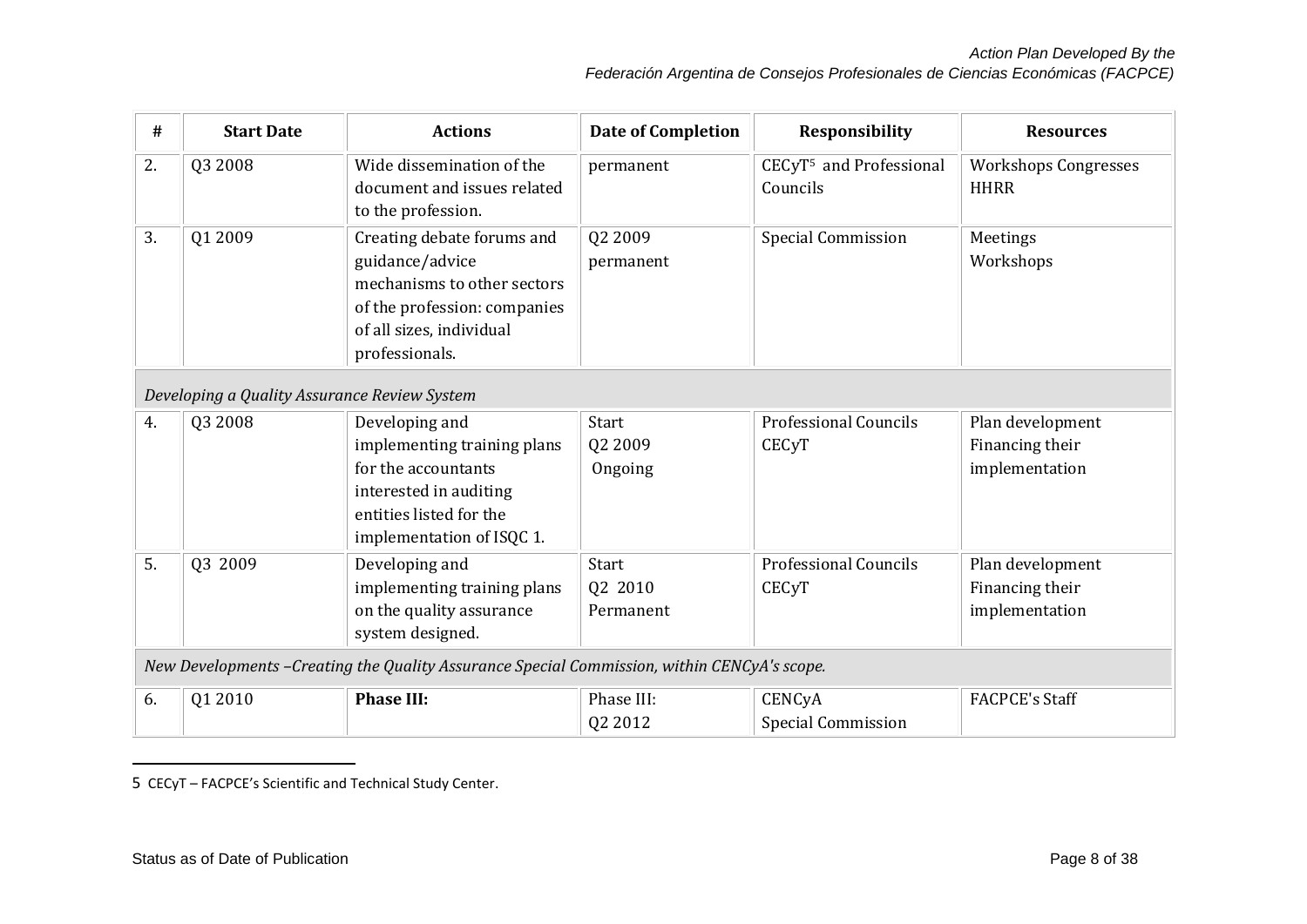| #  | <b>Start Date</b>                                    | <b>Actions</b>                                                                                                                                                                                                                                                                                                                                                        | <b>Date of Completion</b>                                                                                                                      | <b>Responsibility</b>              | <b>Resources</b>                                                                                |  |
|----|------------------------------------------------------|-----------------------------------------------------------------------------------------------------------------------------------------------------------------------------------------------------------------------------------------------------------------------------------------------------------------------------------------------------------------------|------------------------------------------------------------------------------------------------------------------------------------------------|------------------------------------|-------------------------------------------------------------------------------------------------|--|
|    |                                                      | Debating ways of<br>implementing a<br>comprehensive quality<br>assurance system, external<br>and independent from the<br>individual work of Public<br><b>Accountants and Accounting</b><br>Firms, who develop auditing<br>standards and financial<br>review, including the<br>application of ISQC 1, and<br>review of discussion papers<br>from an audit work sample. | Ongoing. Progress<br>has been made with<br>a Ciudad Autónoma<br>de Buenos Aires<br>Professional Council<br>in Economic<br>Sciences resolution. |                                    | <b>Voluntary Members from</b><br>the Special Commission<br><b>CENCyA's Voluntary</b><br>Members |  |
|    |                                                      | Implementing the Quality Assurance Review System.                                                                                                                                                                                                                                                                                                                     |                                                                                                                                                |                                    |                                                                                                 |  |
| 7. | Subsequent                                           | Considering the steps that<br>lead to the implementation<br>of the quality assurance<br>system and starting actual<br>exams.<br>This includes updating the<br>Action Plan for future<br>activities, as necessary.                                                                                                                                                     | Subsequent                                                                                                                                     | <b>FACPCE's BD</b><br><b>CECyT</b> | <b>HHRR</b><br>Staff<br>Meetings                                                                |  |
|    | Future Review and Maintenance of the ongoing Process |                                                                                                                                                                                                                                                                                                                                                                       |                                                                                                                                                |                                    |                                                                                                 |  |
| 8. | Ongoing                                              | Considering the possibility of<br>a future quality assurance<br>system review. This includes                                                                                                                                                                                                                                                                          | Ongoing                                                                                                                                        | GC<br>BD<br><b>CECyT</b>           | <b>HHRR</b><br>Staff<br>Meetings                                                                |  |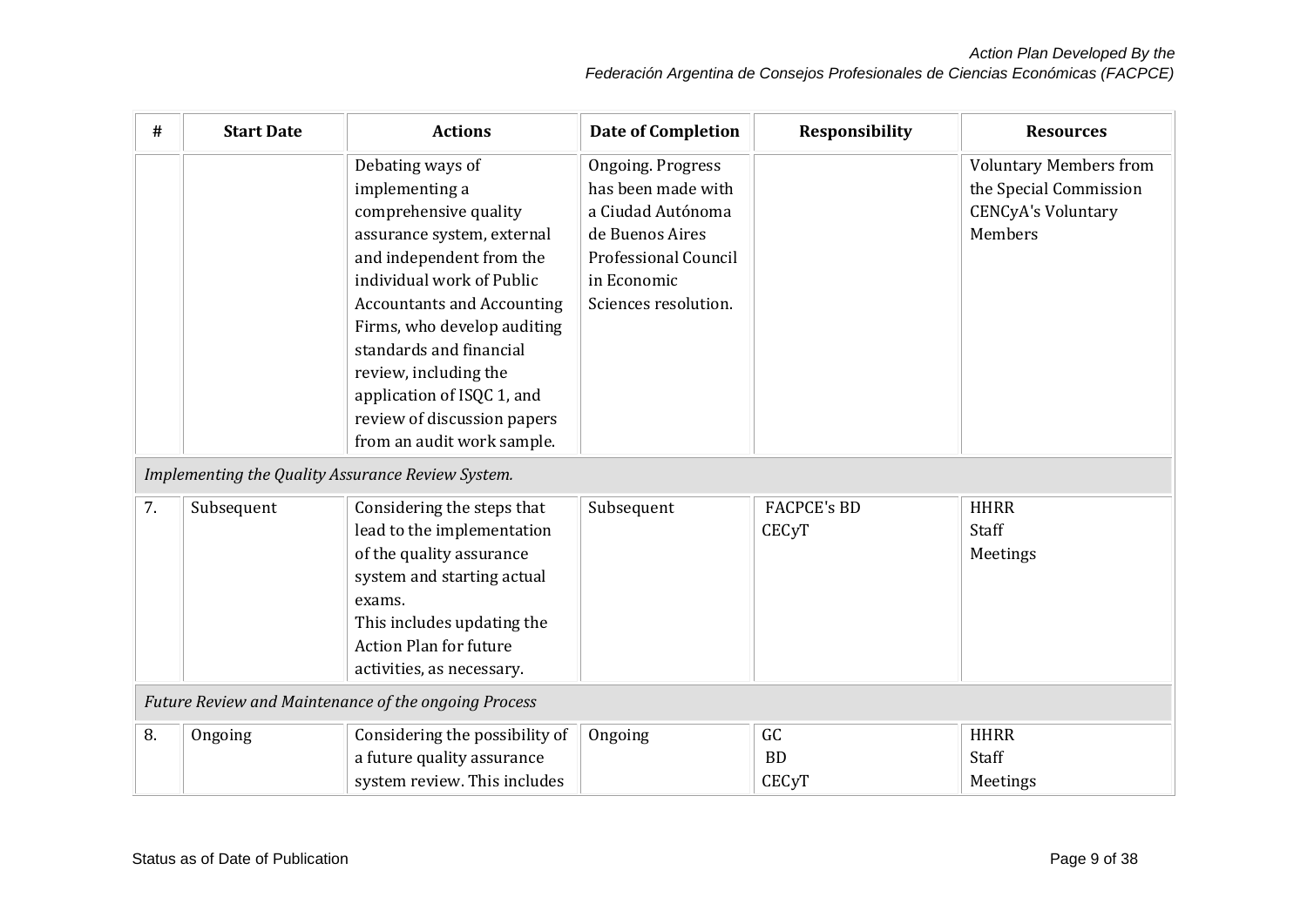| #   | <b>Start Date</b>                            | <b>Actions</b>                                                                                                                                                                                                                                                      | <b>Date of Completion</b> | <b>Responsibility</b>           | <b>Resources</b>                 |
|-----|----------------------------------------------|---------------------------------------------------------------------------------------------------------------------------------------------------------------------------------------------------------------------------------------------------------------------|---------------------------|---------------------------------|----------------------------------|
|     |                                              | updating the Action Plan for<br>future activities necessary to<br>ensure that FACPCE is<br>operating the quality<br>assurance system efficiently<br>and complying with the<br>requirements of SMO 1.                                                                |                           |                                 |                                  |
|     | Reviewing FACPCE's information on Compliance |                                                                                                                                                                                                                                                                     |                           |                                 |                                  |
| 9.  | Ongoing                                      | Performing a regular review<br>of FACPCE's answer to<br>IFAC's compliance self-<br>assessment, and the relevant<br>updating sections of SMO 1,<br>as necessary. Once updated,<br>informing IFAC about the<br>updates.                                               | Ongoing                   | GC<br><b>BD</b><br><b>CECyT</b> | <b>HHRR</b><br>Staff<br>Meetings |
|     |                                              | Actions in response to recommendations made by the anti-bribery group (OECD)                                                                                                                                                                                        |                           |                                 |                                  |
| 10. | $Q$ 2 - 2017                                 | Comments from the OECD<br>Group in relation to quality<br>control were received.<br>FACPCE proposed two<br>actions:<br>a) To coordinate the<br>response of all agencies and<br>organizations involved.<br>b) To prepare an action plan<br>for a period of 18 months | On going                  | CENCyA<br><b>BD</b>             | <b>HHRR</b><br>Staff<br>Meetings |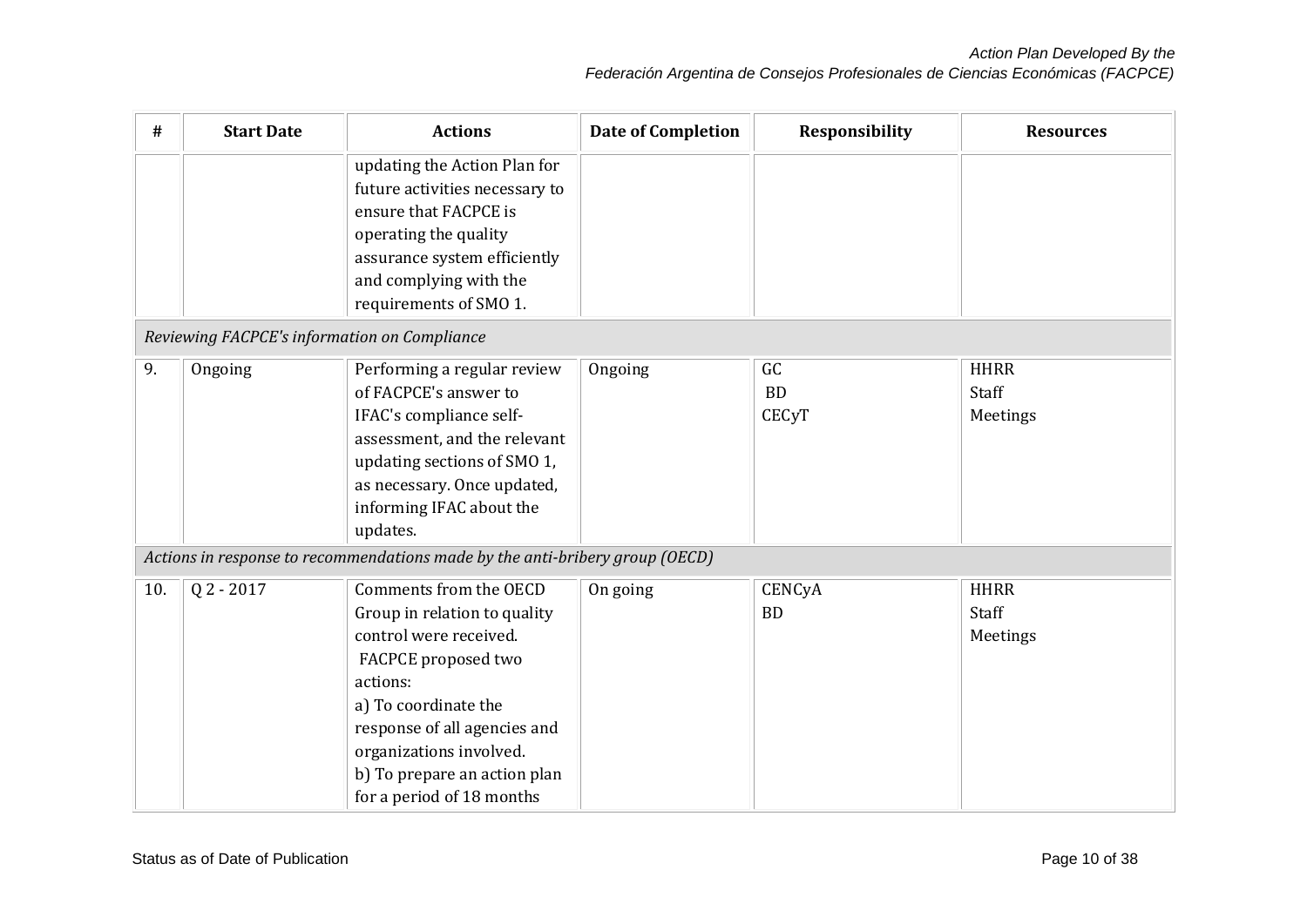| #   | <b>Start Date</b> | <b>Actions</b>                                                                                        | Date of Completion | <b>Responsibility</b> | <b>Resources</b>     |
|-----|-------------------|-------------------------------------------------------------------------------------------------------|--------------------|-----------------------|----------------------|
|     |                   | that concludes with some<br>implementation<br>recommendations.                                        |                    |                       |                      |
| 11. | Q <sub>2</sub>    | Including of this topic in<br>debates to be held in the<br>2018 FACPCE National<br>Congress (2018 Q3) | 2018 03            | <b>BD</b>             | <b>HHRR</b><br>Staff |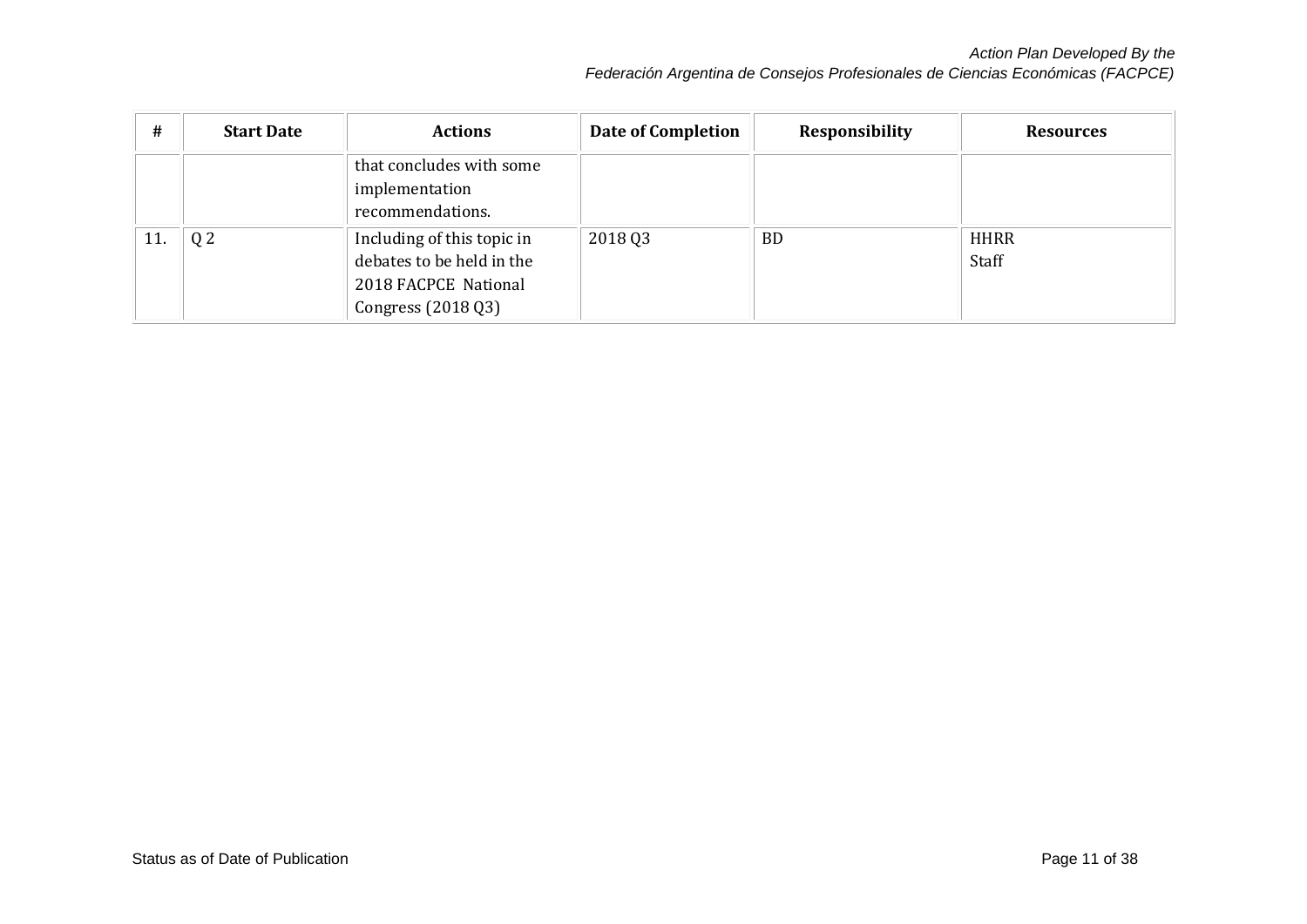## **Subject of the Action Plan: SMO 2: International Education Standards for Professional Accountants and other Pronouncements issued by the IAESB**.

**Objective of the Action Plan:** To ensure that all IES were incorporated into FACPCE's education requirements.

| #                                                                                                                                                                                                                                                                                                                                                                                                                                                                                                                                                                | <b>Start Date</b>                                                                                                                                                                                                                                                                                                                                                                                                                                                             | <b>Actions</b>                                                                                                                                                                                                                                                  | <b>Date of Completion</b> | Responsible | <b>Resources</b> |  |  |
|------------------------------------------------------------------------------------------------------------------------------------------------------------------------------------------------------------------------------------------------------------------------------------------------------------------------------------------------------------------------------------------------------------------------------------------------------------------------------------------------------------------------------------------------------------------|-------------------------------------------------------------------------------------------------------------------------------------------------------------------------------------------------------------------------------------------------------------------------------------------------------------------------------------------------------------------------------------------------------------------------------------------------------------------------------|-----------------------------------------------------------------------------------------------------------------------------------------------------------------------------------------------------------------------------------------------------------------|---------------------------|-------------|------------------|--|--|
|                                                                                                                                                                                                                                                                                                                                                                                                                                                                                                                                                                  | Background                                                                                                                                                                                                                                                                                                                                                                                                                                                                    |                                                                                                                                                                                                                                                                 |                           |             |                  |  |  |
| The educational requirement to become in a CPCE member (member of FACPCE) and so to be able to work as professional is limited to university<br>studies. There is no professional skill or competence evaluation of candidates before their qualification. The Department of Education, Science and<br>Technology establishes the requirements for the accountancy profession. Graduated professionals must register and obtain their licenses with the<br>CPCE in their jurisdiction to be able to work as professionals, among them, as professional auditors. |                                                                                                                                                                                                                                                                                                                                                                                                                                                                               |                                                                                                                                                                                                                                                                 |                           |             |                  |  |  |
|                                                                                                                                                                                                                                                                                                                                                                                                                                                                                                                                                                  |                                                                                                                                                                                                                                                                                                                                                                                                                                                                               | FACPCE, based on an IFAC IAESB's meeting in Buenos Aires in 2009, organized an event to promote the IES and IAESB's work to deans from<br>Economic Science Schools as well as members of the Department of Education.                                           |                           |             |                  |  |  |
|                                                                                                                                                                                                                                                                                                                                                                                                                                                                                                                                                                  | Conferences and events were held to work directly with deans from local universities and academic professionals to educate professional and<br>students on the IFRS, as well as ISA adoption. Also, regional events were carried out for province district associations. Progress was made to get<br>support from universities. As communicated in the plan, these will direct a set of efforts to establish a work relationship with the Department of<br>Education in 2009. |                                                                                                                                                                                                                                                                 |                           |             |                  |  |  |
|                                                                                                                                                                                                                                                                                                                                                                                                                                                                                                                                                                  | FACPCE every two years.                                                                                                                                                                                                                                                                                                                                                                                                                                                       | Dissemination of IFAC's Education Standards among professionals was completed having the standards debated at National Congresses held by                                                                                                                       |                           |             |                  |  |  |
| Given the context set by the national laws mentioned above, progress has been made in the process of disseminating the international education<br>standards, in the academic field, as well as the professional field, which is a necessary step to discuss the advantages of their adoption. The<br>presentation of these standards in the Board of Deans of Schools of Economic Sciences (CODECE, its Spanish acronym), its treatment at National<br>Congresses, have been important initiatives in the past years.                                            |                                                                                                                                                                                                                                                                                                                                                                                                                                                                               |                                                                                                                                                                                                                                                                 |                           |             |                  |  |  |
|                                                                                                                                                                                                                                                                                                                                                                                                                                                                                                                                                                  | Consolidation and growth of the Professional Development Federal System is another noteworthy fact related to ongoing education.                                                                                                                                                                                                                                                                                                                                              |                                                                                                                                                                                                                                                                 |                           |             |                  |  |  |
|                                                                                                                                                                                                                                                                                                                                                                                                                                                                                                                                                                  | The CReCER event held in Buenos Aires (2011), organized locally by FACPCE enabled a deep discussion of the IES.                                                                                                                                                                                                                                                                                                                                                               |                                                                                                                                                                                                                                                                 |                           |             |                  |  |  |
|                                                                                                                                                                                                                                                                                                                                                                                                                                                                                                                                                                  |                                                                                                                                                                                                                                                                                                                                                                                                                                                                               | In July, 2014, such as in July, 2012, IFRS and SME IFRS international events were held (the fifth one in our country) using half a day to disseminate<br>and comment on the IES and discuss a way to include teaching the IASB standards at university lecture. |                           |             |                  |  |  |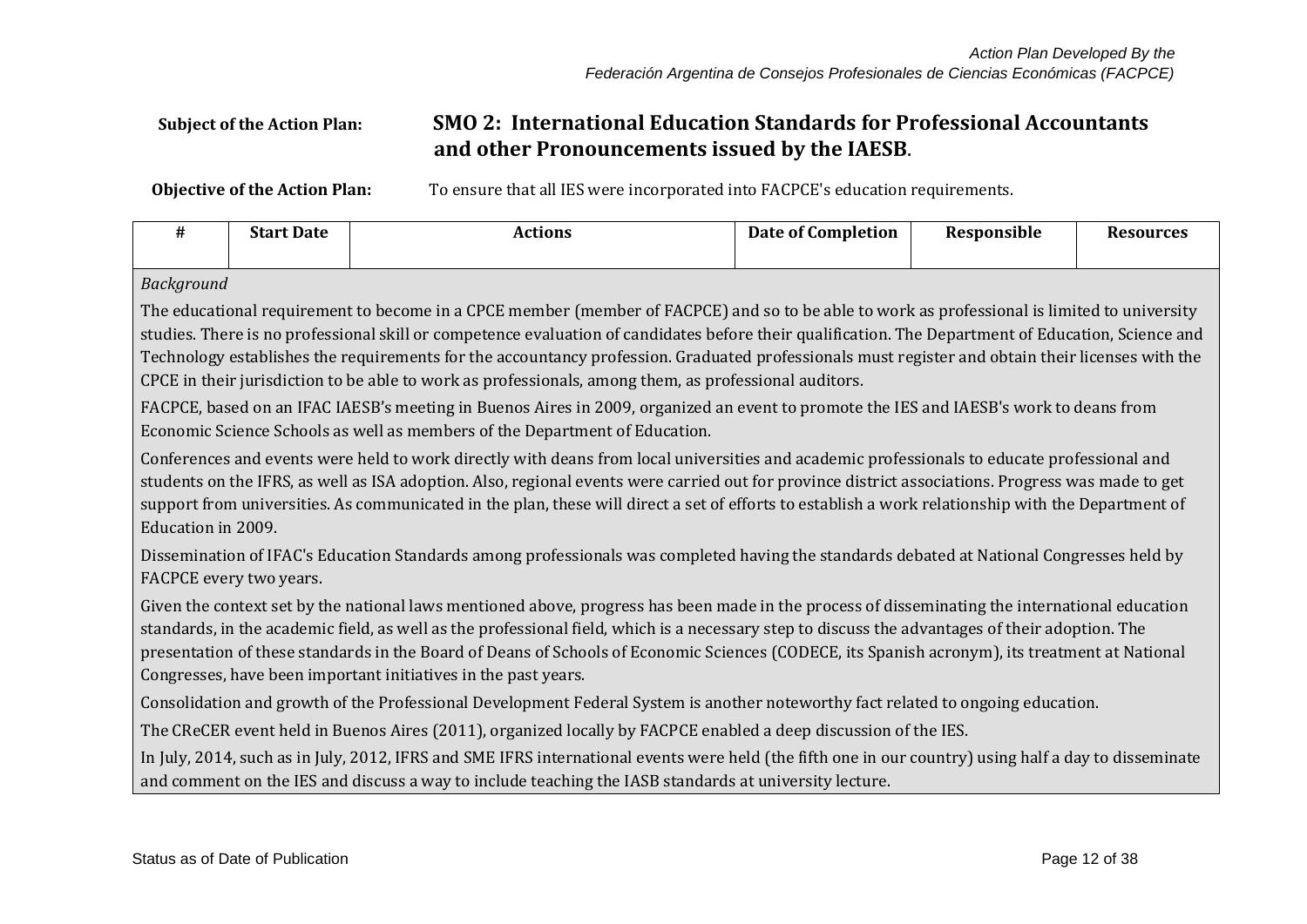| #                                                                                                                                                                   | <b>Start Date</b>                                                                                                                                                                                                                                                                                                                                                                                | <b>Actions</b>                                                                                                                                                                                                                                                                                      | <b>Date of Completion</b> | Responsible | <b>Resources</b> |  |  |
|---------------------------------------------------------------------------------------------------------------------------------------------------------------------|--------------------------------------------------------------------------------------------------------------------------------------------------------------------------------------------------------------------------------------------------------------------------------------------------------------------------------------------------------------------------------------------------|-----------------------------------------------------------------------------------------------------------------------------------------------------------------------------------------------------------------------------------------------------------------------------------------------------|---------------------------|-------------|------------------|--|--|
| This initiative was discussed by representatives for multiple Latin American countries, and it created a need to continue discussing the matter in<br>other events. |                                                                                                                                                                                                                                                                                                                                                                                                  |                                                                                                                                                                                                                                                                                                     |                           |             |                  |  |  |
| purpose of:                                                                                                                                                         | The initiative was also presented in the framework of the Group of Latin American Standards Setters (GLENIF, its Spanish acronym), with the                                                                                                                                                                                                                                                      |                                                                                                                                                                                                                                                                                                     |                           |             |                  |  |  |
| a)<br>b)                                                                                                                                                            |                                                                                                                                                                                                                                                                                                                                                                                                  | Generating in the GLENIF the creation of a discussion group and dissemination of educational activities associated to IASB standards<br>Promoting in the IASB a reissue of IFRS and SME IFRS educational workshops.                                                                                 |                           |             |                  |  |  |
|                                                                                                                                                                     |                                                                                                                                                                                                                                                                                                                                                                                                  | In the National Congresses in Argentina, within the professional policy field, aspects related to university education, the continuing professional<br>development system and different alternatives to promote their realization or search for their compulsory realization were discussed.        |                           |             |                  |  |  |
|                                                                                                                                                                     |                                                                                                                                                                                                                                                                                                                                                                                                  | The Professional Development Federal System (SFAP, its Spanish acronym) was certified in 2008 and 2011 as having a Quality Management<br>System that complies with Standard ISO 9001 requirements. A maintenance audit of such certification is performed annually.                                 |                           |             |                  |  |  |
|                                                                                                                                                                     | the proposals of the IESs.                                                                                                                                                                                                                                                                                                                                                                       | To conclude, FACPCE is not able to modify by itself the conditions established by the Argentine Government to practice as an accountant and /or<br>an auditor. However, FACPCE has performed and done its best to disseminate and internalize in different sectors the importance of complying with |                           |             |                  |  |  |
|                                                                                                                                                                     |                                                                                                                                                                                                                                                                                                                                                                                                  | Since the elaboration of action plan (2008), FACPCE and other related organizations have carried out several actions that can be summarized as such<br>"until 2015". After 2015, the actions carried out and planned are detailed.                                                                  |                           |             |                  |  |  |
| Action done:                                                                                                                                                        | To consider the different alternatives and lines of work to promote the establishment of the requirements to obtain the professional qualification set in<br>IES 5 (practical experience), and IES 6 (professional competence and skill assessment). To create the motivation necessary for the current Public<br>Accountant (voluntary) to apply the requirements for most accountants (IES 7). |                                                                                                                                                                                                                                                                                                     |                           |             |                  |  |  |
|                                                                                                                                                                     |                                                                                                                                                                                                                                                                                                                                                                                                  | 1. Obtaining the IES Spanish version (using the existing translation as the main basis).                                                                                                                                                                                                            |                           |             |                  |  |  |
| 2. Comparing IES 5, 6 & 7 requirements with local requirements and determining the differences.                                                                     |                                                                                                                                                                                                                                                                                                                                                                                                  |                                                                                                                                                                                                                                                                                                     |                           |             |                  |  |  |
| our country.                                                                                                                                                        | 3. Searching among the results obtained by other countries (mainly those with legislations similar to Argentina's) to analyze their application in                                                                                                                                                                                                                                               |                                                                                                                                                                                                                                                                                                     |                           |             |                  |  |  |
|                                                                                                                                                                     |                                                                                                                                                                                                                                                                                                                                                                                                  | 4. Creating a base document showing the differences and potential courses of action.                                                                                                                                                                                                                |                           |             |                  |  |  |
|                                                                                                                                                                     |                                                                                                                                                                                                                                                                                                                                                                                                  | 5. Discussing the document at BD and GC meetings                                                                                                                                                                                                                                                    |                           |             |                  |  |  |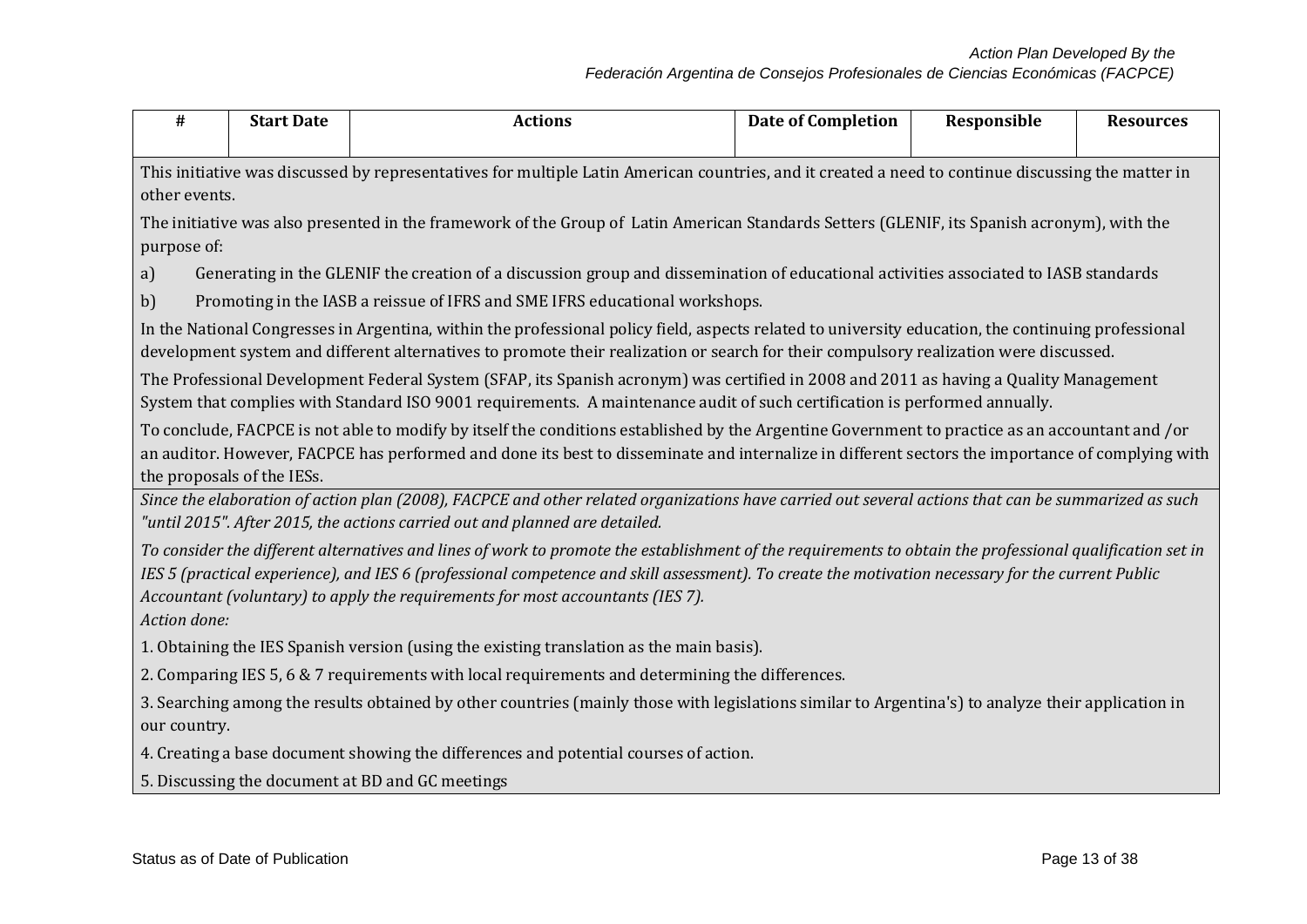| #                                                                                                                                            | <b>Start Date</b>                                                                                                                                                                                                                                                                                                                   | <b>Actions</b>                                                                                                                                      | <b>Date of Completion</b> | Responsible | <b>Resources</b> |  |  |  |  |
|----------------------------------------------------------------------------------------------------------------------------------------------|-------------------------------------------------------------------------------------------------------------------------------------------------------------------------------------------------------------------------------------------------------------------------------------------------------------------------------------|-----------------------------------------------------------------------------------------------------------------------------------------------------|---------------------------|-------------|------------------|--|--|--|--|
|                                                                                                                                              |                                                                                                                                                                                                                                                                                                                                     |                                                                                                                                                     |                           |             |                  |  |  |  |  |
| 6. Developing means of communication with universities to be able to disseminate knowledge and the corresponding degree of awareness of IES. |                                                                                                                                                                                                                                                                                                                                     |                                                                                                                                                     |                           |             |                  |  |  |  |  |
|                                                                                                                                              | 7. Disseminating FACPCE's proposal.                                                                                                                                                                                                                                                                                                 |                                                                                                                                                     |                           |             |                  |  |  |  |  |
|                                                                                                                                              | 8. Developing means of communication with the Department of Education to discuss the potential application of the IES requirements.                                                                                                                                                                                                 |                                                                                                                                                     |                           |             |                  |  |  |  |  |
| Education.                                                                                                                                   | 9. Based on the conclusions of the original plan, accommodating it modifying it for possibilities granted by universities and the Department of                                                                                                                                                                                     |                                                                                                                                                     |                           |             |                  |  |  |  |  |
|                                                                                                                                              | 10. Given the IES review and the changes applied to them, and bearing in mind that this process has not finished, the definite translated versions<br>are not available yet. Once these are obtained, a new mapping will be performed that will enable the analysis of the base document differences, as<br>well as future actions. |                                                                                                                                                     |                           |             |                  |  |  |  |  |
|                                                                                                                                              | <b>Implementation of the Requirements Agreed Upon</b>                                                                                                                                                                                                                                                                               |                                                                                                                                                     |                           |             |                  |  |  |  |  |
|                                                                                                                                              |                                                                                                                                                                                                                                                                                                                                     | 11. Step by step implementation of the changes achieved by consensus and those depending solely on the FACPCE. In this sense, regarding IES 7, a    |                           |             |                  |  |  |  |  |
|                                                                                                                                              |                                                                                                                                                                                                                                                                                                                                     | platform was developed for self-statement of activities outside those developed by the Councils, which fosters professionals' engagement.           |                           |             |                  |  |  |  |  |
|                                                                                                                                              |                                                                                                                                                                                                                                                                                                                                     | If necessary, the Action Plan will be updated for future activities. Working with the Department of Education on raising awareness of the           |                           |             |                  |  |  |  |  |
|                                                                                                                                              |                                                                                                                                                                                                                                                                                                                                     | modifications expected to be introduced in the legislation.                                                                                         |                           |             |                  |  |  |  |  |
|                                                                                                                                              |                                                                                                                                                                                                                                                                                                                                     | 12. CO.DE.C.E. included supervised professional practices (PPS) as part of the requirements to accredit Public Accountant careers, within the legal |                           |             |                  |  |  |  |  |
|                                                                                                                                              |                                                                                                                                                                                                                                                                                                                                     | frame of National Law 26,427 of Educational Internships. This initiative is already implemented by several Universities in Argentina and will be    |                           |             |                  |  |  |  |  |
|                                                                                                                                              |                                                                                                                                                                                                                                                                                                                                     | monitored by CONEAU (National Commission of Evaluation and Accreditation of Universities). FACPCE considers these PPS as part of the                |                           |             |                  |  |  |  |  |
| implementation of IES 5                                                                                                                      |                                                                                                                                                                                                                                                                                                                                     |                                                                                                                                                     |                           |             |                  |  |  |  |  |
|                                                                                                                                              | <b>Keeping processes running</b>                                                                                                                                                                                                                                                                                                    |                                                                                                                                                     |                           |             |                  |  |  |  |  |
|                                                                                                                                              |                                                                                                                                                                                                                                                                                                                                     | 13. Considering regular reviews of FACPCE's educational needs to ensure the continuous incorporation of all IES requirements. This includes the     |                           |             |                  |  |  |  |  |
|                                                                                                                                              |                                                                                                                                                                                                                                                                                                                                     | existing requirements and preparation of the Action Plan for future activities, as necessary.                                                       |                           |             |                  |  |  |  |  |
| <b>Activities carried out</b>                                                                                                                |                                                                                                                                                                                                                                                                                                                                     |                                                                                                                                                     |                           |             |                  |  |  |  |  |
|                                                                                                                                              |                                                                                                                                                                                                                                                                                                                                     | 14. Implementing a Quality Management System for the Professional Development Federal System (SFAP), and certifying it under quality standard       |                           |             |                  |  |  |  |  |
| ISO 9001.                                                                                                                                    |                                                                                                                                                                                                                                                                                                                                     |                                                                                                                                                     |                           |             |                  |  |  |  |  |

15. Rectifying the Professional Development Federal System (SFAP) (2012-2014)

16. Surpassing audit controls of the annual Quality Certification maintenance.

17. Continuing with trainers' training for SFAC, initiated in 2010.

**Actions that are carried out permanently or are ongoing, since 2016, are the following:**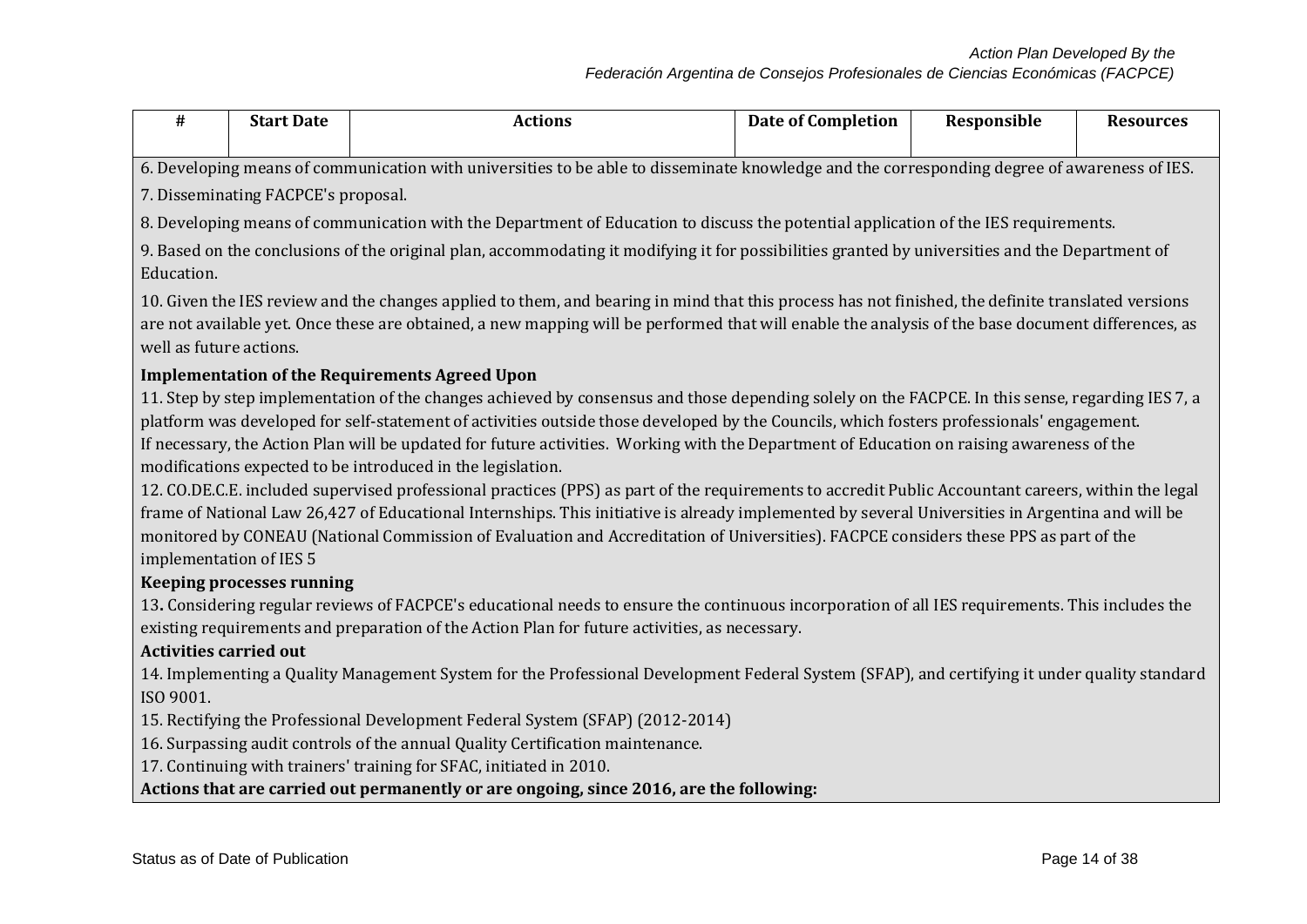| #   | <b>Start Date</b> | <b>Actions</b>                                       | <b>Date of Completion</b> | Responsible               | <b>Resources</b>   |
|-----|-------------------|------------------------------------------------------|---------------------------|---------------------------|--------------------|
| 12. | Q1 2014           | Given the IES review and the changes applied to      | Q2 2015                   | Special Commission        | <b>HHRR</b>        |
|     |                   | them, and bearing in mind that this process has not  | Ongoing                   | <b>CEC<sub>V</sub>T</b>   |                    |
|     |                   | finished, the definite translated versions are not   |                           |                           |                    |
|     |                   | available yet. Once these are obtained, a new        |                           |                           |                    |
|     |                   | mapping will be performed that will enable the       |                           |                           |                    |
|     |                   | analysis of the base document differences, as well   |                           |                           |                    |
|     |                   | as future actions.                                   |                           |                           |                    |
| 13. | Q3 2015           | Discussions by FACPCE authorities with CO.DE.C.E.    | Q1 2016                   | <b>FACPCE</b> authorities | <b>HHRR</b>        |
|     |                   | to include supervised professional practices as part | Ongoing                   | <b>Special Commission</b> |                    |
|     |                   | of the requirements to accredit Public Accountant    |                           | <b>CECYT</b>              |                    |
|     |                   | careers, within the legal frame of National Law      |                           |                           |                    |
|     |                   | 26,427 of Educational Internships                    |                           |                           |                    |
| 14. | Q4 2016           | Within the FACPCE Education Special Commission,      | Q3 2017                   | <b>Special Commission</b> | <b>HHRR</b>        |
|     |                   | proposed changes on IES 7 are being introduced       | Ongoing                   | <b>CECyT</b>              |                    |
|     |                   | and debated.                                         |                           |                           |                    |
|     |                   | Implementation of the Requirements Agreed Upon       |                           |                           |                    |
|     |                   |                                                      |                           |                           |                    |
| 15. | Q1 2012           | Step by step implementation of the changes           | Q3 2016                   | <b>BD</b>                 | <b>BD</b> meetings |
|     |                   | achieved by consensus and those depending solely     | Ongoing                   | GC                        | GC meetings        |
|     |                   | on the FACPCE.                                       |                           | Professional              | <b>HHRR</b>        |
|     |                   | In this sense, regarding IES 7, a platform was       |                           | Councils                  |                    |
|     |                   | developed for self-statement of activities outside   |                           |                           |                    |
|     |                   | those developed by the Councils, which fosters       |                           |                           |                    |
|     |                   | professionals' engagement.                           |                           |                           |                    |
|     |                   | If necessary, the Action Plan will be updated for    |                           |                           |                    |
|     |                   | future activities.                                   |                           |                           |                    |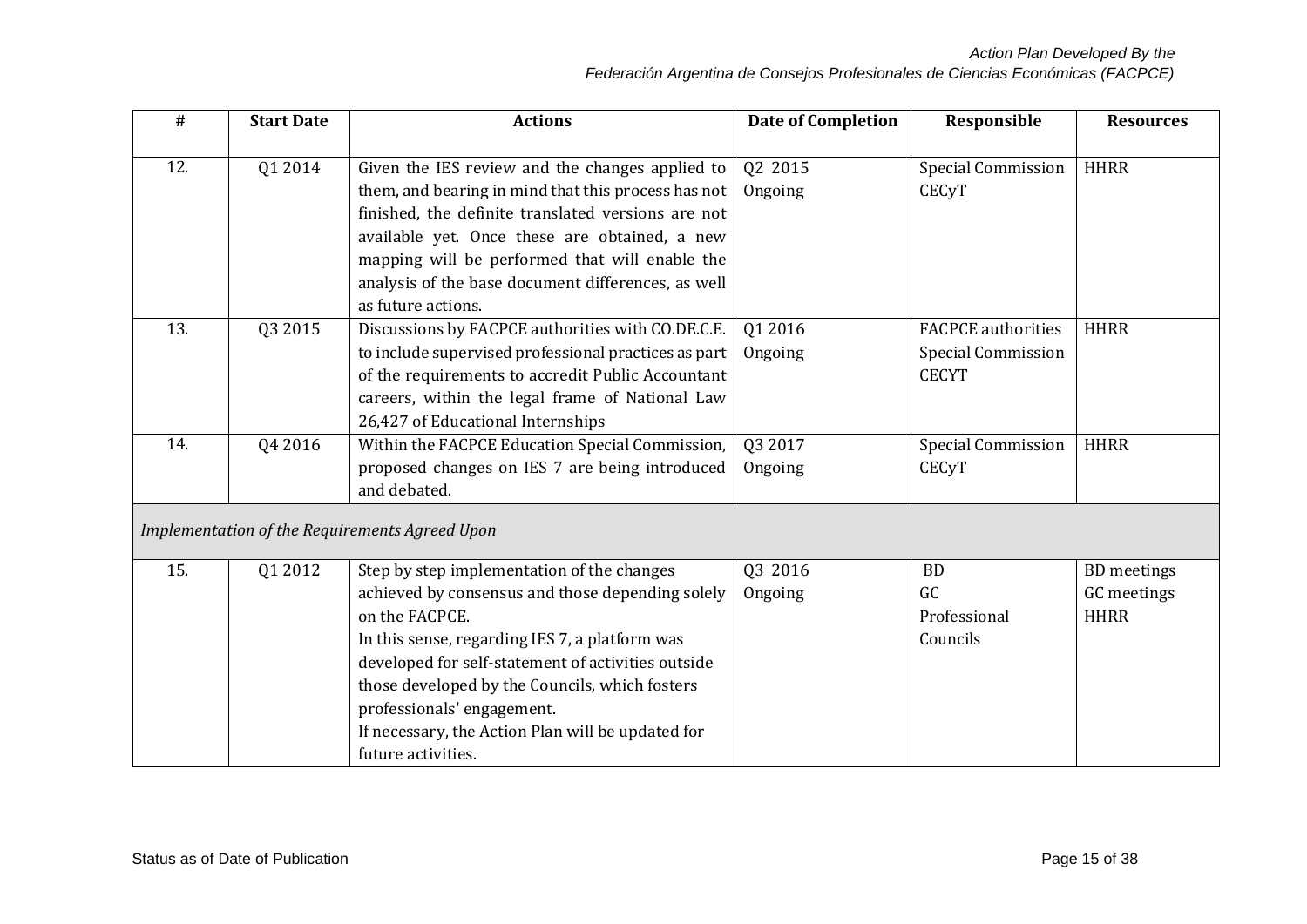| $\#$ | <b>Start Date</b>                       | <b>Actions</b>                                                                                                                                                                                                                                                                                                                                                                                                                                                                            | <b>Date of Completion</b> | Responsible                                 | <b>Resources</b>                                                    |
|------|-----------------------------------------|-------------------------------------------------------------------------------------------------------------------------------------------------------------------------------------------------------------------------------------------------------------------------------------------------------------------------------------------------------------------------------------------------------------------------------------------------------------------------------------------|---------------------------|---------------------------------------------|---------------------------------------------------------------------|
|      |                                         | Working with the Department of Education on<br>raising awareness of the modifications expected<br>to be introduced in the legislation.                                                                                                                                                                                                                                                                                                                                                    |                           |                                             |                                                                     |
| 16.  | Q1 2016                                 | CO.DE.C.E. included supervised professional<br>practices (PPS) as part of the requirements to<br>accredit Public Accountant careers, within the<br>legal frame of National Law 26,427 of Educational<br>Internships. This initiative is already implemented<br>by several Universities in Argentina and will be<br>monitored by CONEAU (National Commission of<br>Evaluation and Accreditation of Universities).<br>FACPCE considers these PPS as part of the<br>implementation of IES 5. | Q1 2016<br>Ongoing        | <b>Special Commission</b><br><b>CECYT</b>   | <b>HHRR</b>                                                         |
|      | Keeping processes running               |                                                                                                                                                                                                                                                                                                                                                                                                                                                                                           |                           |                                             |                                                                     |
| 17.  | Ongoing                                 | <b>FACPCE's</b><br>Considering<br>regular<br>reviews<br>of<br>educational needs to ensure the continuous<br>incorporation of all IES requirements.<br>This<br>includes<br>the<br>existing<br>requirements<br>and<br>preparation of the Action Plan for future activities,<br>as necessary.                                                                                                                                                                                                | Ongoing                   | <b>BD</b><br>GC<br>Professional<br>Councils | <b>BD</b> meetings<br>GC meetings<br><b>HHRR</b>                    |
|      | Reviewing FACPCE's Compliance Reporting |                                                                                                                                                                                                                                                                                                                                                                                                                                                                                           |                           |                                             |                                                                     |
| 18.  | Ongoing                                 | Performing a regular review of FACPCE's answer to<br>IFAC's compliance self-assessment, and the<br>relevant updating sections of SMO 2, as necessary.<br>Once updated, informing IFAC about the updates.                                                                                                                                                                                                                                                                                  | Ongoing                   | <b>BD</b><br>GC<br>Professional<br>Councils | <b>BD</b> meetings<br><b>FACPCE's JG</b><br>meetings<br><b>HHRR</b> |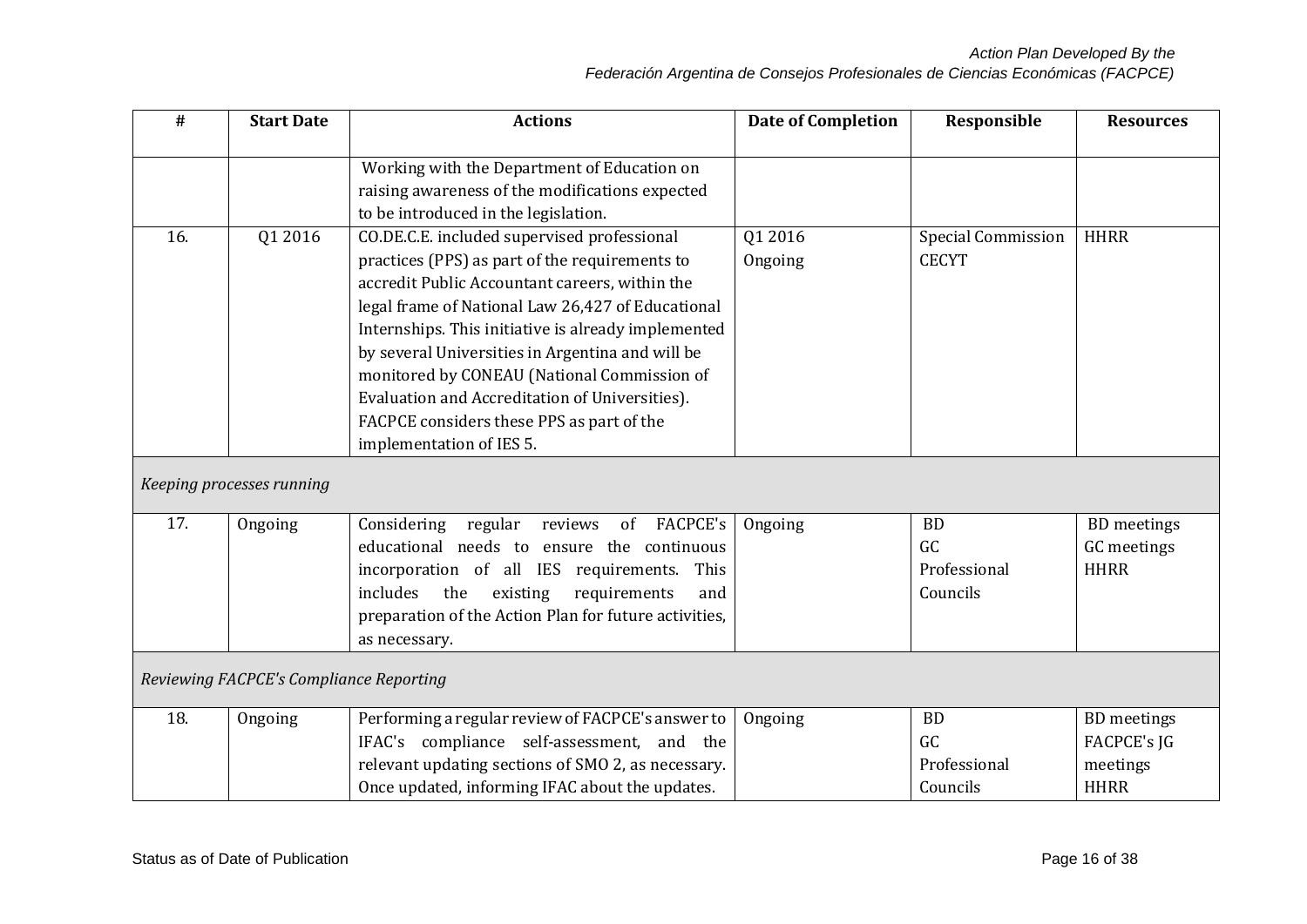*Action Plan Developed By the*

## *Federación Argentina de Consejos Profesionales de Ciencias Económicas (FACPCE)*

| #                      | <b>Start Date</b> | <b>Actions</b>                                                                                                                                                                                                                                                                                                                                                                                                                                 | <b>Date of Completion</b> | Responsible         | <b>Resources</b>                                 |
|------------------------|-------------------|------------------------------------------------------------------------------------------------------------------------------------------------------------------------------------------------------------------------------------------------------------------------------------------------------------------------------------------------------------------------------------------------------------------------------------------------|---------------------------|---------------------|--------------------------------------------------|
| Activities carried out |                   |                                                                                                                                                                                                                                                                                                                                                                                                                                                |                           |                     |                                                  |
| 19.                    | Q1 2014           | Rectifying the Professional Development Federal<br>System (SFAP) (2015-2017)                                                                                                                                                                                                                                                                                                                                                                   | Q4 2014<br>Ongoing        | <b>BD</b><br>GC     | <b>BD</b> meetings<br>GC meetings<br><b>HHRR</b> |
| 20.                    | $Q$ 2 - 2017      | Comments from the OECD Group were received in<br>relation to the conditions that had to be fulfilled in<br>order to be able to exercise as external auditor.<br>FACPCE proposed two actions:<br>a) To coordinate the response of all agencies and<br>organizations involved.<br>b) To prepare an action plan for a period of 18<br>months that concludes with an implementation<br>recommendation or with the impossibility of<br>applying it. | On going                  | CENCyA<br><b>BD</b> | <b>HHRR</b><br>Staff<br>Meetings                 |
| 21.                    | Q <sub>2</sub>    | Including of this topic in debates to be held in the<br>2018 FACPCE National Congress (2018 Q3)                                                                                                                                                                                                                                                                                                                                                | 2018 03                   | <b>BD</b>           | <b>HHRR</b><br>Staff                             |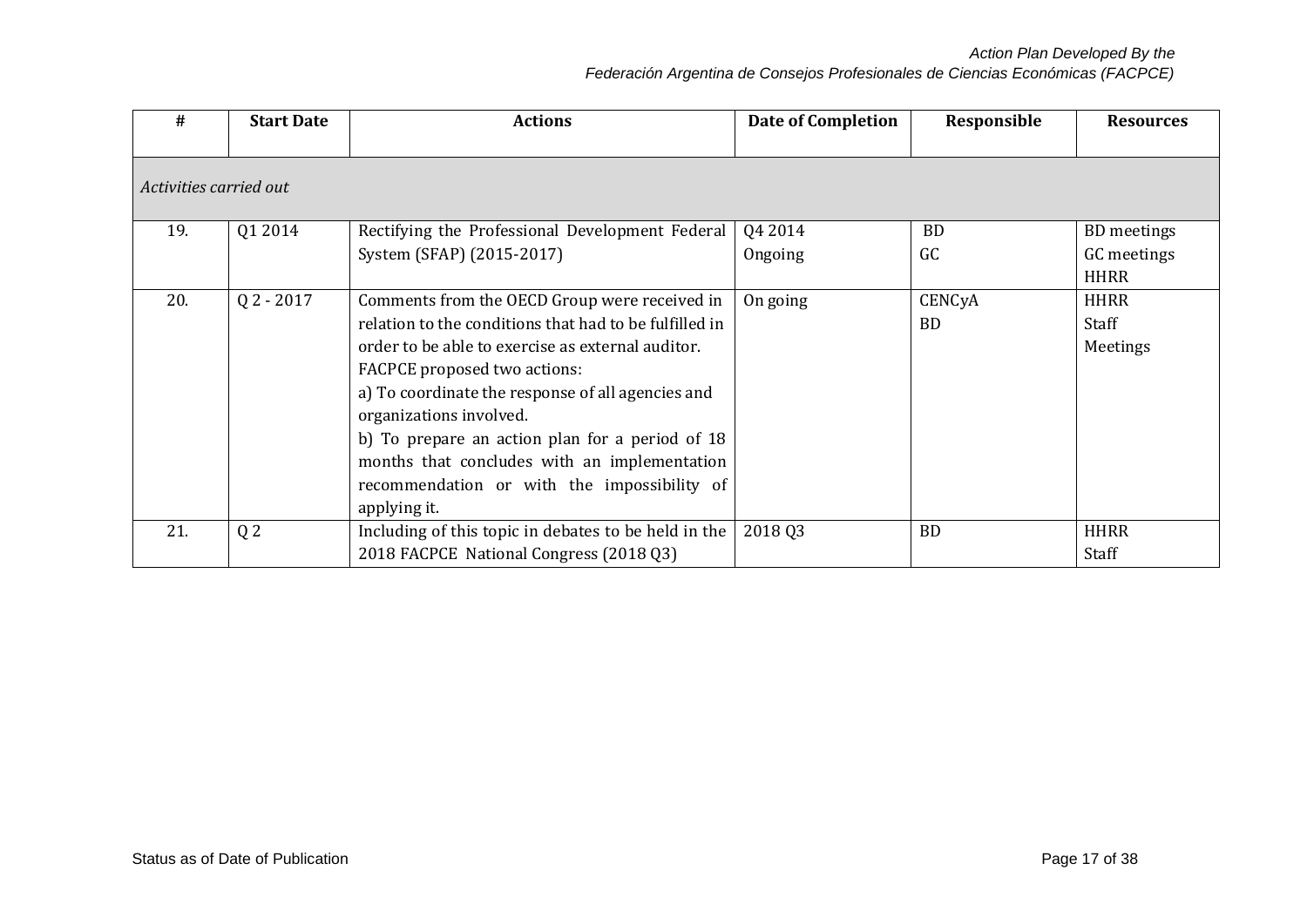# **Subject of the Action Plan: SMO 3:International Standards on Auditing and Quality Control**

| <b>Objective of the Action Plan:</b><br>To establish and keep the IAASB Pronouncements adoption and implementation process under way. |                                      |                                                                                                                                                                                                                      |                           |             |                  |  |  |
|---------------------------------------------------------------------------------------------------------------------------------------|--------------------------------------|----------------------------------------------------------------------------------------------------------------------------------------------------------------------------------------------------------------------|---------------------------|-------------|------------------|--|--|
| #                                                                                                                                     | <b>Start Date</b>                    | <b>Actions</b>                                                                                                                                                                                                       | <b>Date of Completion</b> | Responsible | <b>Resources</b> |  |  |
| Background:                                                                                                                           |                                      |                                                                                                                                                                                                                      |                           |             |                  |  |  |
|                                                                                                                                       |                                      | The Argentine Federation of Professional Councils in Economic Sciences (FACPCE) is responsible for elaborating and setting auditing standards.                                                                       |                           |             |                  |  |  |
|                                                                                                                                       |                                      | Professional Councils approve these standards for publication in their jurisdictions. Other regulatory organizations may develop complementary                                                                       |                           |             |                  |  |  |
|                                                                                                                                       |                                      | aspects of these standards. A proposal to converge the Argentine auditing standards with IAASB's standards (Resolution No. 284/03) was developed.                                                                    |                           |             |                  |  |  |
|                                                                                                                                       |                                      | This proposal was mostly complied with, as explained below.                                                                                                                                                          |                           |             |                  |  |  |
|                                                                                                                                       |                                      |                                                                                                                                                                                                                      |                           |             |                  |  |  |
|                                                                                                                                       |                                      | In 2007, FACPCE published the ISA Spanish version and distributed the publication widely at an affordable price, and is also delivering it at                                                                        |                           |             |                  |  |  |
|                                                                                                                                       | educational conferences and events.  |                                                                                                                                                                                                                      |                           |             |                  |  |  |
|                                                                                                                                       |                                      | FACPCE has entered an agreement with IFAC, Mexico and Spain to make the translations and create a translation review entity so as to make the                                                                        |                           |             |                  |  |  |
|                                                                                                                                       | translation into Spanish uniform.    |                                                                                                                                                                                                                      |                           |             |                  |  |  |
|                                                                                                                                       |                                      | FACPCE has been part of this new strategic alliance (through entering an agreement), together with IFAC, ICJCE, IMCP to ensure the sustainability of                                                                 |                           |             |                  |  |  |
|                                                                                                                                       |                                      | the translation into Spanish process of IFAC's standards. This agreement was signed in 2012, and the activities were initiated since 2013.                                                                           |                           |             |                  |  |  |
| implementation:                                                                                                                       |                                      | A Special Commission was created within the scope of the CENCyA <sup>6</sup> , FACPCE's technical body, who work with specific objectives directed to the ISAs                                                       |                           |             |                  |  |  |
|                                                                                                                                       |                                      | 1. To present a preliminary adoption plan to be treated, and search for consensus with the regulatory organizations (CNV, BCRA, SSN, etc.).                                                                          |                           |             |                  |  |  |
|                                                                                                                                       |                                      | 2. To analyze the potential incompatibilities among the standards and laws that rule the practice in Argentina, including the paragraphs related                                                                     |                           |             |                  |  |  |
|                                                                                                                                       | to the Public Sector.                |                                                                                                                                                                                                                      |                           |             |                  |  |  |
| 3.                                                                                                                                    |                                      | To develop surveys to recognize the needs for dissemination and training.                                                                                                                                            |                           |             |                  |  |  |
| 4.                                                                                                                                    |                                      | To analyze the changes necessary to introduce the current auditing standards, for their application until full adoption of the ISAs.                                                                                 |                           |             |                  |  |  |
| 5.<br>6.                                                                                                                              |                                      | To suggest an effective date for the ISAs and other IAASB standards, for listed companies, banks and insurance companies.<br>To suggest an effective date for the ISAs and other IAASB standards for other entities. |                           |             |                  |  |  |
|                                                                                                                                       |                                      |                                                                                                                                                                                                                      |                           |             |                  |  |  |
|                                                                                                                                       |                                      | CENCyA received proposals from the commission and moved forward with the elaboration of Technical Resolution Projects destined to public                                                                             |                           |             |                  |  |  |
|                                                                                                                                       | discussion of the following aspects: |                                                                                                                                                                                                                      |                           |             |                  |  |  |
|                                                                                                                                       |                                      | a) ISAs adoption for the organizations that apply IFRSs compulsorily                                                                                                                                                 |                           |             |                  |  |  |
|                                                                                                                                       |                                      | b) a choice to apply ISAs for the rest of the organizations                                                                                                                                                          |                           |             |                  |  |  |
|                                                                                                                                       |                                      | c) Adoption of the international standards on review engagement for the organizations that apply IFRSs compulsorily                                                                                                  |                           |             |                  |  |  |
|                                                                                                                                       |                                      | d) an option to apply ISREs for the rest of the organizations                                                                                                                                                        |                           |             |                  |  |  |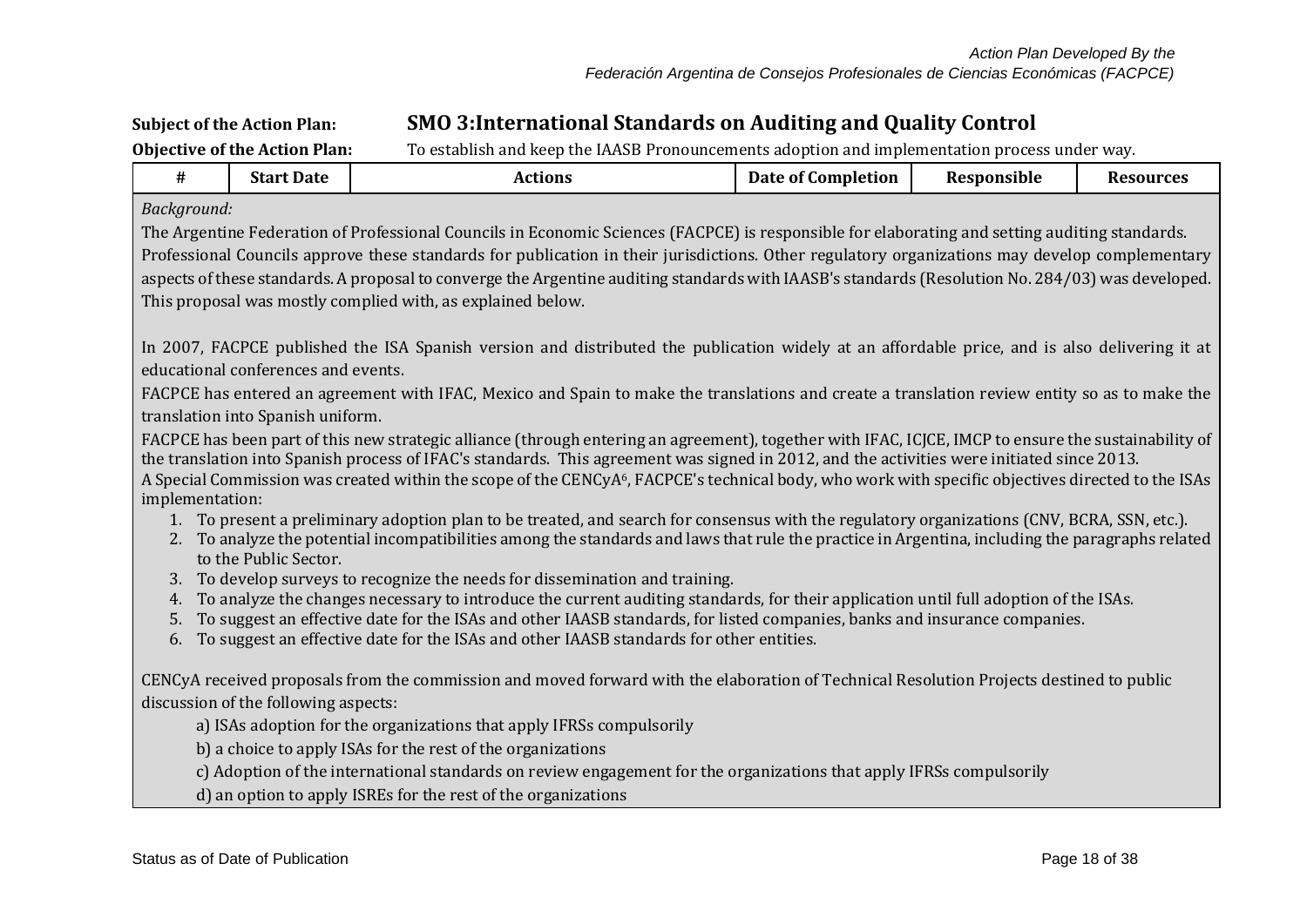| #                                                                                                  | <b>Start Date</b>                                                                                                                                                               | <b>Actions</b>                                                                                                                                      | <b>Date of Completion</b> | Responsible | <b>Resources</b> |  |  |  |  |
|----------------------------------------------------------------------------------------------------|---------------------------------------------------------------------------------------------------------------------------------------------------------------------------------|-----------------------------------------------------------------------------------------------------------------------------------------------------|---------------------------|-------------|------------------|--|--|--|--|
|                                                                                                    |                                                                                                                                                                                 |                                                                                                                                                     |                           |             |                  |  |  |  |  |
|                                                                                                    | e) adoption of ISQC 1 (quality assurance) for auditors who apply IFAC's standards compulsorily<br>f) an option to apply ISQC 1 (quality assurance) for the rest of the auditors |                                                                                                                                                     |                           |             |                  |  |  |  |  |
|                                                                                                    |                                                                                                                                                                                 | g) adoption of independence standards of IFAC's Code of Ethics for auditors who apply IFAC standards compulsorily                                   |                           |             |                  |  |  |  |  |
|                                                                                                    |                                                                                                                                                                                 | h) an option to apply assurance engagements and IFAC's related services for all accountants, in which case they must compulsorily apply             |                           |             |                  |  |  |  |  |
|                                                                                                    |                                                                                                                                                                                 | quality assurance and independence standards                                                                                                        |                           |             |                  |  |  |  |  |
|                                                                                                    |                                                                                                                                                                                 | i) Modification of the Auditing TR in force in Argentina for the rest of the audits (who are not obliged to apply the ISAs or do not desire to      |                           |             |                  |  |  |  |  |
|                                                                                                    |                                                                                                                                                                                 | do so) to adopt the terminology, reports and other aspects of the IFAC standards adoption process                                                   |                           |             |                  |  |  |  |  |
|                                                                                                    |                                                                                                                                                                                 | All these draft standards have been approved as Technical Resolutions.                                                                              |                           |             |                  |  |  |  |  |
|                                                                                                    |                                                                                                                                                                                 | From this approval as RT, the FACPCE, through CENCyA, studies, approves and enforces IFAC's regulatory changes in Spanish. This occurs with the     |                           |             |                  |  |  |  |  |
|                                                                                                    | <b>Adoption Circulars of NIAs.</b>                                                                                                                                              |                                                                                                                                                     |                           |             |                  |  |  |  |  |
|                                                                                                    |                                                                                                                                                                                 | The GC has approved courses on ISAs and other IFAC standards in every Professional Council which are part of FACPCE to properly prepare             |                           |             |                  |  |  |  |  |
|                                                                                                    |                                                                                                                                                                                 | accountants who must or want to apply these standards.                                                                                              |                           |             |                  |  |  |  |  |
|                                                                                                    |                                                                                                                                                                                 | In relation with regulatory organizations and public interest institution control, the following have been completed:                               |                           |             |                  |  |  |  |  |
|                                                                                                    |                                                                                                                                                                                 | a) The BCRA issued the Auditing reporting standards required by the BCRA to financial institutions with TR 37.                                      |                           |             |                  |  |  |  |  |
| b)                                                                                                 |                                                                                                                                                                                 | An Interinstitutional Commission has been constituted with the CNV to study the standards' controversial aspects related to the Capital             |                           |             |                  |  |  |  |  |
|                                                                                                    |                                                                                                                                                                                 | Market Regulations; especially those aspects associated with auditors turnover and other related matters.                                           |                           |             |                  |  |  |  |  |
|                                                                                                    |                                                                                                                                                                                 | We are working with the SSN to create two work commissions. One of them will analyze the necessary changes in the SSN standards concerning          |                           |             |                  |  |  |  |  |
|                                                                                                    |                                                                                                                                                                                 | the auditing reports for insurance companies, to adapt to RT 37 provisions.                                                                         |                           |             |                  |  |  |  |  |
|                                                                                                    |                                                                                                                                                                                 |                                                                                                                                                     |                           |             |                  |  |  |  |  |
|                                                                                                    |                                                                                                                                                                                 |                                                                                                                                                     |                           |             |                  |  |  |  |  |
|                                                                                                    |                                                                                                                                                                                 | Since the elaboration of action plan (2008), FACPCE and other related organizations have carried out several actions that can be summarized as such |                           |             |                  |  |  |  |  |
|                                                                                                    |                                                                                                                                                                                 | "until 2015". After 2015, the actions carried out and planned are detailed.                                                                         |                           |             |                  |  |  |  |  |
|                                                                                                    | Considering different alternatives, elaborating a base document, disclosing, discussing and making decisions on Auditing and Quality Control.                                   |                                                                                                                                                     |                           |             |                  |  |  |  |  |
|                                                                                                    |                                                                                                                                                                                 |                                                                                                                                                     |                           |             |                  |  |  |  |  |
| Action done                                                                                        |                                                                                                                                                                                 |                                                                                                                                                     |                           |             |                  |  |  |  |  |
| <b>Establishing an ongoing process for the adoption and implementation of IAASB Pronouncements</b> |                                                                                                                                                                                 |                                                                                                                                                     |                           |             |                  |  |  |  |  |
|                                                                                                    |                                                                                                                                                                                 | 1. Determining IAASB Pronouncements adoption program (already translated) and the schedule for its implementation.                                  |                           |             |                  |  |  |  |  |

*2.* Translating and launching IAASB's 2007 manual (with IFAC's authorization) to promote it nationally.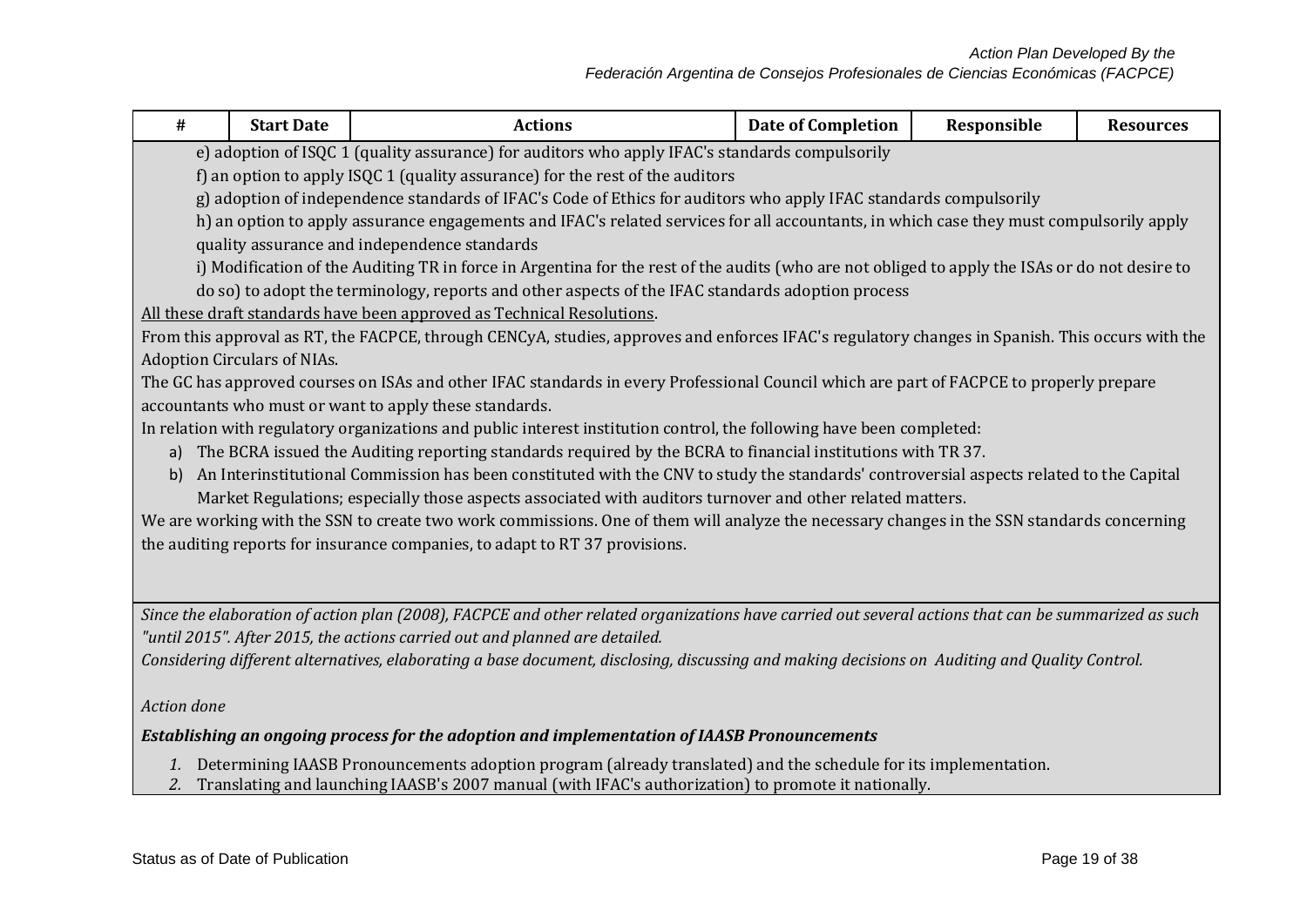## *Federación Argentina de Consejos Profesionales de Ciencias Económicas (FACPCE)*

| #                    | <b>Start Date</b>                                                                                                                                                                                                                                                                                                                                                                                                                                                                                                                                                                                                                                                                                                                                                                                                                                                                                                                                                                                                                                                          | <b>Actions</b>                                                                                                                   | <b>Date of Completion</b> | Responsible | <b>Resources</b> |  |  |  |  |
|----------------------|----------------------------------------------------------------------------------------------------------------------------------------------------------------------------------------------------------------------------------------------------------------------------------------------------------------------------------------------------------------------------------------------------------------------------------------------------------------------------------------------------------------------------------------------------------------------------------------------------------------------------------------------------------------------------------------------------------------------------------------------------------------------------------------------------------------------------------------------------------------------------------------------------------------------------------------------------------------------------------------------------------------------------------------------------------------------------|----------------------------------------------------------------------------------------------------------------------------------|---------------------------|-------------|------------------|--|--|--|--|
| 3.<br>4.<br>5.<br>6. | Disseminating the document already mentioned (at universities and among professionals).<br>Launching the Spanish version of IFAC's audit guide for SMEs.<br>Developing and implementing an extensive training program on IAASB pronouncements.<br>Extensive dissemination of the changes resulting from the adoption of IAASB pronouncements (universities, regulators, users, general<br>public).<br>7. Translating and printing IAASB pronouncements after the "clarity process".                                                                                                                                                                                                                                                                                                                                                                                                                                                                                                                                                                                        |                                                                                                                                  |                           |             |                  |  |  |  |  |
|                      |                                                                                                                                                                                                                                                                                                                                                                                                                                                                                                                                                                                                                                                                                                                                                                                                                                                                                                                                                                                                                                                                            | New Developments – Creating the Special Commission for ISAs implementation, within CENCyA's scope.                               |                           |             |                  |  |  |  |  |
| 9.                   | 8. Presenting an adoption plan to be treated and previous consensus with regulators (CNV, BCRA, SSN).<br>Analyzing the potential incompatibilities among the current standards and laws in Argentina, including the paragraphs related to the<br>Public Sector.<br>10. Elaborating surveys to recognize dissemination and training needs.<br>11. Analyzing the changes necessary to introduce in the current auditing standards, for their application until full adoption of the ISAs.<br>12. Suggesting an effective date for the ISAs and other IAASB standards, for publicly listed companies, banks and insurance companies.<br>13. Suggesting an effective date for ISAs and other IAASB standards for other entities.<br>14. Adoption of the ISAs application plan for auditors from different types of entities: public companies, banks and institutions, etc.<br>15. Elaborating a TRP to adopt different IFAC standards.<br>16. Analyzing the observations received during the consultation process.<br>17. Approval of the corresponding Technical Resolutions |                                                                                                                                  |                           |             |                  |  |  |  |  |
|                      | <b>Maintenance of the ongoing process</b>                                                                                                                                                                                                                                                                                                                                                                                                                                                                                                                                                                                                                                                                                                                                                                                                                                                                                                                                                                                                                                  |                                                                                                                                  |                           |             |                  |  |  |  |  |
|                      |                                                                                                                                                                                                                                                                                                                                                                                                                                                                                                                                                                                                                                                                                                                                                                                                                                                                                                                                                                                                                                                                            | 18. Designing a training program of all IFAC standards adopted by FACPCE.                                                        |                           |             |                  |  |  |  |  |
|                      | adoption process                                                                                                                                                                                                                                                                                                                                                                                                                                                                                                                                                                                                                                                                                                                                                                                                                                                                                                                                                                                                                                                           | Making changes to the reporting standards and similar ones in regulatory and control institutions to converge with IFAC standard |                           |             |                  |  |  |  |  |
|                      | 19. Creating a commission with the BCRA to review their standards related to auditors' reports. a. creation / b. final product/ c. BCRA standard<br>modifying their auditing standards.<br>20.                                                                                                                                                                                                                                                                                                                                                                                                                                                                                                                                                                                                                                                                                                                                                                                                                                                                             |                                                                                                                                  |                           |             |                  |  |  |  |  |
|                      |                                                                                                                                                                                                                                                                                                                                                                                                                                                                                                                                                                                                                                                                                                                                                                                                                                                                                                                                                                                                                                                                            | Actions that are carried out permanently or are ongoing, since 2016, are the following:                                          |                           |             |                  |  |  |  |  |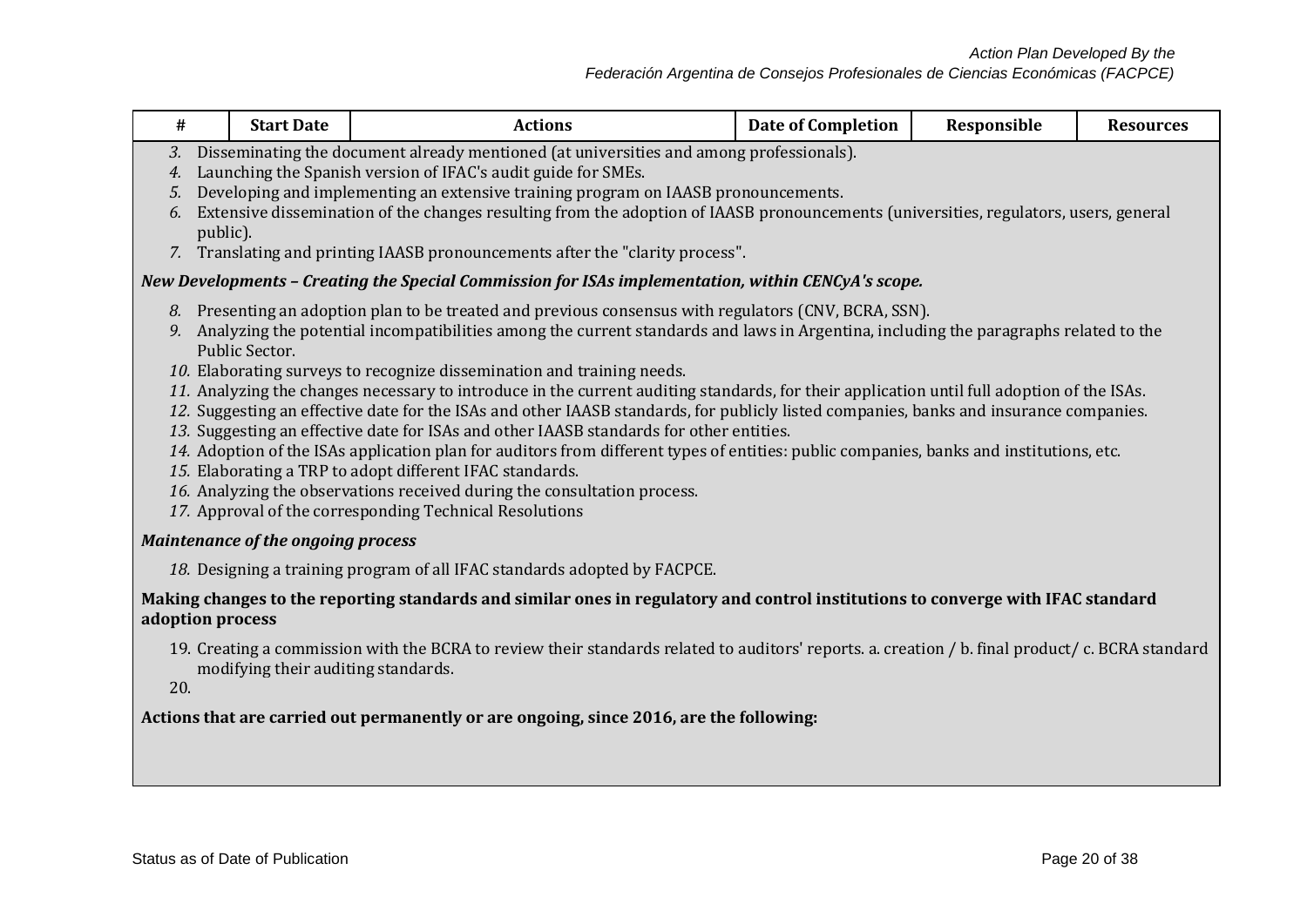*Action Plan Developed By the*

*Federación Argentina de Consejos Profesionales de Ciencias Económicas (FACPCE)*

| #                 | <b>Start Date</b>                         | <b>Actions</b>                                                                                                                                                                                                                            | <b>Date of Completion</b> | Responsible                          | <b>Resources</b>                       |  |  |  |
|-------------------|-------------------------------------------|-------------------------------------------------------------------------------------------------------------------------------------------------------------------------------------------------------------------------------------------|---------------------------|--------------------------------------|----------------------------------------|--|--|--|
|                   | <b>Maintenance of the ongoing process</b> |                                                                                                                                                                                                                                           |                           |                                      |                                        |  |  |  |
| 22.               | Ongoing                                   | supporting<br>the<br>adoption<br>Continue<br>and<br>implementation of IAASB pronouncements. This<br>includes review of the Action Plan application to<br>date and updating it, as necessary.                                              | Ongoing                   | CENCyA<br><b>BD</b>                  | HHRR and<br>Financial<br>contributions |  |  |  |
| 23.               | Q2 2008                                   | Translating IAASB's drafts and new documents.                                                                                                                                                                                             | Ongoing                   | CENCyA<br><b>BD</b>                  | HHRR and<br>Financial<br>contributions |  |  |  |
| 24.               | Q3 2008                                   | Engaging in IAASB projects.                                                                                                                                                                                                               | Ongoing                   | CENCyA<br><b>BD</b>                  | HHRR and<br>Financial<br>contributions |  |  |  |
| 25.               | Q3 2008                                   | Creating a special committee to monitor and<br>disseminate the activities and works developed by<br>IFAC's Small and Medium Enterprise Committee.                                                                                         | pending                   | CENCyA<br><b>BD</b>                  | HHRR and<br>Financial<br>contributions |  |  |  |
| 26.               | Q4 2012                                   | Designing a training program of all IFAC standards<br>adopted by FACPCE.                                                                                                                                                                  | Ongoing                   | CENCyA<br><b>BD</b>                  | <b>HHRR</b>                            |  |  |  |
| 27.               | 2013                                      | Delivering courses on IFAC<br>standards<br>at<br>Professional Councils.                                                                                                                                                                   | Permanent                 | <b>SFAP</b><br>Educators<br>Councils | <b>HHRR</b>                            |  |  |  |
| adoption process. |                                           | Making changes to the reporting standards and similar ones in regulatory and control institutions to converge with IFAC standard                                                                                                          |                           |                                      |                                        |  |  |  |
| 28.               | 2015                                      | Creating a commission with the SSN to review their<br>standards related to auditors' reports.<br>a. creation / b. final product<br>c. SSN standard modifying their auditing standards.<br><b>Reviewing FACPCE's Compliance Reporting.</b> | On going                  | CENCyA<br><b>BD</b><br><b>SSN</b>    | <b>HHRR</b><br>Meetings.               |  |  |  |
|                   |                                           |                                                                                                                                                                                                                                           |                           |                                      |                                        |  |  |  |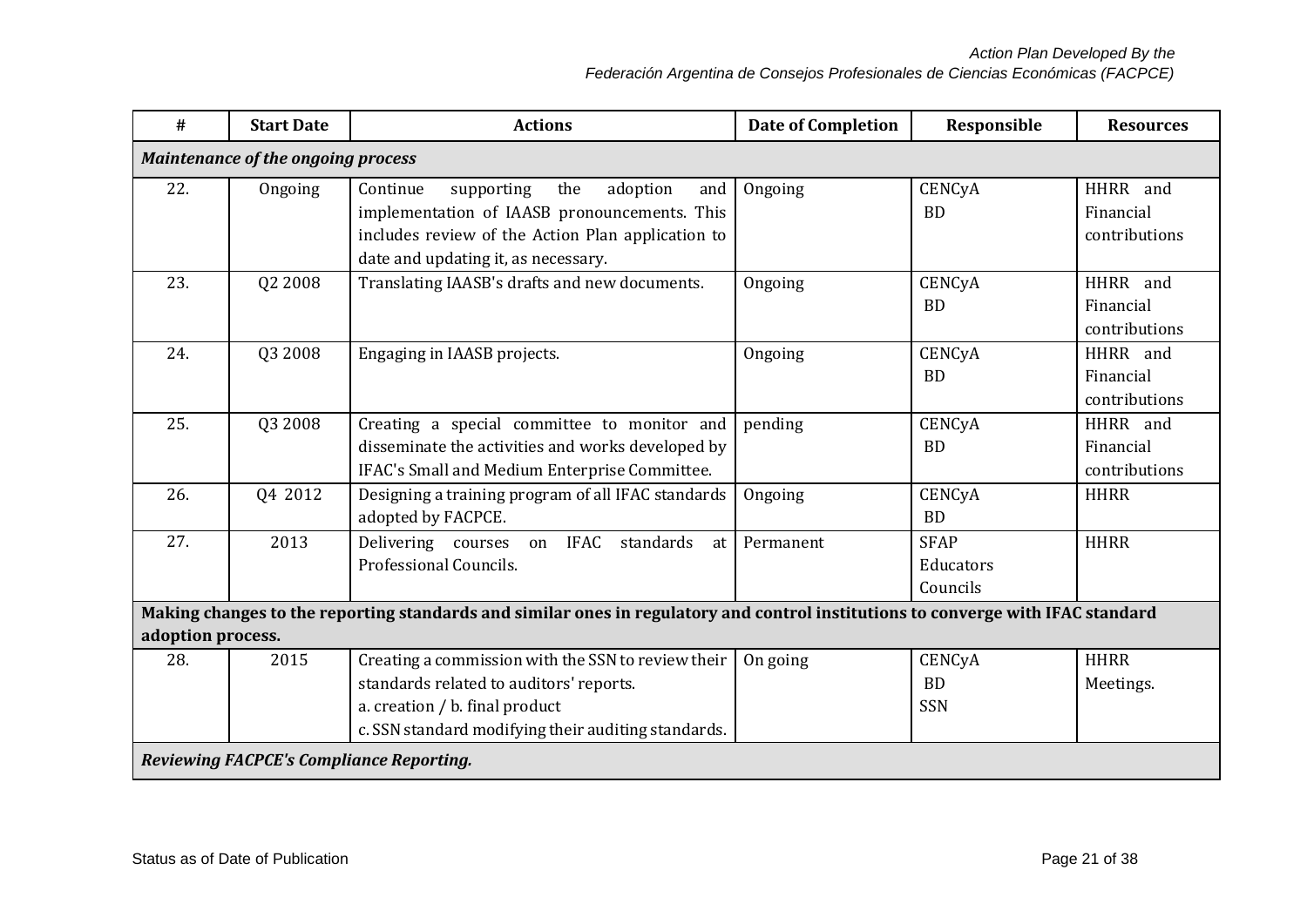| #   | <b>Start Date</b> | <b>Actions</b>                                       | <b>Date of Completion</b> | Responsible | <b>Resources</b> |
|-----|-------------------|------------------------------------------------------|---------------------------|-------------|------------------|
| 29. | Ongoing           | Performing a regular review of FACPCE's answer to    | Ongoing                   | CENCyA      | HHRR and         |
|     |                   | IFAC's compliance self-assessment, and the           |                           | <b>BD</b>   | Financial        |
|     |                   | relevant updating sections of SMO 3, as necessary.   |                           |             | contributions    |
|     |                   | Once updated, informing IFAC about the updates.      |                           |             |                  |
| 30. | $Q$ 2 - 2017      | Comments from the OECD Group were received in        | On going                  | CENCyA      | <b>HHRR</b>      |
|     |                   | relation to the generalization of the ISAs for all   |                           | <b>BD</b>   | Staff            |
|     |                   | entities that have international performance. They   |                           |             | Meetings         |
|     |                   | also suggested modifying Argentine Auditing          |                           |             |                  |
|     |                   | Standards to prevent bribery. FACPCE proposed        |                           |             |                  |
|     |                   | two actions:                                         |                           |             |                  |
|     |                   | a) To coordinate the response of all agencies and    |                           |             |                  |
|     |                   | organizations involved.                              |                           |             |                  |
|     |                   | b) To prepare an action plan for a period of 18      |                           |             |                  |
|     |                   | months that concludes with an implementation         |                           |             |                  |
|     |                   | recommendation or with the impossibility of          |                           |             |                  |
|     |                   | applying it.                                         |                           |             |                  |
| 31. | Q <sub>2</sub>    | Including of this topic in debates to be held in the | 2018 03                   | <b>BD</b>   | <b>HHRR</b>      |
|     |                   | 2018 FACPCE National Congress (2018 Q3)              |                           |             | Staff            |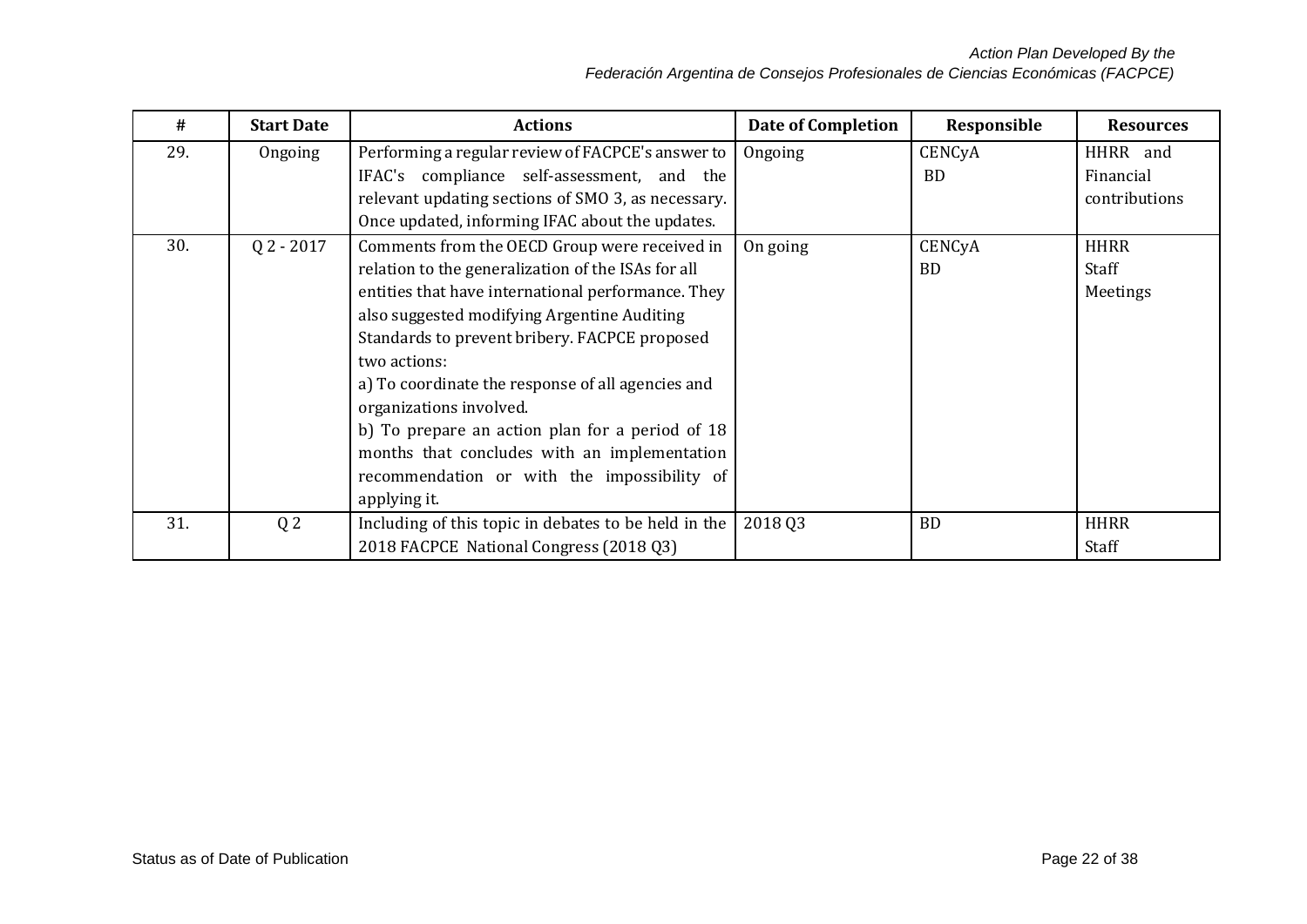# **Subject of the Action Plan: SMO 4: IESBA Code of Ethics for Professional Accountants**

**Objective of the Action Plan:** To ensure the convergence with IFAC's Code of Ethics in every Professional Council.

|  | <b>Start</b><br><b>Date</b> | .10NS<br>−…<br>. | --<br>Date of C<br>Completion | Responsible | ources |
|--|-----------------------------|------------------|-------------------------------|-------------|--------|
|--|-----------------------------|------------------|-------------------------------|-------------|--------|

*Background:*

*Taking into consideration the professional regulation in Argentina, each jurisdiction issued its own Code of Ethics with differences between the different Provinces. In addition, the laws of professional practice established different bodies in charge of the approval and modification of them. In some cases it is required a Provincial Decree, in others an Assembly of professionals (With different requirements of quorum and majorities), and in others the decision falls on a resolution of the Board of Directors of the Professional Council.*

*To harmonize the local Codes, the FACPCE developed with the Professional Councils, a Code of Ethics Unified in the year 2000, which tried to adapt the different Jurisdictions. It is not having an uniform application*

*.*FACPCE and the Professional Councils are responsible for setting the ethics requirements for their members. The local codes were developed before 2004 and are not based on IFAC's Code; however, they are being reviewed to remove the differences with IFAC's Code of Ethics (as from June 2006).

FACPCE keeps moving forward to taking actions as established in the plan to converge with IESBA's Code requirements, and communicating and training professionals on the differences. FACPCE provides ongoing support to the convergence with IESBA's Code, including the clarified version. In 2012, as a result of the approval of the ISAs and other IFAC's standards adoption, Technical Resolution 34 was issued, which adopts the independence aspects of IFAC's Code of Ethics. (See SMO 3)

With the approval of Technical Resolution 34, the independence aspects of the IFAC Code of Ethics are mandatory for audits of companies listed on the securities markets, since for them the application is mandatory. Such as those related to quality control in firms - ISQC 1-. (See SMO 3). Every audit engagement issued under the rules contained in Technical Resolutions No. 32, 33 and 35 (that adopt different IFAC standards) must complement the provisions of the Ethics Codes of each jurisdiction with the rules on independence. Contained in the International Code of Ethics of IFAC.

On the other hand, an optional regime is established for the rest of the auditors, who may voluntarily comply with RT 34 (adoption of the rules on independence of the International Code of Ethics of IFAC).

In relation to the remaining International Code of Ethics dispositions, a comparative study between the Code and the Code of Ethics FACPCE has been done (called Unified Code of Ethics).

As a realization of its professional responsibility, FACPCE started studying the profession engagement in the elaboration and audit of the companies and other organizations' sustainability reports in 2008.

The result was the approval of two professional standards: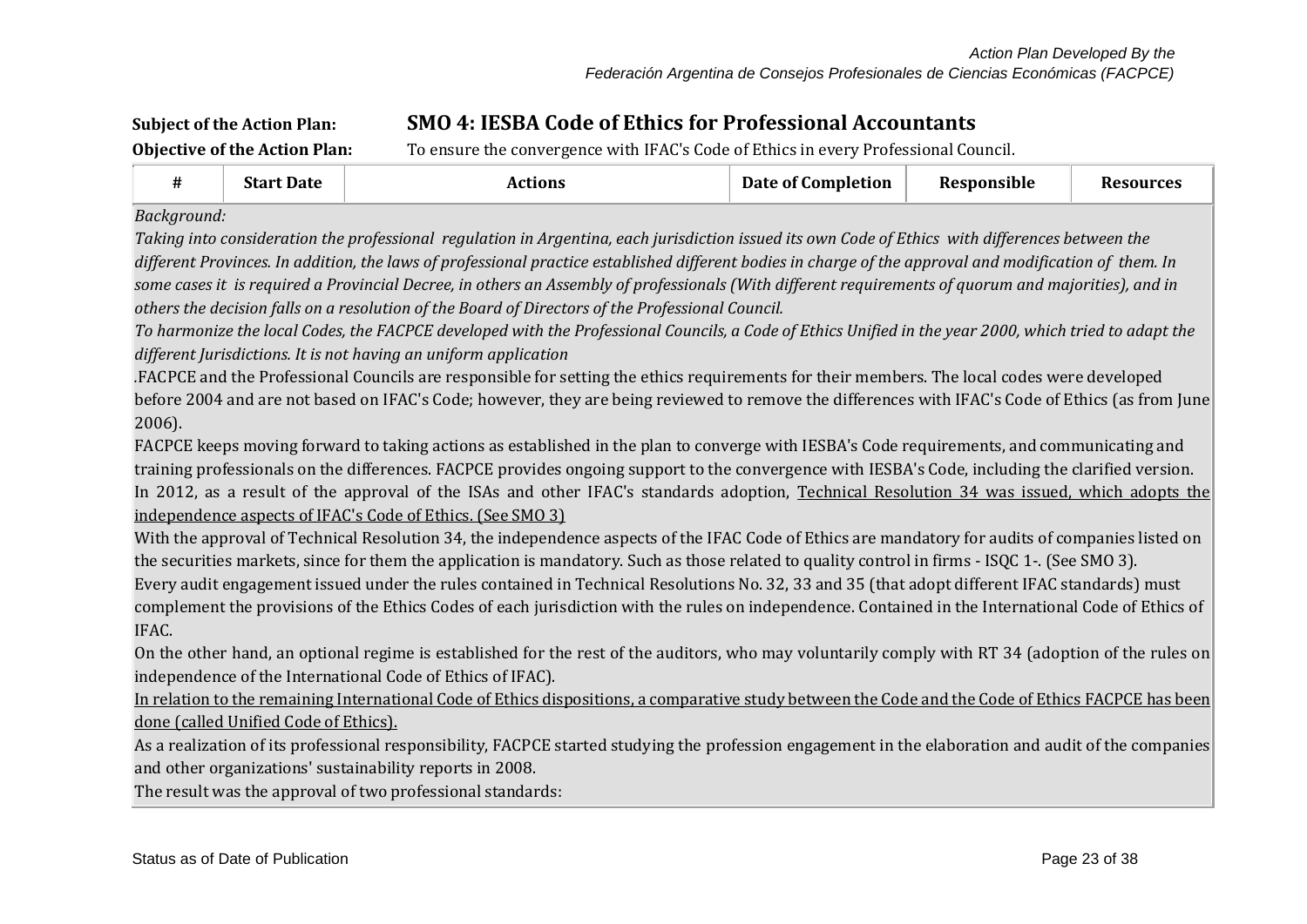a) The one related to the preparation of the Social Balance, and

b) The one related to the Social Balance audit.

The modifications of the Codes of Ethics implies the concretion of actions that are delayed in time by the intervention of other persons in charge (Powers of the Provincial States, Registered), who do not depend on the authorities of the Professional Councils, as mentioned above.

*Since the elaboration of action plan (2008), FACPCE and other related organizations have carried out several actions that can be summarized as such "until 2015". After 2015, the actions carried out and planned are detailed.*

#### *Action done*

### *Make sure the Ethics Code of each Professional Council establishes ethics standards not less demanding than IESBA's Code of Ethics.*

- *1.* Comparing existing codes of ethics from every Professional Council.
- *2.* Comparing local codes of ethics to IESBA's Code of Ethics, to determine the differences translated into less demanding standards compared to IESBA's ethics standards.
- *3.* Inventory of the differences that involve changes in the future and establishing a discussion forum to receive opinions and comments.
- *4.* Elaborating a final document proposing the changes to be implemented. (It was partially completed for the independence aspects.)
- *5.* Discussion and approval. (It was partially completed for the independence aspects.)
- *6.* A separate analysis of the concept "independence" for its application in IAASB pronouncements, and adoption in Argentina. The change proposals and changes in Argentine standards.
- *7.* Dissemination and training related to the changes. (The process is initiated in 2013 regarding independence.)
- *8.* Elaborating a Technical Resolution Project to adopt the standards of independence of the IESBA Code of Ethics in audits where International Standards of Auditing are applied.
- *9.* Approving Technical Resolution 34 adopting the standards of independence of the IESBA Code of Ethics in audits where International Standards of Auditing are applied.
- *10.* Discussing possible ways of adopting the changes in the Councils that require more complex legal procedures for their application.

### *Engaging the profession in the elaboration and audit of the organizations' sustainability reports (Social Balance).*

- *11.* Studying the topic, research and suggestions.
- *12.* Elaborating and approving the Social Balance TR project.
- *13.* Elaborating and approving the Social Balance Auditing Interpretation project.
- *14.* Analyzing the observations suggested during the consultation period.
- *15.* Presenting and approving the Social Balance TR 36.
- *16.* Presenting and approving the Social Balance Auditing Interpretation project.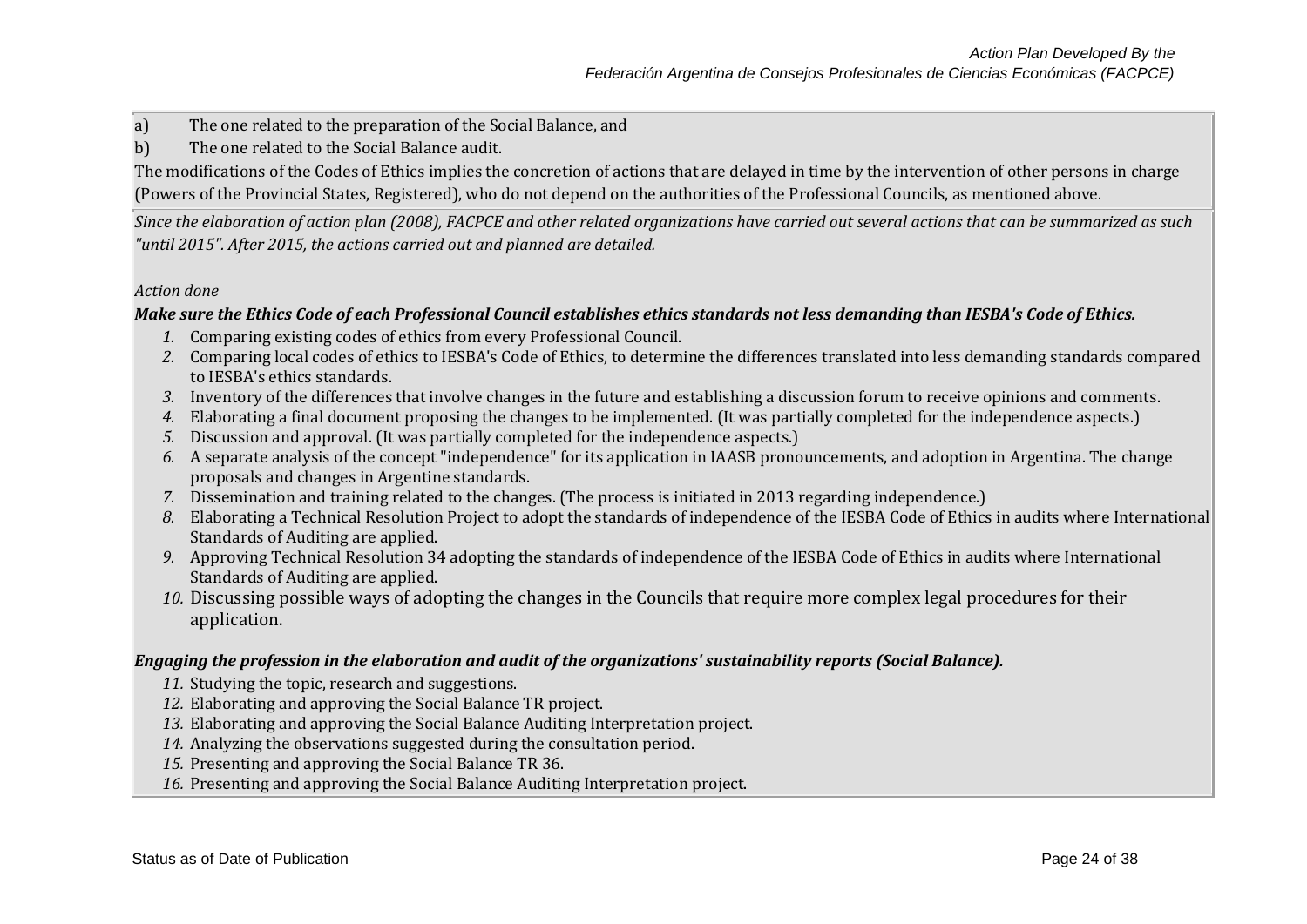|     |                                         | Actions that are carried out permanently or are ongoing, since 2016, are the following:<br>Make sure the Ethics Code of each Professional Council establishes ethics standards not less demanding than IESBA's Code of Ethics. |                    |                   |                                           |                                   |
|-----|-----------------------------------------|--------------------------------------------------------------------------------------------------------------------------------------------------------------------------------------------------------------------------------|--------------------|-------------------|-------------------------------------------|-----------------------------------|
| 32. | Q1 2014                                 | Updating the final document elaborated (see above)<br>concerning the later changes introduced in IESBA's<br>Code of Ethics.                                                                                                    | 04 2015<br>Ongoing |                   | <b>BD</b><br><b>Professional Councils</b> | HHRR and<br>Special<br>Commission |
|     |                                         | Engaging the profession in the elaboration and audit of the organizations' sustainability reports (Social Balance).                                                                                                            |                    |                   |                                           |                                   |
| 33. | 2014                                    | Reviewing the Social Balance TR due to changes in the GRI<br>version.                                                                                                                                                          |                    | 2016<br>Completed | <b>CENCyA</b><br><b>BD</b><br><b>GC</b>   | <b>HHRR</b>                       |
| 34. | 2016                                    | Reviewing the Social Balance Auditing Interpretation<br>project.                                                                                                                                                               |                    | 2017<br>Completed | <b>CENCyA</b><br><b>BD</b><br><b>GC</b>   | <b>HHRR</b>                       |
| 35. | 2016                                    | Dissemination the Social Balance TR 36 with INAES to<br>apply it in cooperatives.                                                                                                                                              |                    | Ongoing           | <b>BD</b>                                 | <b>HHRR</b>                       |
|     | Maintaining ongoing processes           |                                                                                                                                                                                                                                |                    |                   |                                           |                                   |
| 36. | Ongoing                                 | Keep supporting the convergence in progress with IESBA's<br>Code of Ethics. This includes review of the Action Plan<br>application to date and updating it for future activities, as<br>necessary.                             |                    | Ongoing           | <b>BD</b><br><b>Professional Councils</b> | <b>HHRR</b>                       |
|     | Reviewing FACPCE's Compliance Reporting |                                                                                                                                                                                                                                |                    |                   |                                           |                                   |

| 37 | Performing a regular review of FACPCE's answer to IFAC's<br>compliance self-assessment, and the relevant updating | BD |  |
|----|-------------------------------------------------------------------------------------------------------------------|----|--|
|    |                                                                                                                   |    |  |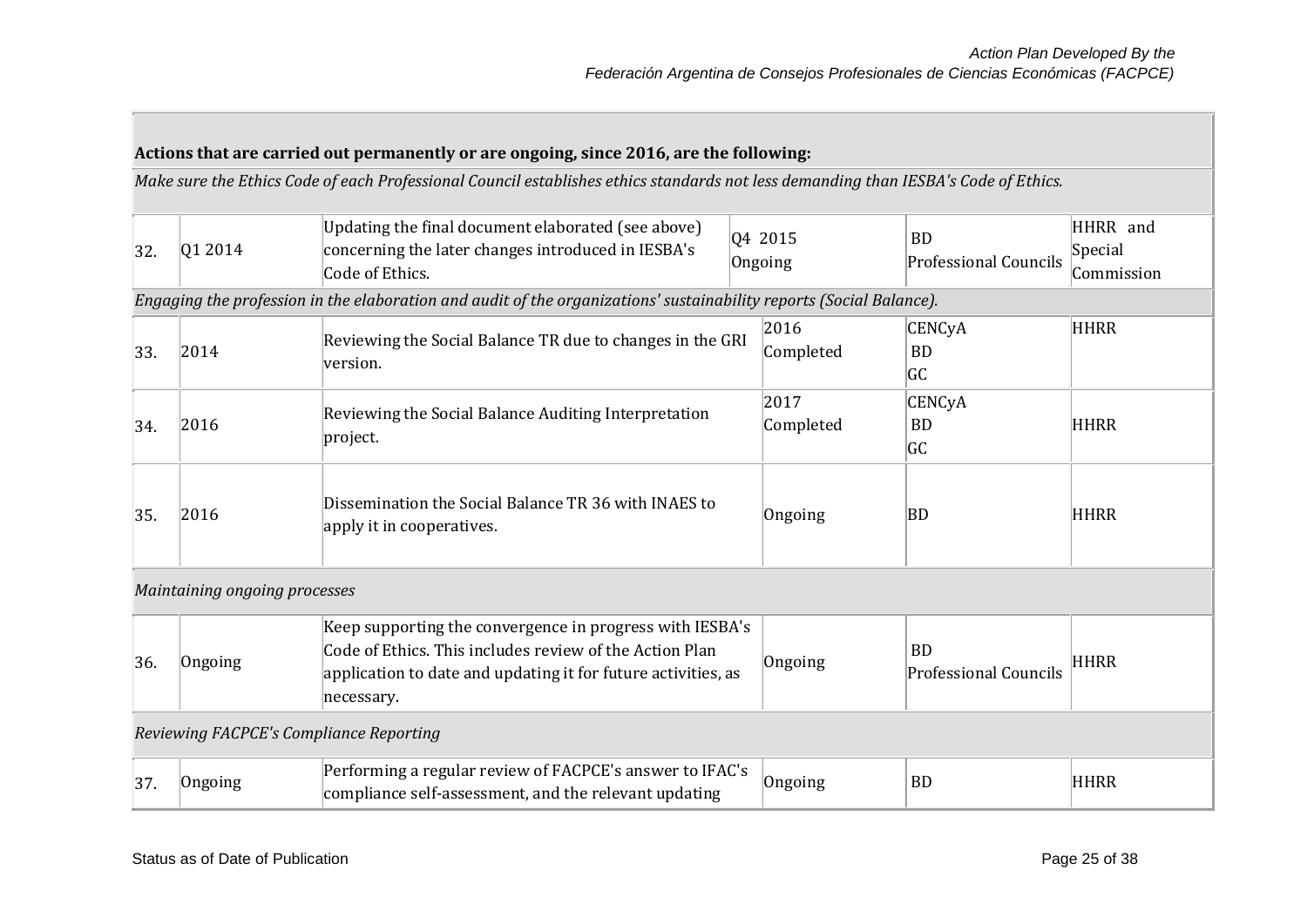## *Action Plan Developed By the Federación Argentina de Consejos Profesionales de Ciencias Económicas (FACPCE)*

|  | sections of SMO 4, as necessary. Once updated, informing |  |  |
|--|----------------------------------------------------------|--|--|
|  | IFAC about the updates.                                  |  |  |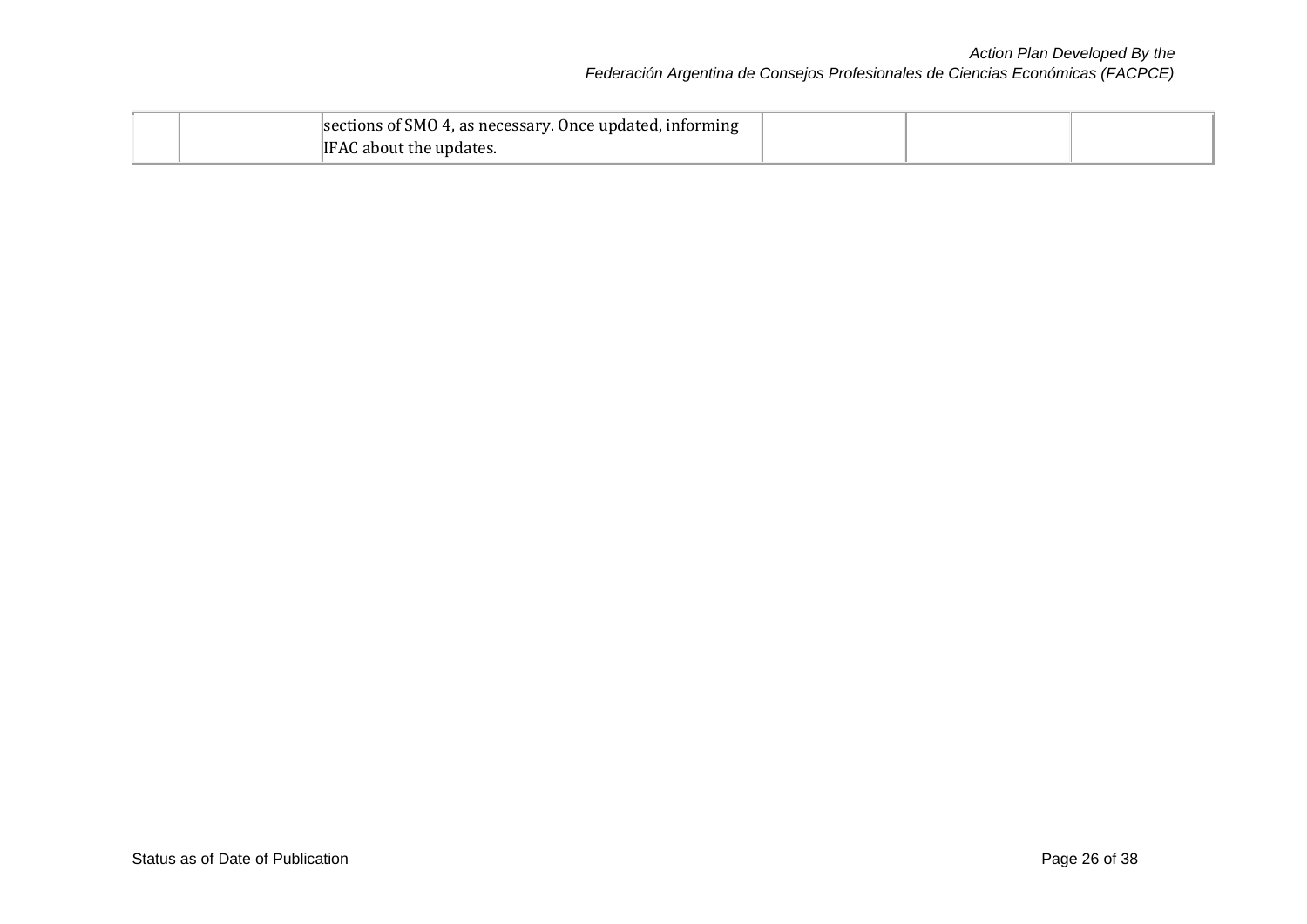## **Subject of the Action Plan: SMO 5: International Public Sector Accounting Standards and Other Pronouncements Issued by the IPSASB**

**Objective of the Action Plan:** To assist in the IPSASs adoption and application in Argentina.

| #                                                                                                                                                   | <b>Start Date</b>                                                                                                                                    | <b>Actions</b>                                                                                                                                   | Date of<br>Completion | <b>Responsibility</b> | <b>Resources</b> |  |  |
|-----------------------------------------------------------------------------------------------------------------------------------------------------|------------------------------------------------------------------------------------------------------------------------------------------------------|--------------------------------------------------------------------------------------------------------------------------------------------------|-----------------------|-----------------------|------------------|--|--|
|                                                                                                                                                     | Background:                                                                                                                                          |                                                                                                                                                  |                       |                       |                  |  |  |
|                                                                                                                                                     |                                                                                                                                                      | FACPCE is not responsible for setting the public sector standards. FACPCE makes technical recommendations for the public sector in Argentina and |                       |                       |                  |  |  |
|                                                                                                                                                     |                                                                                                                                                      | makes the dissemination of the IPSASs in Argentina.                                                                                              |                       |                       |                  |  |  |
|                                                                                                                                                     |                                                                                                                                                      | During 2009 and 2010 events were held in different parts of the country to disseminate the Public Sector Accounting Recommendations (RTSP, its   |                       |                       |                  |  |  |
|                                                                                                                                                     | Spanish acronym) (Conceptual Framework).                                                                                                             |                                                                                                                                                  |                       |                       |                  |  |  |
|                                                                                                                                                     |                                                                                                                                                      | These standards were sent to IFAC as a contribution to the development of IFAC's conceptual framework.                                           |                       |                       |                  |  |  |
|                                                                                                                                                     |                                                                                                                                                      | During 2010, the RTSP No. 2 draft, "Presentation of Budget Execution Accounting Statement", was elaborated. Its distribution has started and we  |                       |                       |                  |  |  |
|                                                                                                                                                     | have received comments on it.                                                                                                                        |                                                                                                                                                  |                       |                       |                  |  |  |
|                                                                                                                                                     | RTSP 2 was approved in 2011.                                                                                                                         |                                                                                                                                                  |                       |                       |                  |  |  |
|                                                                                                                                                     |                                                                                                                                                      | The Public Sector commission has elaborated and submitted to CENCyA the RTSP 3 project "Financial Statement Presentation". During 2016, it was   |                       |                       |                  |  |  |
|                                                                                                                                                     | approved as RTSP.                                                                                                                                    |                                                                                                                                                  |                       |                       |                  |  |  |
|                                                                                                                                                     |                                                                                                                                                      | At the CRECER 2011 event, a very important sector on public sector accounting and auditing was established, with the presence of outstanding     |                       |                       |                  |  |  |
|                                                                                                                                                     |                                                                                                                                                      | Argentine officials and from all Latin America for them to become acquainted with these standards.                                               |                       |                       |                  |  |  |
|                                                                                                                                                     |                                                                                                                                                      | We have continued offering and delivering courses on these Recommendations throughout the country.                                               |                       |                       |                  |  |  |
|                                                                                                                                                     |                                                                                                                                                      | Nowadays, FACPCE has finished the cooperation agreement subscription process with more public and private representative organizations,          |                       |                       |                  |  |  |
|                                                                                                                                                     |                                                                                                                                                      | which aim is to research, manage and control public funds.                                                                                       |                       |                       |                  |  |  |
|                                                                                                                                                     |                                                                                                                                                      | The process of signing interinstitutional cooperation agreements with organizations and associations grouping them has also been completed,      |                       |                       |                  |  |  |
|                                                                                                                                                     |                                                                                                                                                      | some of them comprised of organizations with competence to set public sector accounting standards.                                               |                       |                       |                  |  |  |
|                                                                                                                                                     |                                                                                                                                                      |                                                                                                                                                  |                       |                       |                  |  |  |
|                                                                                                                                                     |                                                                                                                                                      | With some of them, Public Sector accounting standards setters have agreed to participate in the committee that prepares the RTSP, and in CENCyA. |                       |                       |                  |  |  |
|                                                                                                                                                     | With this action, we expect to ensure that these organizations consider the RTSP particularly at the time of setting their own accounting standards. |                                                                                                                                                  |                       |                       |                  |  |  |
| Since the elaboration of action plan (2008), FACPCE and other related organizations have carried out several actions that can be summarized as such |                                                                                                                                                      |                                                                                                                                                  |                       |                       |                  |  |  |
|                                                                                                                                                     |                                                                                                                                                      | "until 2015". After 2015, the actions carried out and planned are detailed.                                                                      |                       |                       |                  |  |  |
|                                                                                                                                                     |                                                                                                                                                      |                                                                                                                                                  |                       |                       |                  |  |  |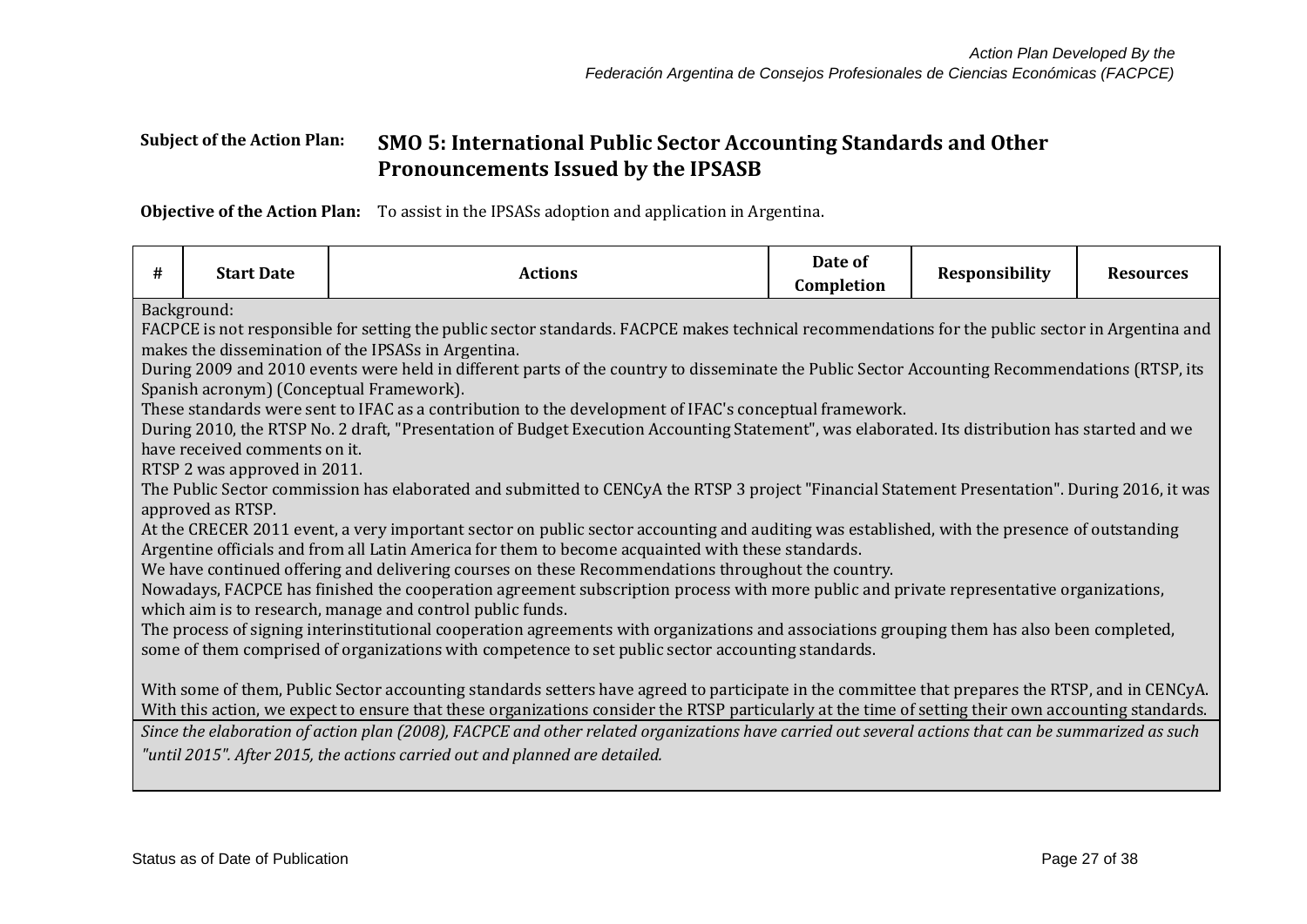#### *Action done*

#### **Continue promoting knowledge and application of IPSASs.**

- 1. Completing Public Sector Technical Recommendation No. 1 "Public Administration Accounting Conceptual Framework".
- 2. Developing RTSP No. 2 "Presentation of Budget Execution Accounting Statement.
- 3. Disseminating RTSP No. 2 Project, and reception of the related opinions.
- 4. Approving RTSP No. 2
- 5. Elaborating RTSP 3 Project "Financial Statement Presentation"
- 6. Analyzing Draft 3 at CENCyA.
- 7. Forwarding the Draft to the Public Sector Commission.
- 8. Reanalyzing Draft 3 at the Public Sector Commission and analysis by the BD.
- 9. Analyzing the Draft by CENCyA. Approval.
- 10. PRTSP 3 consultation period and reception of opinions, and modification by CENCyA.
- 11. RTSP 3 presentation and approval by the GC.

#### *Reviewing FACPCE's Compliance Reporting*

12. Performing a regular review of FACPCE's answer to IFAC's compliance self-assessment, and the relevant updating sections of SMO 5, as necessary. Once updated, informing IFAC about the updates.

#### **Actions that are carried out permanently or are ongoing, since 2016, are the following:**

|     | Continue promoting knowledge and application of IPSASs. |                                                                                       |                      |                                                  |                       |  |  |  |
|-----|---------------------------------------------------------|---------------------------------------------------------------------------------------|----------------------|--------------------------------------------------|-----------------------|--|--|--|
| 38. | Q1 2008                                                 | Disseminating the International Public Sector Accounting<br>Standards.                | Ongoing              | <b>BD</b>                                        | HHRR and<br>financial |  |  |  |
| 39. | Q3 2015                                                 | PRTSP 3 consultation period and reception of opinions,<br>and modification by CENCyA. | 01 2016<br>Completed | <b>Public Sector</b><br>Commission and<br>CENCyA | <b>HHRR</b>           |  |  |  |
| 40. | 01 2016                                                 | RTSP 3 presentation and approval by the GC.                                           | 03 2016<br>Completed | CENCyA<br><b>BD</b><br>GC                        | <b>HHRR</b>           |  |  |  |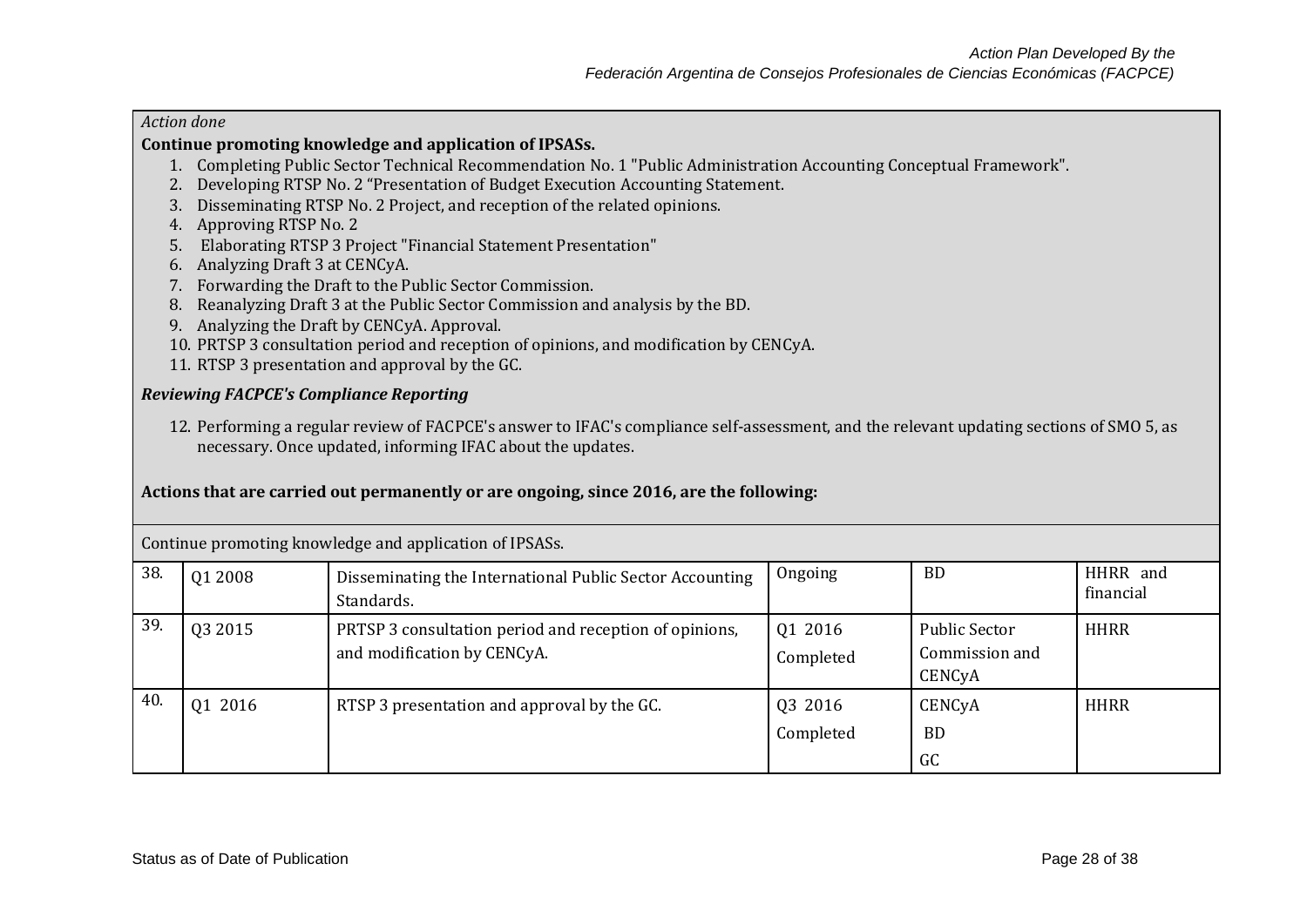| 41. | Q2 2013 | Elaborating the RTSP 4 Project "ASSET RECOGNITION<br>AND MEASUREMENT" consistent with the IPSASs.                                                                                                                                                                                                                                                                     | Q4 2017 | <b>Public Sector</b><br>Commission                                     | <b>HHRR</b>                                                                                         |
|-----|---------|-----------------------------------------------------------------------------------------------------------------------------------------------------------------------------------------------------------------------------------------------------------------------------------------------------------------------------------------------------------------------|---------|------------------------------------------------------------------------|-----------------------------------------------------------------------------------------------------|
| 42. | Q1 2014 | XX National Congress: developing the base work in the<br>Public Sector Area "PUBLIC SECTOR ACCOUNTING", with<br>the following structure: a. Government Accounting:<br>Technical-managerial and standard-related trends.<br>Professional accounting standards and public<br>administration financial statements. b. Impact of IPSASs<br>adoption on public accounting. | Q3 2014 | <b>Public Sector</b><br>Commission<br><b>CECyT</b>                     | <b>HHRR</b>                                                                                         |
| 43. | Q4 2014 | Draft 4 analyses at CENCyA of "ASSET RECOGNITION AND<br>MEASUREMENT" consistent with IPSASs.                                                                                                                                                                                                                                                                          | 01 2018 | <b>Public Sector</b><br>Commission,<br>General Acc.<br>Association. BD | <b>HHRR</b><br>Associations<br>engagement due<br>to the<br>cooperation<br>agreements<br>subscribed. |
| 44. | Q3 2015 | Analyzing and approving RTSP Draft 4 at CENCyA.                                                                                                                                                                                                                                                                                                                       | Q2 2018 | CENCyA<br><b>BD</b><br>GC                                              | <b>HHRR</b><br>Associations<br>engagement due<br>to the<br>cooperation<br>agreements<br>subscribed. |
| 45. | Q2 2016 | PRTSP 4 consultation period and reception of opinions.                                                                                                                                                                                                                                                                                                                | Q3 2018 | CENCyA<br><b>BD</b>                                                    | <b>HHRR</b><br>Associations<br>engagement due<br>to the<br>cooperation                              |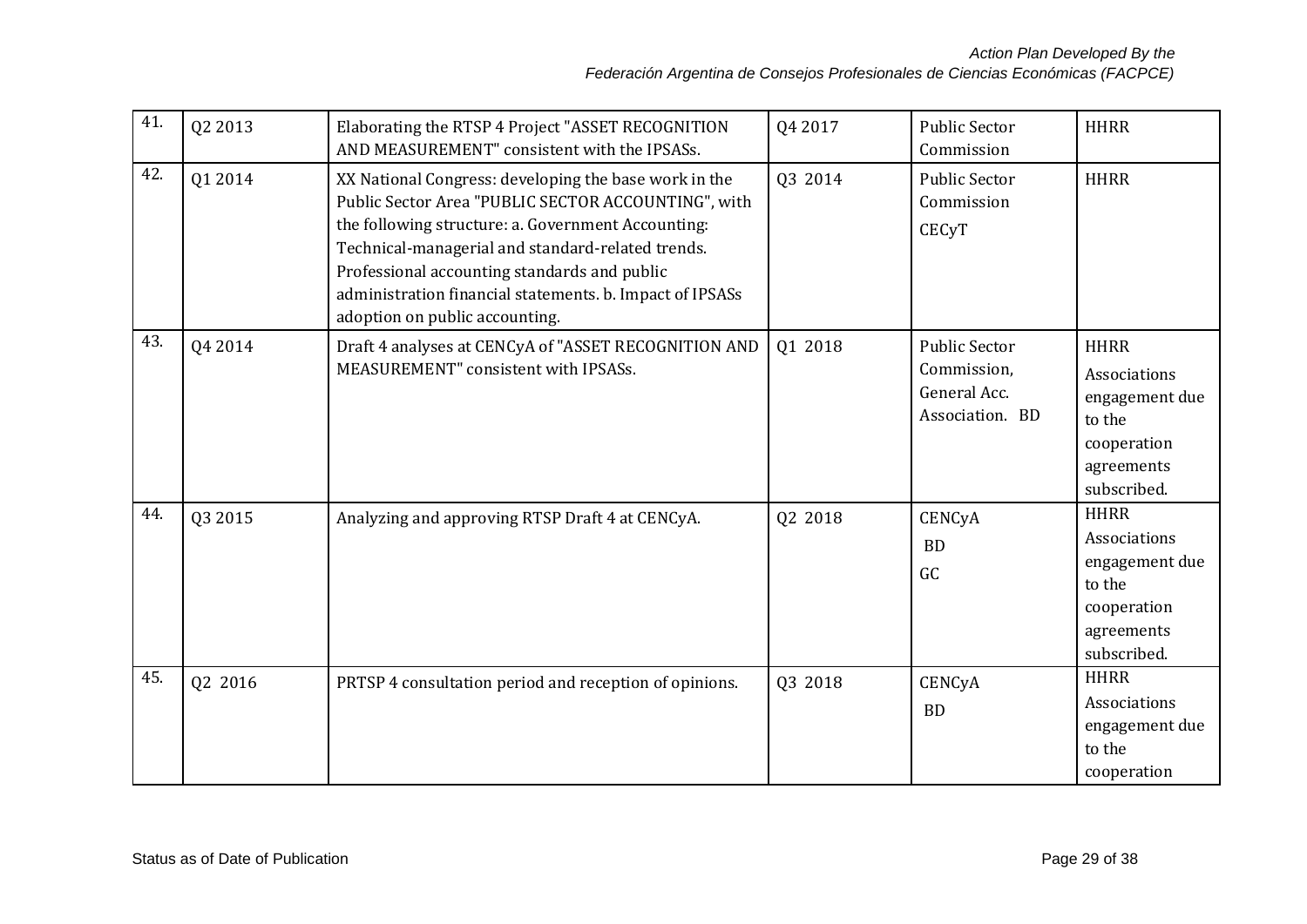|     |                               |                                                                                                                                                                                                              |         |                     | agreements<br>subscribed.              |
|-----|-------------------------------|--------------------------------------------------------------------------------------------------------------------------------------------------------------------------------------------------------------|---------|---------------------|----------------------------------------|
| 46. | 03 2017                       | RTSP 4 presentation and approval by the GC.                                                                                                                                                                  | 04 2018 | CENCyA<br>BD.<br>GC | <b>HHRR</b>                            |
|     | Maintaining ongoing processes |                                                                                                                                                                                                              |         |                     |                                        |
| 47. | Ongoing                       | Continue identifying opportunities to assist in the IPSASs<br>implementation. This includes revision of the current<br>activities and preparation of the Action Plan for future<br>activities, if necessary. | Ongoing | <b>BD</b>           | HHRR and<br>Financial<br>contributions |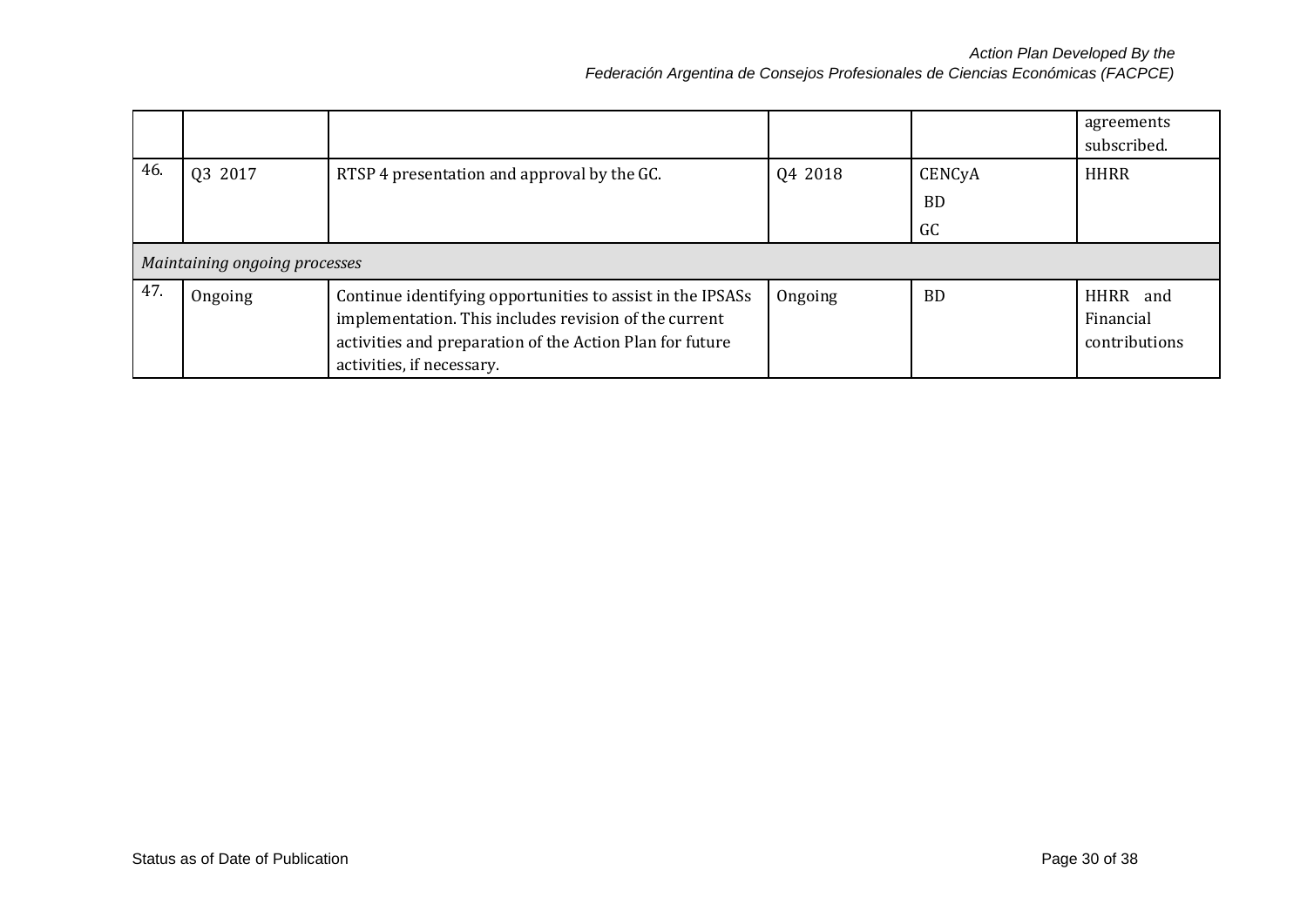# **Subject of the Action Plan: SMO 6: Investigation and Discipline**

**Objective of the Action Plan:** To continue improving FACPCE's research and discipline system.

| #                                                                                                                                               | <b>Start Date</b>                                                                                                                                   | <b>Actions</b>                                                                                                                                         | Date of<br>Completion | <b>Responsibility</b> | <b>Resources</b> |  |  |  |
|-------------------------------------------------------------------------------------------------------------------------------------------------|-----------------------------------------------------------------------------------------------------------------------------------------------------|--------------------------------------------------------------------------------------------------------------------------------------------------------|-----------------------|-----------------------|------------------|--|--|--|
| Background:                                                                                                                                     |                                                                                                                                                     |                                                                                                                                                        |                       |                       |                  |  |  |  |
|                                                                                                                                                 |                                                                                                                                                     | Local associations are responsible for researching and setting penalties to their members when they act against the local codes.                       |                       |                       |                  |  |  |  |
|                                                                                                                                                 |                                                                                                                                                     | Taking into consideration the federal nature of the regulation of the professions in Argentina, each jurisdiction issued its own Law of professional   |                       |                       |                  |  |  |  |
|                                                                                                                                                 |                                                                                                                                                     | practice. They defined the disciplinary attribution of the Professional Councils. These regulations also established the penalties that could be       |                       |                       |                  |  |  |  |
|                                                                                                                                                 | imposed on professionals.                                                                                                                           |                                                                                                                                                        |                       |                       |                  |  |  |  |
|                                                                                                                                                 |                                                                                                                                                     | Regarding the procedures to be applied, there are differences between those of the different Provinces. In addition, the laws of professional practice |                       |                       |                  |  |  |  |
|                                                                                                                                                 |                                                                                                                                                     | established different bodies in charge of the approval and modification of them, in some cases it is needed a Law or a Provincial Decree and in others |                       |                       |                  |  |  |  |
|                                                                                                                                                 |                                                                                                                                                     | the decision falls on a resolution of the Board of Directors of the Professional Council.                                                              |                       |                       |                  |  |  |  |
|                                                                                                                                                 |                                                                                                                                                     | It is being analyzed the difference between all the jurisdiction and the requirements set in SMO 6.                                                    |                       |                       |                  |  |  |  |
|                                                                                                                                                 |                                                                                                                                                     | The modifications of the sanctions to apply or change procedures implies actions that need the intervention of other people in charge (Provincial      |                       |                       |                  |  |  |  |
|                                                                                                                                                 |                                                                                                                                                     | States Government), that do not depend on the authorities of the Professional Councils, as mentioned above.                                            |                       |                       |                  |  |  |  |
|                                                                                                                                                 | FACPCE continues with the actions established in the plan to converge with SMO 6 requirements, and promote the changes in every CPCE.               |                                                                                                                                                        |                       |                       |                  |  |  |  |
| Identifying SMO 6's elements that are not part of the mechanism involved in the current I&D at each Professional Council and pursuing approval. |                                                                                                                                                     |                                                                                                                                                        |                       |                       |                  |  |  |  |
|                                                                                                                                                 | Since the elgharation of action plan (2008), FACPCE and other related organizations have carried out several actions that can be summarized as such |                                                                                                                                                        |                       |                       |                  |  |  |  |

*Since the elaboration of action plan (2008), FACPCE and other related organizations have carried out several actions that can be summarized as such "until 2015". After 2015, the actions carried out and planned are detailed.*

*Action done*

- *1.* Translating SMO 6 into Spanish and analyzing it.
- *2.* Obtaining I&D programs for each Professional Council.
- *3.* Determining SMO 6 aspects that are absent in I&D programs.
- *4.* Elaborating a final document suggesting the changes to make at each Council.

**Actions that are carried out permanently or are ongoing, since 2016, are the following:**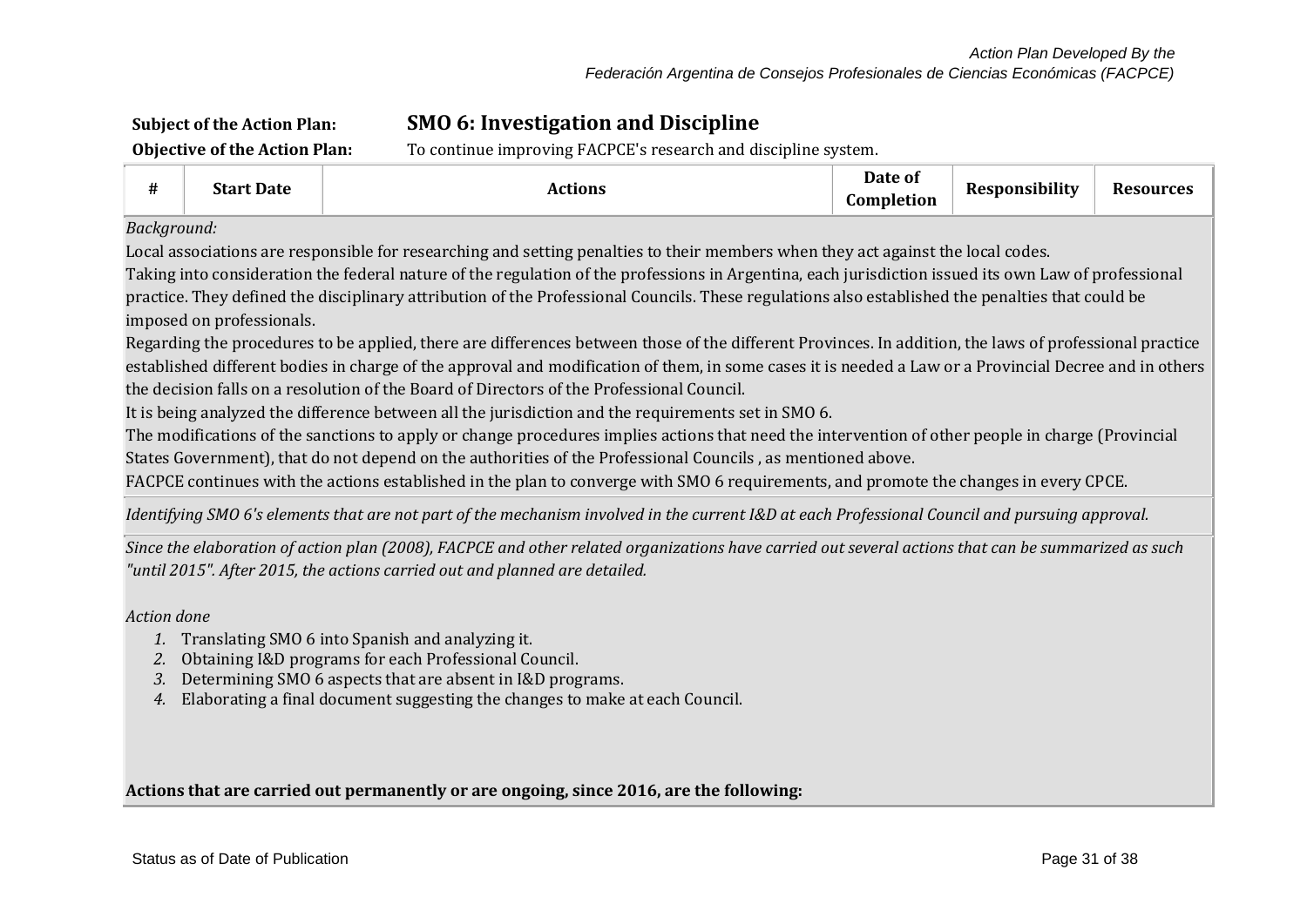| 48. | Q3 2010                                 | Elaborating a final document suggesting the changes to make at each<br>Council.                                                                                                                                                                          | Ongoing | Special<br>Commission<br>Professional | HHRR and<br>Financial                                             |  |  |  |
|-----|-----------------------------------------|----------------------------------------------------------------------------------------------------------------------------------------------------------------------------------------------------------------------------------------------------------|---------|---------------------------------------|-------------------------------------------------------------------|--|--|--|
|     |                                         |                                                                                                                                                                                                                                                          |         | Councils                              | contributions                                                     |  |  |  |
| 49. | 02 2011                                 | Promoting changes and follow-up for this process.                                                                                                                                                                                                        | Ongoing | <b>BD</b><br><b>GC</b>                | <b>HHRR</b><br>meetings and<br>Financial<br>Resources<br>meetings |  |  |  |
|     | Maintaining ongoing processes           |                                                                                                                                                                                                                                                          |         |                                       |                                                                   |  |  |  |
| 50. | Ongoing                                 | Continue ensuring that FACPCE's research and discipline mechanism<br>works efficiently and in line with the SMO 6 requirements. This<br>involves review of the existing mechanisms and update of the Action<br>Plan for future activities, if necessary. | Ongoing | <b>BD</b><br><b>GC</b>                | <b>HHRR</b>                                                       |  |  |  |
|     | Reviewing FACPCE's Compliance Reporting |                                                                                                                                                                                                                                                          |         |                                       |                                                                   |  |  |  |
| 51. | Q2 2014                                 | Performing a regular review of FACPCE's answer to IFAC's<br>compliance self-assessment, and the relevant updating sections of<br>SMO 6, as necessary. Once updated, informing IFAC about the<br>updates.                                                 | Ongoing | <b>BD</b><br><b>GC</b>                | <b>HHRR</b>                                                       |  |  |  |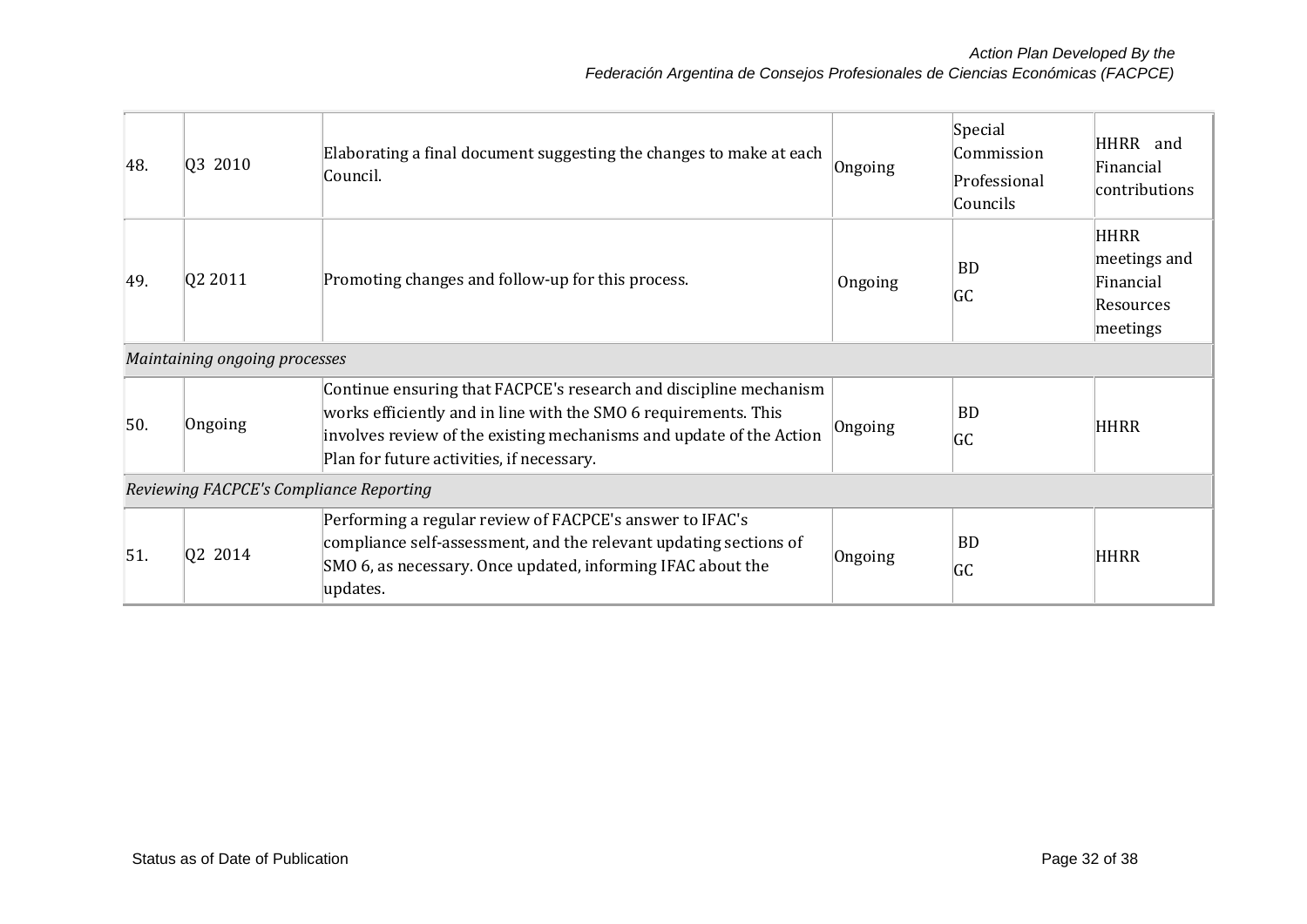# **Subject of the Action Plan: SMO 7: International Financial Reporting Standards and Other Pronouncements Issued by the IASB**

**Objective of the Action Plan:** To assist in the development of the current program for the adoption and implementation of the International Financial Reporting Standards by the relevant organizations.

| #            | <b>Start Date</b>                                                        | <b>Actions</b>                                                                                                                                          | Date of<br>Completion | <b>Responsibility</b> | <b>Resources</b> |  |  |  |  |
|--------------|--------------------------------------------------------------------------|---------------------------------------------------------------------------------------------------------------------------------------------------------|-----------------------|-----------------------|------------------|--|--|--|--|
|              | <b>Background:</b>                                                       |                                                                                                                                                         |                       |                       |                  |  |  |  |  |
|              |                                                                          | In Argentina, there is a CPCE at each provincial government. They have the legal authority to issue rules regulating professional practice (accounting, |                       |                       |                  |  |  |  |  |
|              | auditing, ethics, and others).                                           |                                                                                                                                                         |                       |                       |                  |  |  |  |  |
|              |                                                                          | The twenty-four Professional Councils of Economic Sciences (CPCE) from the FACPCE, which issues professional standards through the Accounting and       |                       |                       |                  |  |  |  |  |
|              | Auditing Standard Setting Board (CENCyA).                                |                                                                                                                                                         |                       |                       |                  |  |  |  |  |
|              |                                                                          | Once the professional standards are issued by the FACPCE, they are settling by each CPCE and standards become mandatory to accountants and              |                       |                       |                  |  |  |  |  |
|              |                                                                          | auditors. To this end, an agreement (Catamarca) was signed in 2002, and it was ratified by the Agreement of Tucuman, where each CPCE committed          |                       |                       |                  |  |  |  |  |
|              |                                                                          | to approve without amendment and in a short time, the rules issued by the Argentine Federation.                                                         |                       |                       |                  |  |  |  |  |
|              |                                                                          | Accountants and auditors are required to enroll in the CPCE jurisdiction where they exercise, and their professional work is presented to the CPCE for  |                       |                       |                  |  |  |  |  |
|              |                                                                          | control tasks of practice and certification of signature.                                                                                               |                       |                       |                  |  |  |  |  |
|              |                                                                          | The accounting rules adopted by each CPCE are then adopted by regulatory bodies (such as CNV, PRC, SSN, BCRA), although in some cases have minor        |                       |                       |                  |  |  |  |  |
| differences. |                                                                          |                                                                                                                                                         |                       |                       |                  |  |  |  |  |
|              |                                                                          | In the case that the Standards applied by a Company, by its own decision, or because it have been modified by the regulator, differs from professional  |                       |                       |                  |  |  |  |  |
|              |                                                                          | accounting Standard approved by the CPCE, the auditor shall evaluate the applied deviation (relative to the professional standard) and will prepare     |                       |                       |                  |  |  |  |  |
|              | the audit report based on this assessment,                               |                                                                                                                                                         |                       |                       |                  |  |  |  |  |
|              |                                                                          | Among the corporate control organizations is the Securities and Exchange Commission (CNV) (Market security regulator), acceptance of the                |                       |                       |                  |  |  |  |  |
|              | standards by the CNV makes them compulsory for publicly listed entities. |                                                                                                                                                         |                       |                       |                  |  |  |  |  |
|              |                                                                          | FACPCE indicated, when elaborating its action plan, that the convergence of the national standards with the international standards is one of           |                       |                       |                  |  |  |  |  |
|              |                                                                          | FACPCE's objective. FACPCE provides support to the implementation, including Continuing Professional Development Courses, training trainers and         |                       |                       |                  |  |  |  |  |
|              |                                                                          | academicians, regional seminars and conferences, as well as the distribution of support materials.                                                      |                       |                       |                  |  |  |  |  |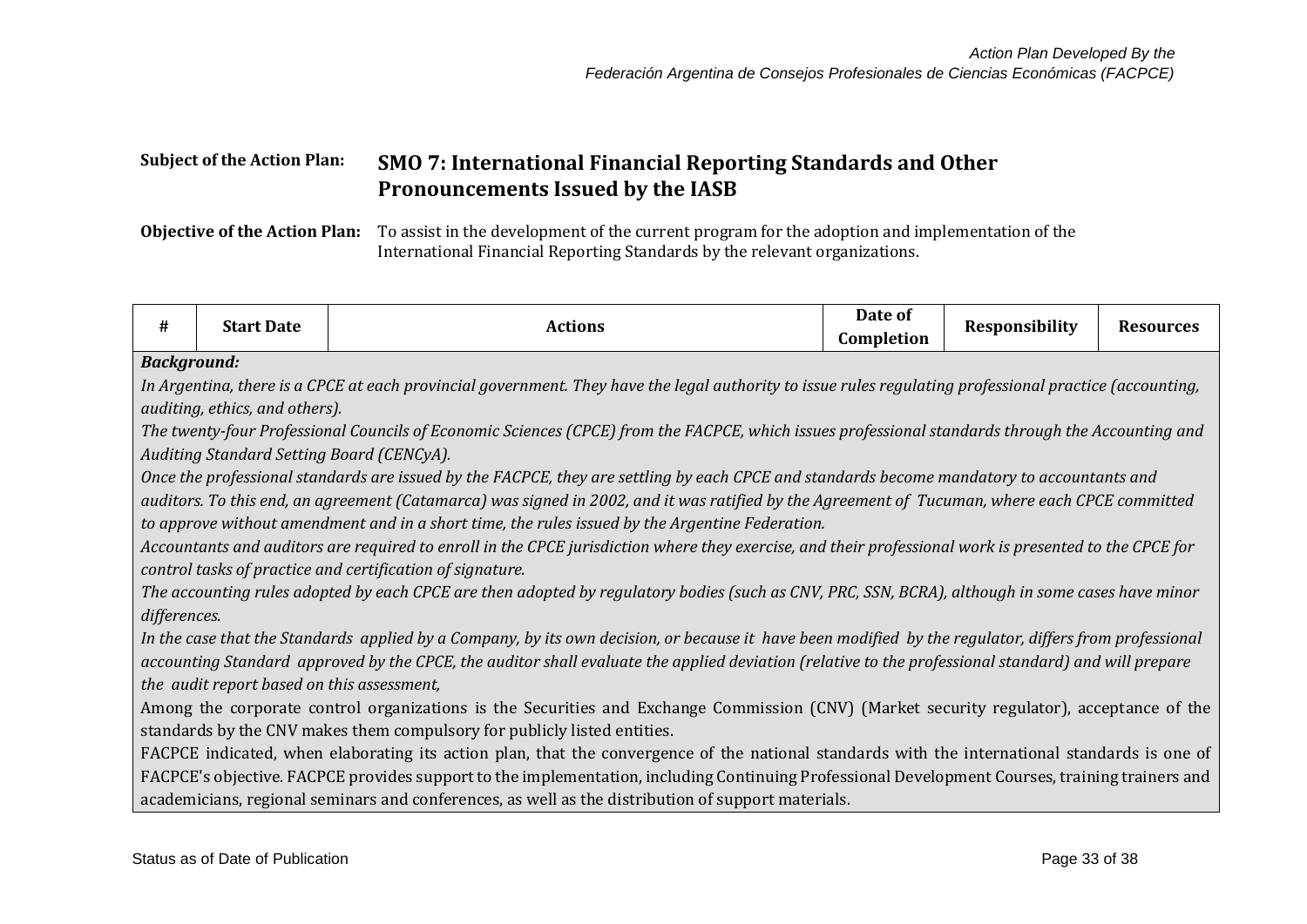| Date of<br><b>Start Date</b><br>Responsibility<br>#<br><b>Actions</b><br>Completion                                                                    | <b>Resources</b> |  |  |  |  |  |  |
|--------------------------------------------------------------------------------------------------------------------------------------------------------|------------------|--|--|--|--|--|--|
| In March, 2009, Technical Resolution (TR) 26 adopted the IFRSs set by IASB in their official translation into Spanish. This TR was modified to         |                  |  |  |  |  |  |  |
| introduce later changes. The new IASB standards are adopted through NIIF Adoption Notifications issued every six months.                               |                  |  |  |  |  |  |  |
| The CNV sanctioned Resolutions 562 and 576 in December, 2009 and July, 2010 respectively. Together with them, TR 26 was approved by the CNV,           |                  |  |  |  |  |  |  |
| so there is a compulsory application of the IFRS in publicly listed associations, for the year starting on January 1, 2012. Its early application is   |                  |  |  |  |  |  |  |
| accepted for the year starting on January 1, 2011.                                                                                                     |                  |  |  |  |  |  |  |
| In brief, the resolution is presently adopted and must be applied, for certain organizations regulated by the CNV, and as an option for all the rest.  |                  |  |  |  |  |  |  |
| Additionally, TR 26 offers organizations where the controlling organization doesn't want to require the compulsory application of PSASs, different     |                  |  |  |  |  |  |  |
| options: (a) IFRS for SMEs issued by IASB, or (b) the accounting standards current in Argentina, or (c) IFRS.                                          |                  |  |  |  |  |  |  |
| The adoption of IFRS is the result of CNV and FACPCE's joint work, which develops an IFRS adoption plan for publicly listed companies. This plan       |                  |  |  |  |  |  |  |
| involves essential activities to achieve a successful implementation. Some activities have been completed, and others are continuously being           |                  |  |  |  |  |  |  |
| developed:                                                                                                                                             |                  |  |  |  |  |  |  |
| a) IFRS trainers' trainer. 25 accountants were trained and must now prepare other colleagues in the country.                                           |                  |  |  |  |  |  |  |
| b) Developing a website, with free access to IFRS, according to the IASCF;                                                                             |                  |  |  |  |  |  |  |
| c) Printing IFRS in Spanish in 2010 and IFRS in Spanish in 2011;                                                                                       |                  |  |  |  |  |  |  |
| d) Developing seminars and conferences to disseminate IFRS with the participation of IASB representatives for Latin America;                           |                  |  |  |  |  |  |  |
| e) Meetings with universities to introduce the topic to be taught at graduate and post-graduate levels.                                                |                  |  |  |  |  |  |  |
| f) Elaborating reports on the complexities of IFRS implementation. The reports have been issued: For the first time applying the IFRS (IFRS 1) and     |                  |  |  |  |  |  |  |
| models of financial statements issued as per the IFRS, reports related to IFRIC 12, and financial statements auditing reports using IFRS.              |                  |  |  |  |  |  |  |
| g) Elaborating the TR 38 (in 2013) and the TR 43 (in 2016) to update the TR 26 with new IASB standards.                                                |                  |  |  |  |  |  |  |
| FACPCE analizó la mejor norma para las empresas Pequeñas y medianas y luego de un largo proceso se aprobaron las RT 41 para los entes pequeños         |                  |  |  |  |  |  |  |
| y la RT 42 para los entes medianos. Se ha iniciado su aplicación y se estudiará el efecto de las mismas.                                               |                  |  |  |  |  |  |  |
| Application of IFRS in bank institutions and the Central Bank of the Argentine Republic (BCRA) is the second phase of the plan proposed by FACPCE.     |                  |  |  |  |  |  |  |
| In this sense, progress has been as follows:                                                                                                           |                  |  |  |  |  |  |  |
| a) Subscribing an agreement by FACPCE and the Central Bank to form a working group to prepare a plan project to implement these standards.             |                  |  |  |  |  |  |  |
| Based on the joint activities proposed for their development in the first quarter of 2011. This plan suggested the standards' adoption, which will be  |                  |  |  |  |  |  |  |
| discussed by the Central Bank Board of Directors. As a result of this plan, the Central Bank Board of Directors, in early 2014, issued Communication   |                  |  |  |  |  |  |  |
| "A" 5541, where it states the BCRA Board of Directors' approval of a roadmap for the convergence with the IFRS for financial institutions. The Central |                  |  |  |  |  |  |  |
| Bank of the Argentine Republic (BCRA) has decided on the convergence towards the International Financial Reporting Standards issued by the             |                  |  |  |  |  |  |  |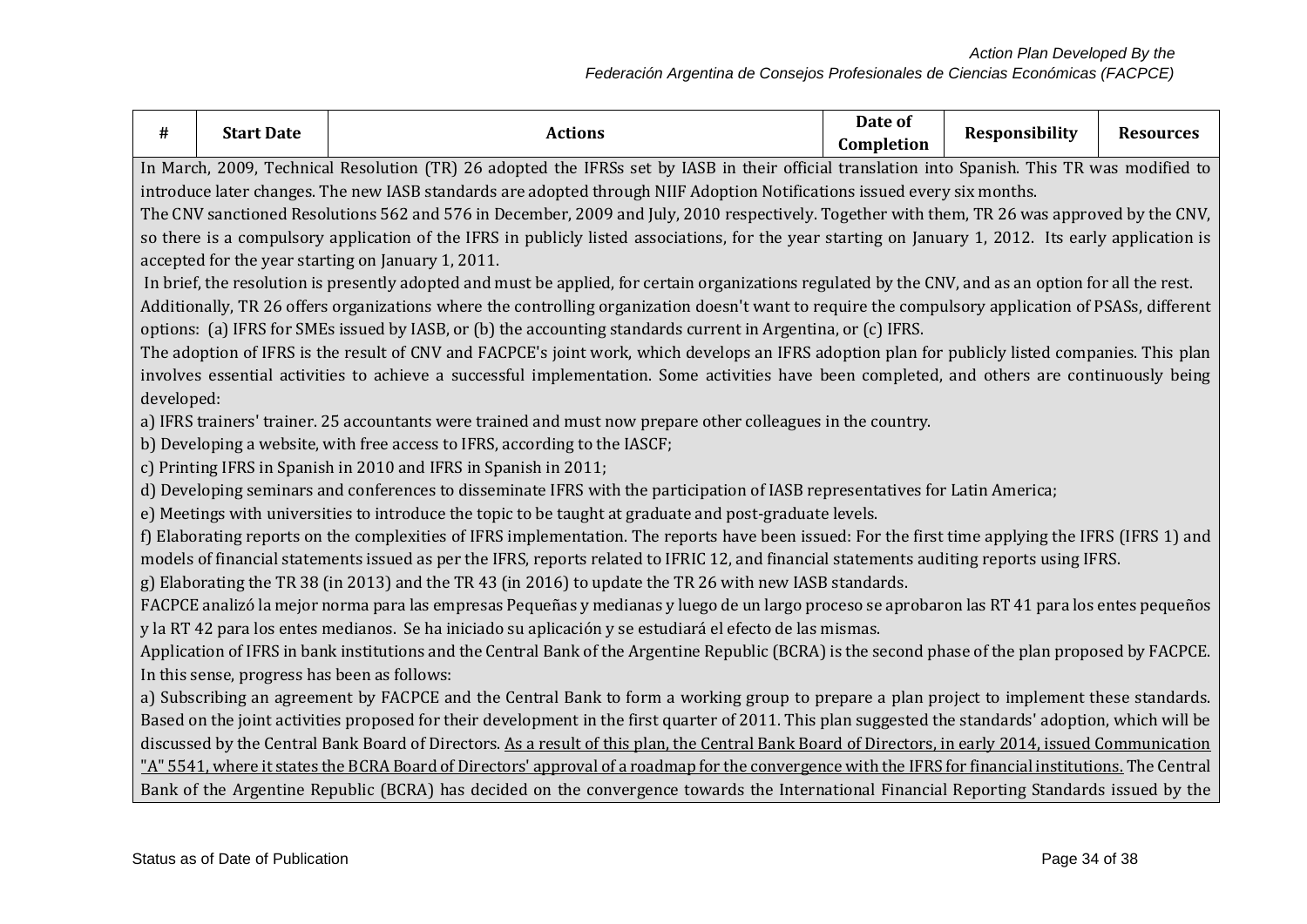| #           | <b>Start Date</b>                                                                                                                                                                                                                                                                                                                                                                                                                                                                                                                                                                                                                                                                                                                                                                                                                                                                                                                                                                                                                                                                                                                                                                                                                                                                                                                                                                                                                                                                                                                                                                 | <b>Actions</b>                                                                                                                                                                                                                                          | Date of<br>Completion | Responsibility | <b>Resources</b> |  |  |
|-------------|-----------------------------------------------------------------------------------------------------------------------------------------------------------------------------------------------------------------------------------------------------------------------------------------------------------------------------------------------------------------------------------------------------------------------------------------------------------------------------------------------------------------------------------------------------------------------------------------------------------------------------------------------------------------------------------------------------------------------------------------------------------------------------------------------------------------------------------------------------------------------------------------------------------------------------------------------------------------------------------------------------------------------------------------------------------------------------------------------------------------------------------------------------------------------------------------------------------------------------------------------------------------------------------------------------------------------------------------------------------------------------------------------------------------------------------------------------------------------------------------------------------------------------------------------------------------------------------|---------------------------------------------------------------------------------------------------------------------------------------------------------------------------------------------------------------------------------------------------------|-----------------------|----------------|------------------|--|--|
|             | International Accounting Standards Board (IASB) for the preparation of the Financial Statements of Institutions within the scope of the Financial<br>Institutions Law corresponding to the years starting on 01/01/2018 and for the intermediate periods corresponding to the years mentioned,<br>according to the scope defined in the Argentine Professional Accountants Standards. During the 04/01/2014 - 12/31/2017 periods, the BCRA will<br>disclose the adaptations to the Reporting Standards and Regimes necessary for the convergence towards the IFRS, and will carry out the follow-up<br>through the Superintendency of Financial and Exchange Institutions, about the degree of progress in the convergence plans duly presented.<br>b) Discussions have been initiated with the National Insurance Superintendence for processes similar to the ones described.<br>c) Regarding dissemination, worldwide events related to the IFRS and SME IFRS are held every year.<br>d) Exhibitors from different countries and IASB participate.<br>e) At CReCER 2011 event, this topic was especially highlighted during the discussion.<br>f) The GLENIF was formed with other 11 countries from Latin America, to become acquainted with the Region's opinion in IASB in July 2011,<br>achieving significant steps to date. Presently the GLENIF has extended its membership to 17 countries and is one of the ASAF members. FACPCE<br>presided the GLENIF from 2013 to 2015,<br>g) FACPCE participates in the meetings held by the IASB with worldwide standard setters. |                                                                                                                                                                                                                                                         |                       |                |                  |  |  |
|             | h) FACPCE participates in the IASB Emerging Economies Group.<br>i) FACPCE participates in the SME IFRS Implementation Group (SMEIG).                                                                                                                                                                                                                                                                                                                                                                                                                                                                                                                                                                                                                                                                                                                                                                                                                                                                                                                                                                                                                                                                                                                                                                                                                                                                                                                                                                                                                                              |                                                                                                                                                                                                                                                         |                       |                |                  |  |  |
|             | Since the elaboration of action plan (2008), FACPCE and other related organizations have carried out several actions that can be summarized as such<br>"until 2015". After 2015, the actions carried out and planned are detailed.                                                                                                                                                                                                                                                                                                                                                                                                                                                                                                                                                                                                                                                                                                                                                                                                                                                                                                                                                                                                                                                                                                                                                                                                                                                                                                                                                |                                                                                                                                                                                                                                                         |                       |                |                  |  |  |
| Action done |                                                                                                                                                                                                                                                                                                                                                                                                                                                                                                                                                                                                                                                                                                                                                                                                                                                                                                                                                                                                                                                                                                                                                                                                                                                                                                                                                                                                                                                                                                                                                                                   | Assistance for the execution of convergence with the IFRS and promoting their adoption by control organizations (Securities and Exchange<br>Commission (CNV), Central Bank of the Argentina Republic (BCRA), National Insurance Superintendency (SSN)). |                       |                |                  |  |  |
|             |                                                                                                                                                                                                                                                                                                                                                                                                                                                                                                                                                                                                                                                                                                                                                                                                                                                                                                                                                                                                                                                                                                                                                                                                                                                                                                                                                                                                                                                                                                                                                                                   | 1. Suggesting IFRS adoption for listed companies by the Securities and Exchange Commission.                                                                                                                                                             |                       |                |                  |  |  |

- *2.* Developing the work plan for its implementation (deadlines, progress, training and dissemination scenarios, etc.)
- *3.* Discussing the proposal and work progress of the professional standards project.
- *4.* Preparing and adopting the new TR to modify TR No. 26 to align the standards with CNV resolutions.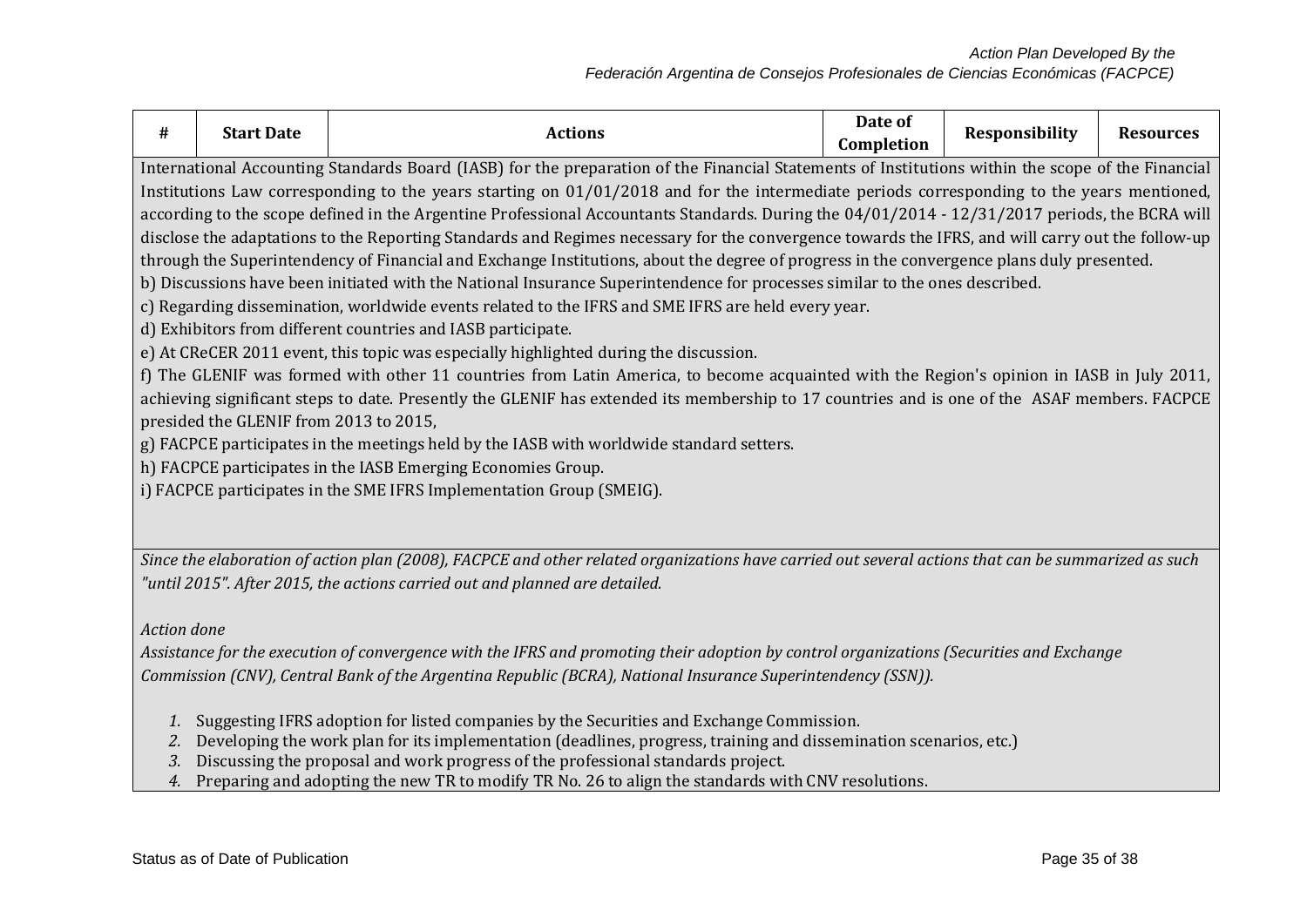| #                 | <b>Start Date</b>                                                                                                                                                                                                                                             | <b>Actions</b>                                                                                                                                                                                                                                          | Date of<br>Completion | <b>Responsibility</b> | <b>Resources</b>      |  |  |
|-------------------|---------------------------------------------------------------------------------------------------------------------------------------------------------------------------------------------------------------------------------------------------------------|---------------------------------------------------------------------------------------------------------------------------------------------------------------------------------------------------------------------------------------------------------|-----------------------|-----------------------|-----------------------|--|--|
|                   | 5. Analyzing and discussing the definite plan applicable to unlisted "public interest institutions" and non-banks, insurance companies,<br>cooperatives, social security entities, pension funds, and fund management companies. (First phase of the project) |                                                                                                                                                                                                                                                         |                       |                       |                       |  |  |
|                   | following phases:                                                                                                                                                                                                                                             | Analysis and discussion of the IFRS application plan in banking institutions and the Central Bank of the Argentine Republic (BCRA) through the                                                                                                          |                       |                       |                       |  |  |
| 7.                | standards.                                                                                                                                                                                                                                                    | 6. Subscribing an agreement by FACPCE and the Central Bank to form a working group to prepare a plan project to implement these<br>Starting joint activities and the proposal to develop the agreement.                                                 |                       |                       |                       |  |  |
| 8.                |                                                                                                                                                                                                                                                               | Suggesting the adoption date and steps to take, which will be discussed with the Central Bank Council                                                                                                                                                   |                       |                       |                       |  |  |
|                   |                                                                                                                                                                                                                                                               | Actions that are carried out permanently or are ongoing, since 2016, are the following:                                                                                                                                                                 |                       |                       |                       |  |  |
|                   |                                                                                                                                                                                                                                                               | Assistance for the execution of convergence with the IFRS and promoting their adoption by control organizations (Securities and Exchange<br>Commission (CNV), Central Bank of the Argentina Republic (BCRA), National Insurance Superintendency (SSN)). |                       |                       |                       |  |  |
| 52.               | Q2 2010                                                                                                                                                                                                                                                       | Analyzing and discussing the definite plan applicable to unlisted<br>"public interest institutions" and non-banks, insurance companies,                                                                                                                 | 01 2019               | Special<br>Commission | HHRR and<br>financial |  |  |
|                   |                                                                                                                                                                                                                                                               | cooperatives, social security entities, pension funds, and fund                                                                                                                                                                                         |                       | CENCyA                | Meetings              |  |  |
|                   |                                                                                                                                                                                                                                                               | management companies. (second phase of the project)                                                                                                                                                                                                     |                       | Professional          |                       |  |  |
|                   |                                                                                                                                                                                                                                                               |                                                                                                                                                                                                                                                         |                       | Councils              |                       |  |  |
|                   |                                                                                                                                                                                                                                                               |                                                                                                                                                                                                                                                         |                       | Workshops             |                       |  |  |
|                   |                                                                                                                                                                                                                                                               |                                                                                                                                                                                                                                                         |                       | Congresses            |                       |  |  |
|                   |                                                                                                                                                                                                                                                               | Analysis and discussion of the IFRS application plan in banking institutions and the Central Bank of the Argentine Republic (BCRA) through the                                                                                                          |                       |                       |                       |  |  |
| following phases: |                                                                                                                                                                                                                                                               |                                                                                                                                                                                                                                                         |                       |                       |                       |  |  |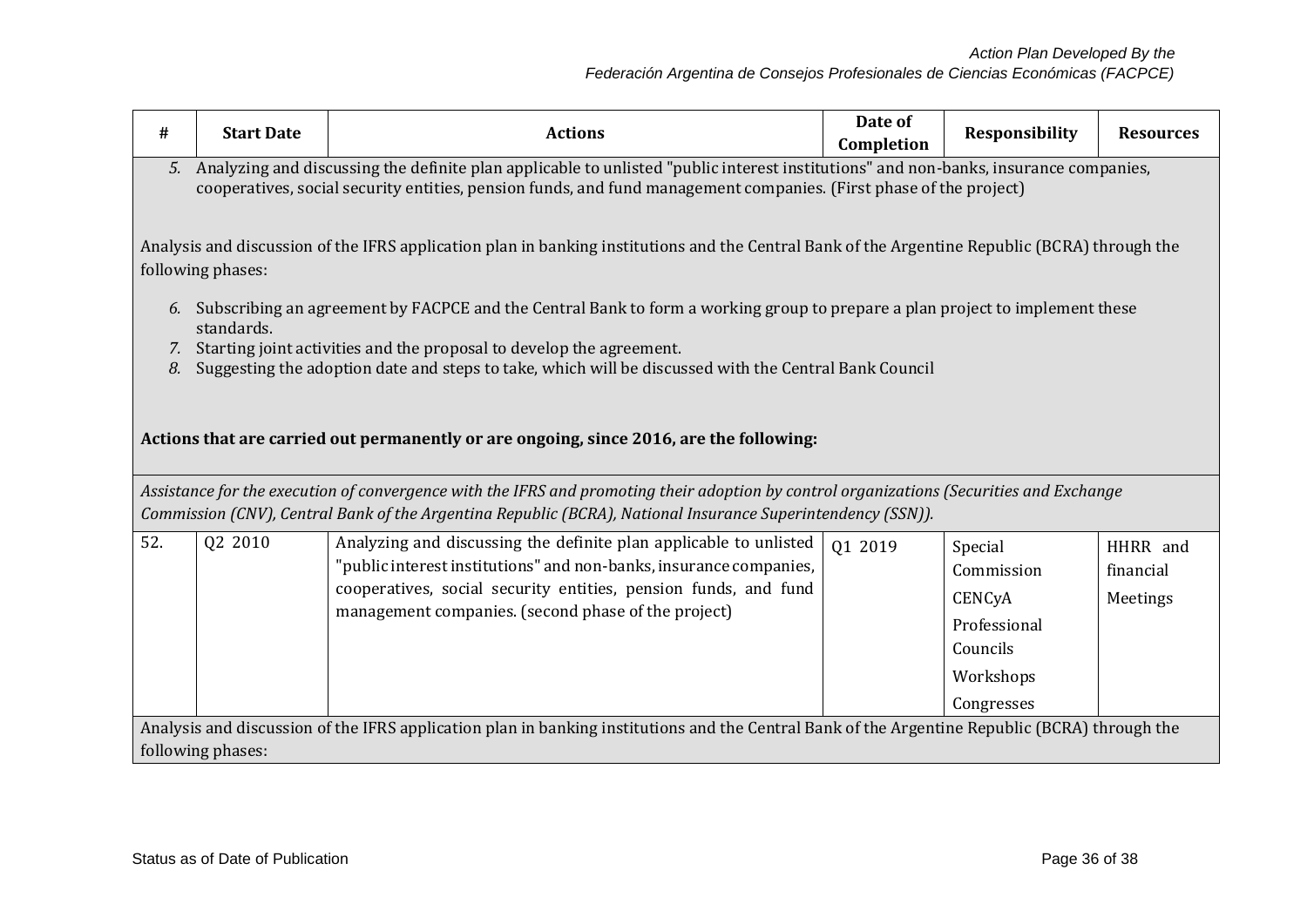| #   | <b>Start Date</b>             | <b>Actions</b>                                                                                                                                                                                           | Date of<br>Completion | <b>Responsibility</b>                                                                  | <b>Resources</b>                  |
|-----|-------------------------------|----------------------------------------------------------------------------------------------------------------------------------------------------------------------------------------------------------|-----------------------|----------------------------------------------------------------------------------------|-----------------------------------|
| 53. | Q2 2014                       | Collaborating with the BCRA in relation with the proposal and<br>development of the work to be carried out on the convergence<br>with IFRS at financial institutions.                                    | Ongoing               | Special<br>Commission<br>CENCyA                                                        | HHRR and<br>financial<br>Meetings |
| 54. | Q1 2015                       | Analyzing and discussing the IFRS application plan to insurance<br>companies.                                                                                                                            | Q1 2018               | Special<br>Commission<br>CENCyA<br>Professional<br>Councils<br>Workshops<br>Congresses | HHRR and<br>financial<br>Meetings |
|     | Maintaining ongoing processes |                                                                                                                                                                                                          |                       |                                                                                        |                                   |
| 55. | Q1 2010                       | Continue developing guides and other materials to facilitate the<br>IFRS application process.                                                                                                            | Permanent<br>Ongoing  | Special<br>Commission<br>CENCyA<br>Professional<br>Councils                            | HHRR and<br>meetings              |
| 56. | Q1 2010                       | Continue disseminating the standards at universities and other<br>similar institutions to achieve a change in the Public Accountant<br>curriculum.                                                       | Permanent<br>Ongoing  | Special<br>Commission<br>CENCyA                                                        | HHRR and<br>meetings              |
| 57. | Ongoing                       | Keep identifying opportunities to continue helping in the IFRS<br>implementation. This includes review of the existing activities and<br>update of the Action Plan for future activities when necessary. | Ongoing               | Special<br>Commission<br>CENCyA                                                        | <b>HHRR</b>                       |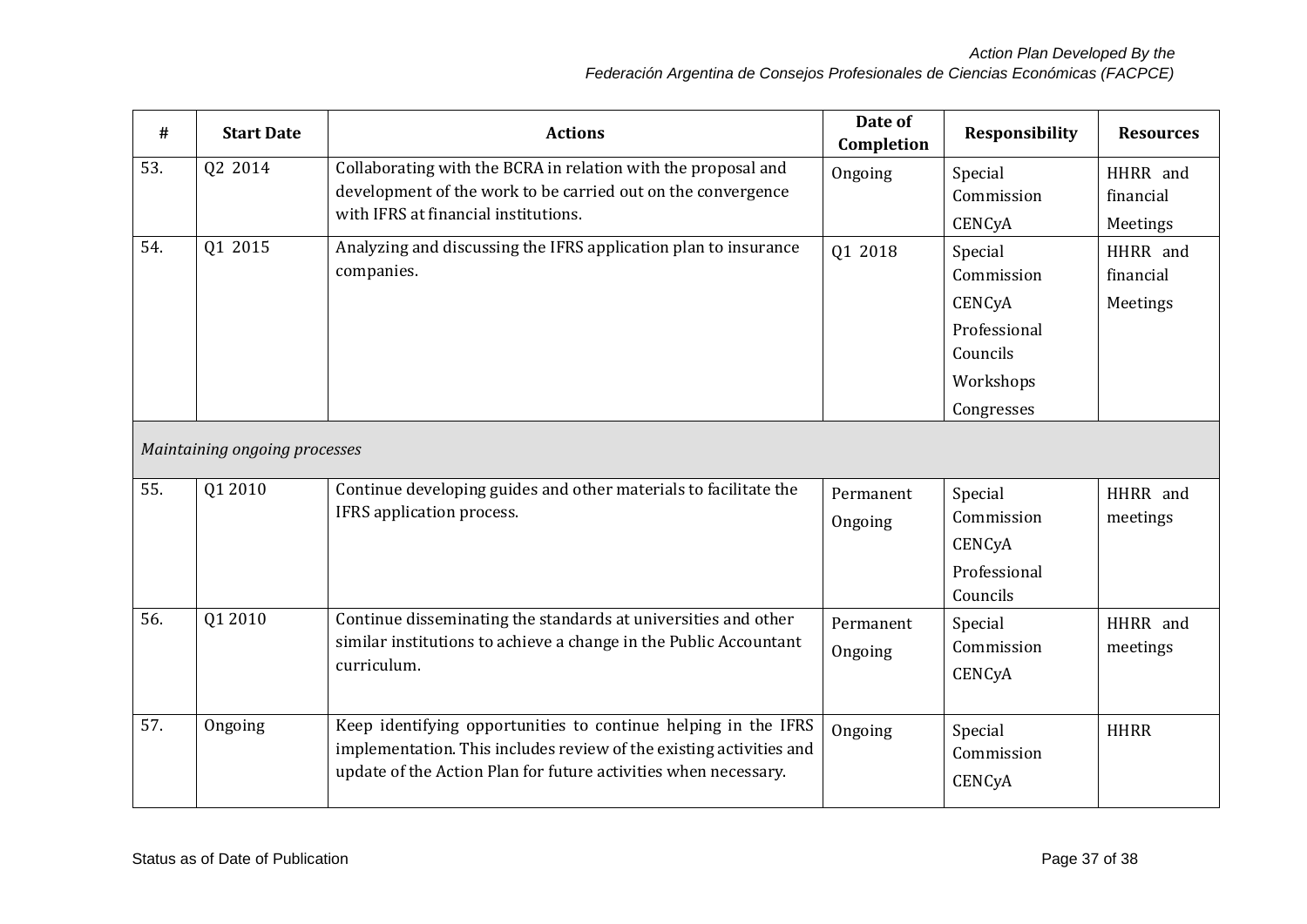| #                                                                                                | <b>Start Date</b> | <b>Actions</b>                                                                                                                                                                                                                                                                                                                                                                                                            | Date of<br>Completion | Responsibility                 | <b>Resources</b>                 |
|--------------------------------------------------------------------------------------------------|-------------------|---------------------------------------------------------------------------------------------------------------------------------------------------------------------------------------------------------------------------------------------------------------------------------------------------------------------------------------------------------------------------------------------------------------------------|-----------------------|--------------------------------|----------------------------------|
| Permanent relationship with IASB                                                                 |                   |                                                                                                                                                                                                                                                                                                                                                                                                                           |                       |                                |                                  |
| 58.                                                                                              | Every year        | Participating in annual events of World Standards Setters and<br><b>IASB</b>                                                                                                                                                                                                                                                                                                                                              | Annually              | CENCyA                         |                                  |
| 59.                                                                                              | 2011              | Participating in IASB Emerging Economies Group.                                                                                                                                                                                                                                                                                                                                                                           | Permanent             | CENCyA                         |                                  |
| 60.                                                                                              | 2010              | Participating in the SME IFRS Implementation Group.                                                                                                                                                                                                                                                                                                                                                                       | Permanent             | CENCyA                         |                                  |
| Encouraging the creation of Standard Setting Regional Organizations to fully relate to the IASB. |                   |                                                                                                                                                                                                                                                                                                                                                                                                                           |                       |                                |                                  |
| 61.                                                                                              | 2011              | Constitution of, and participation in the GLENIF.                                                                                                                                                                                                                                                                                                                                                                         | Permanent             | CENCyA                         |                                  |
| 62.                                                                                              | 2013              | <b>GLENIF Chair (organizational aspects)</b>                                                                                                                                                                                                                                                                                                                                                                              | 2013-2015             | CENCyA                         | <b>HHRR</b>                      |
|                                                                                                  |                   |                                                                                                                                                                                                                                                                                                                                                                                                                           | Completed             |                                |                                  |
| Reviewing FACPCE's Compliance Reporting                                                          |                   |                                                                                                                                                                                                                                                                                                                                                                                                                           |                       |                                |                                  |
| 63.                                                                                              | Q2 2014           | Regularly reviewing FACPCE's answer to IFAC's compliance self-<br>assessment and development sessions related to SMO 7, as<br>necessary. Once updated, informing IFAC about the updates.                                                                                                                                                                                                                                  | permanent             | CENCyA's special<br>commission | <b>HHRR</b>                      |
| 64.                                                                                              | $Q$ 2 - 2017      | Comments from the OECD Group regarding the adoption and<br>implementation of IFRS in Argentine companies were received.<br>FACPCE proposed two actions:<br>a) coordinating the response of all agencies and organizations<br>involved<br>b) Preparing an action plan for a period of 18 months. It should<br>conclude with the implementation of a series of<br>recommendations or with the impossibility of applying it. | On going              | CENCyA<br><b>BD</b>            | <b>HHRR</b><br>Staff<br>Meetings |
| 65.                                                                                              | Q <sub>2</sub>    | Including of this topic in debates to be held in the 2018 FACPCE<br>National Congress (2018 Q3)                                                                                                                                                                                                                                                                                                                           | 2018 Q3               | <b>BD</b>                      | <b>HHRR</b><br>Staff             |